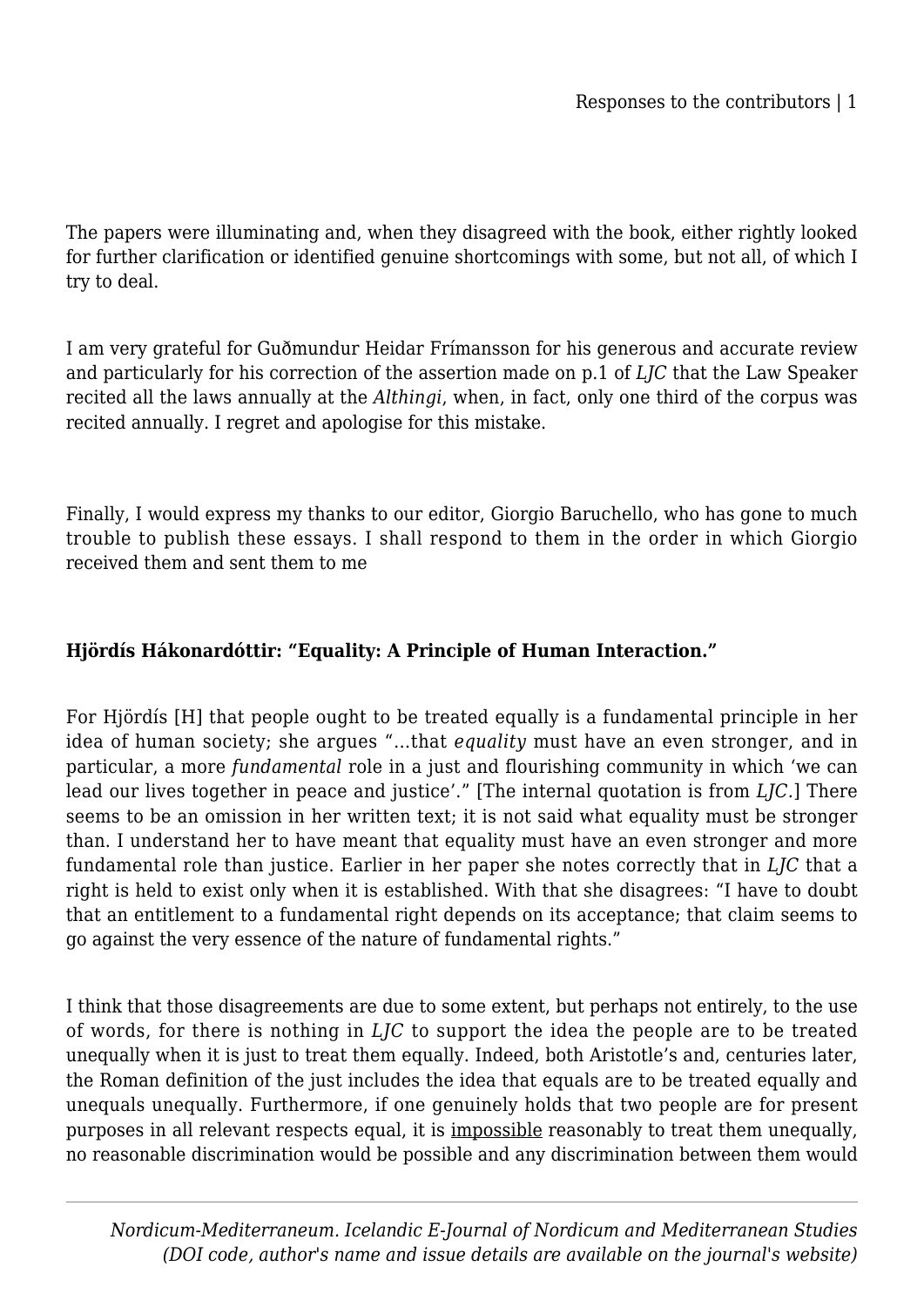necessarily be based upon a criterion that one had claimed to be irrelevant. Bernard Williams, whom H quotes approvingly, does not claim that everyone is to be treated equally; his claim is that, *qua* human, people are to be treated equally and to discriminate between them requires the introduction of a relevant criterion. The most fundamental principle is not that one ought to treat all humans equally, for that principle inevitably evokes the question, Why? And the answer to that question is that humans, in important and fundamental respects, specifically but not exclusively *qua human*, are equal. Accordingly in the respects that they are equal, they ought to be treated equally. That principle evokes no further questions because, as I have said, it is impossible to distinguish between equals; that is simply the meaning of things being equal.<sup>[1]</sup> The crucial question then becomes how are humans *qua human* to be treated; to which question to say that they are to be treated equally is not a satisfactory answer. The answer that they are to be treated justly is a heuristic answer: a human *qua human* is to given what is due to him or her *qua human.* What that is is not yet known but is the work of justice to discover. However, there are situations in which one does not treat other simply *qua human*; in those situations humans are in very many important and relevant respects unequal and in those respects one ought to treat them unequally. There is, for example, a crucial difference between one accused of a crime, one acquitted of a crime and one convicted of a crime. To claim that the one accused, the one acquitted and the one convicted are to be thought of as in all respects equal and all three to be treated in the same way is unreasonable unless one holds that the manifest differences between them are irrelevant. Many manifest difference are, of course, in some circumstances irrelevant: to the judge on a refugee tribunal, "It is irrelevant whether the claimant is a man rather than a woman; whether he has brown hair; whether he is highly educated; whether he speaks the language of the state where he seeks refuge; and so on indefinitely" (*LJC* ,Ch.6.6. 159). Two manifestly different applicants to a refugee tribunal are taken to be relevantly equal and to be distinguished only on the grounds of fulfilling or not fulfilling the criteria of the Refugee Convention. But citizens, non-citizen residents, temporarily visiting workers, asylum seekers and tourists are usually treated differently because it is usually held – rightly or wrongly – that to discriminate between them on that set of criteria is just. The rights of citizens and non-citizen residents are not identical precisely because when they are being considered according to that difference they are not then being considered simply *qua* human.

Whatever one's position on the matter of procured abortion, much debate has turned on whether a foetus at one stage of development is relevantly equal to one at a later stage and from a new born infant. The differences between them at the different stages cannot reasonably be denied; the question is whether or not those differences are sufficient for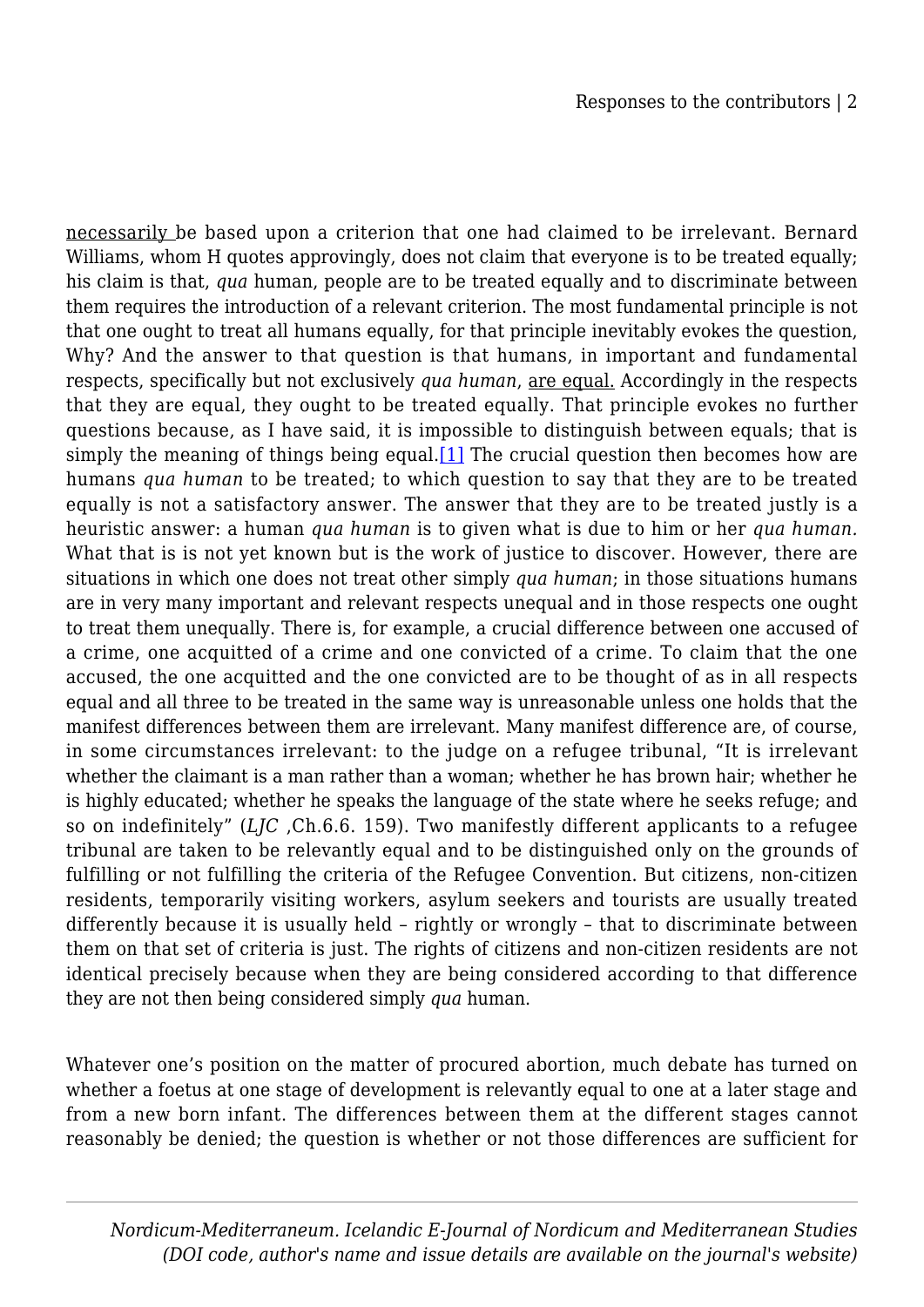abortion to be morally good at one stage and morally bad at another. In the Twelve Tables, the first law on the fourth table requires that "A notably deformed child shall be killed instantly". Clearly, the makers of that law considered the manifest difference between a well-formed and "a notably deformed child" to be a relevant criterion, and that the two kinds of children were relevantly unequal. In many modern states the manifest inequality between a foetus at one stage and one at another is taken to be a criterion permitting abortion at the earlier stage; none of those states, I think, accepts deformity as a criterion for infanticide. The more basic principle is, therefore, the ancient principle of justice: "treating equals equally and unequals unequally render to each what is due". What constitutes relevant equality and inequality, what is due both in the general case and in the particular circumstances, remains to be settled and is the fundamental business of moral and jural argument. It was not the business of *LJC* whose two authors, Tim Murphy and I, could differ on such questions. From what is said of the argument about abortion and infanticide in this paragraph, nothing about my personal position on either question can be inferred.

H thinks the position taken in *LJC* to be a "down to earth relativistic view". I think it is not; if I am wrong, the book is deeply and irretrievably incoherent. It would be relativistic if, and only if, it included the proposition that there could be no true moral conclusion, a proposition that is most explicitly argued against at pp. 175 -6 but which runs throughout. What is said, on the one hand, is that people have had, have and will continue, for various reasons, to have different and incompatible views, and, on the other hand, that the conclusions that humans reach can be no more than the best available in the light of present understanding and evidence; some are more tentative than others; and so physicists know that their present conclusions are not "absolutely certainly true". As Victor Hugo wrote "*La science est l'asymptote de la verité*, *elle approche toujours, elle ne touché jamais"* The evidence for very everyday common sense judgements is often much stronger. No one now reading this essay can reasonably doubt that it is written in English; someone who knew no English whatsoever would simply not know.

The proposition that NN and AA are entitled to be treated equally rests on the underlying presupposition that the situation in which they are to be treated equally is one in which any differences – inequalities – between them are irrelevant and to be ignored. The evidence for the proposition that equals are to be treated equally is the discovered inability of human intelligence to distinguish between A and A, sometimes referred to as the principle of identity. The principle itself – not its theoretical discovery – is a natural and unavoidable characteristic of the human mind. To hold that men and women are to be treated equally is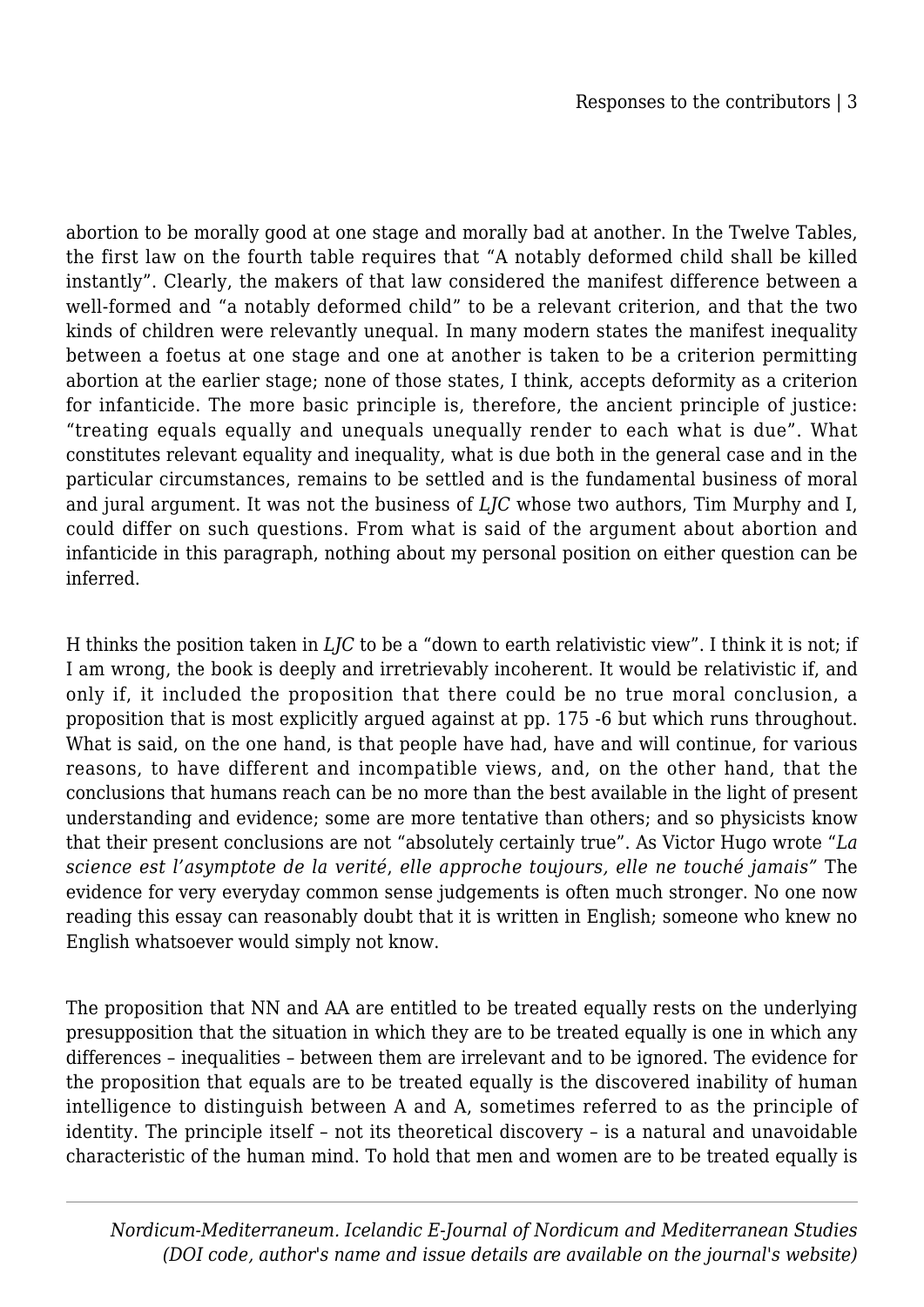not to hold that men and women are in all respects equal, which manifestly they are not, but that the inequalities (or 'natural differences') between them are to be ignored in the some situations.[\[2\]](#page--1-0) It is, of course, true and acknowledged in *LJC* , that unjust distinctions on foot of those inequalities have been, still are, and will continue to be made. That differences do not always justify distinctions is a very ancient discovery, for example, the discovery that in a court case the differences between the poor and the rich are not to count. The earliest written expressions of that discovery with which Westerners are familiar are in the Torah (Ex. 23.6; Dt.16.19); when or where it was discovered is unknown but before the rule was written it was already known in practice that it was just to conduct adjudication in that way. The inequality between the litigants was explicitly recognized but in that situation no account was to be taken of it. There are, however, situations in which some inequalities are relevant: e.g., who is entitled to the franchise and who is not depends on what are held to be relevant inequalities – the age at which a person is entitled to the franchise differs from jurisdiction to jurisdiction; but no one suggests that children of three years ought to be enfranchised. Foreigners entitled to residence in a state differ from citizens and whether or not they should be entitled to vote may be disputed. No-one I suspect finds it unacceptable to make those and similar distinctions. The adage – which does not settle how they are to be treated – "equals are to be treated equally, and unequals unequally" may be more clearly, if more pedantically, expressed: "those who are relevantly equal are to be treated equally; those who are relevantly unequal are to be treated unequally". The question turns on determining who, and in general what kinds of people, and in what kinds of circumstance are relevantly equal or unequal, and about that there will be dispute. And what is the just equal or unequal treatment remains to be discovered.

Women and men are undeniably unequal in very many ways. The question is to determine in which situations some of their inequalities are to be taken into account and in which some or all of their inequalities are to be ignored. Neither H nor I think that the differences between women and men or between landowners and tenants is relevant to granting the franchise but, as everyone knows, that was not always, and even recently, the prevailing view throughout Europe. Did women in the Canton of St Gallen have the right to vote in 1956? The general rule governing the franchise is that in any particular state in which the franchise exists, if only a defined type or kind of person has the right to vote, then only if NN is that type or kind of person is NN entitled to vote. If two men dispute over the ownership of a piece of land, they are to be treated equally in that, for example, their political standing in the society, their physique, or their wealth is not to be taken into account, but when the court, having heard the opposing arguments with equal care, determines that land belongs to NN rather to AA they are no longer to be treated equally so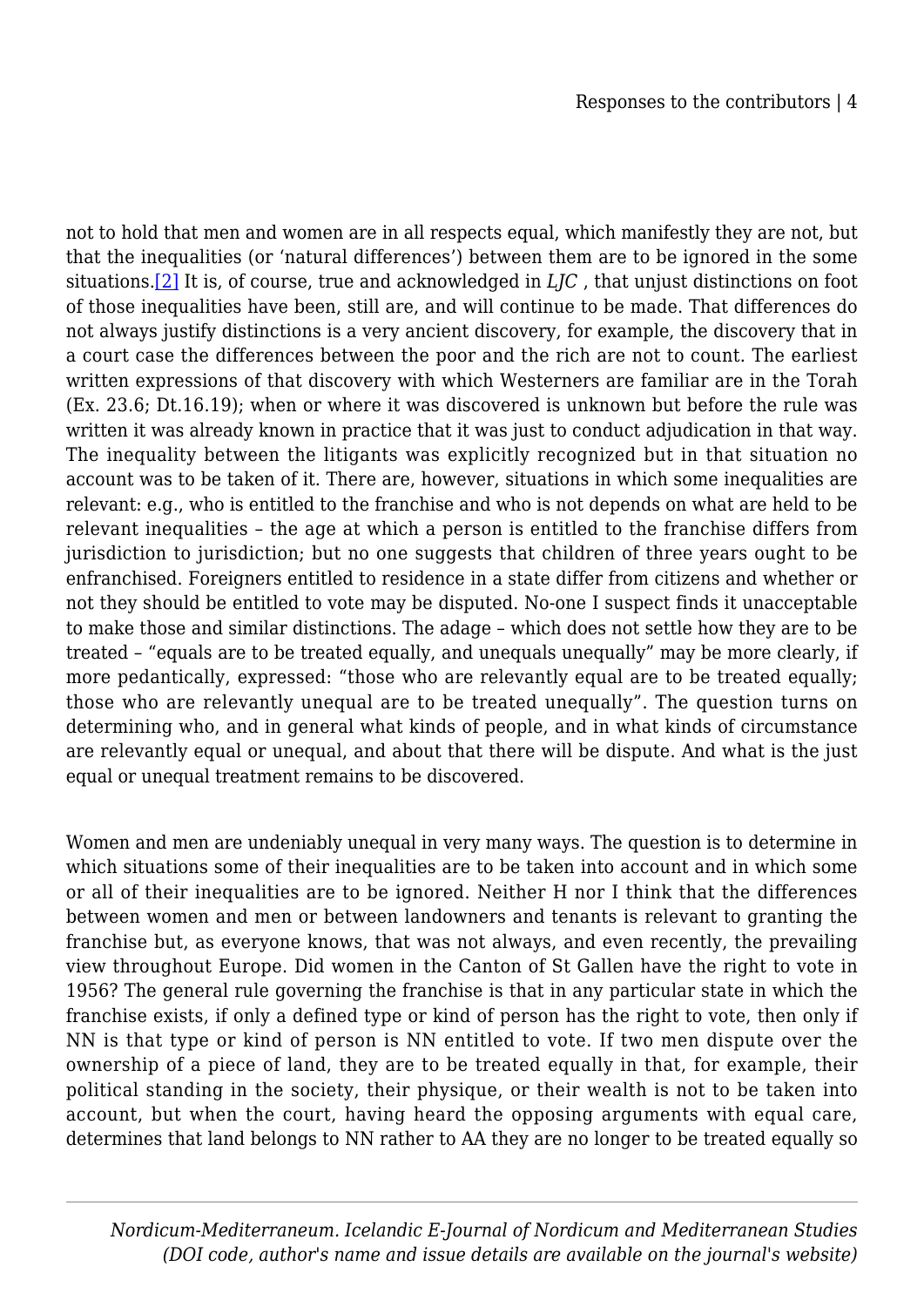that the land is not to be divided equally between them but be given to NN.[\[3\]](#page--1-0) What is just is equality and inequality according to a criterion; when people are equal or unequal according to the relevant criterion they are to be treated equally or unequally.

With H, I agree that men and women were once generally thought of as unequal in ways that were mistaken but I find it odd that she quotes Kymlicka apparently approvingly when he writes that 'women have been "associated with the merely animal functions of domestic labour" '. (The internal quotation is from Kymlicka.) Are people – both men and women – who work in the university restaurant engaged in 'merely animal functions'? Preparing food, which in many cultures in the province of women, is a cardinal difference between humans and other animals, and when we eat we are not engaged in a merely animal function. Is feeding babies at the breast a merely animal function? Is the education of babies and small children, a task that has traditionally fallen to a greater extent to women, a merely animal function? In many hunting and gathering communities, women gathered (and, in many cases, what they gathered provided the main sustenance for the group) and men hunted? Is hunting cultural and gather a merely animal function? Universally, young children learn their language predominantly from women – not necessarily or often only from their mothers – and did they not learn to speak they could not become normal fully developed human adults and human society would not persist beyond one generation. Only if one restricts by arbitrary definition one's notion of what constitutes a cultural goal to what some men rather than women or other men do, and thinking of every other work as the product of natural instinct is it the case that women's activities do not achieve cultural goals.

A very good example of women being treated differently from women in ways that would nowadays be generally thought unjust is found in Perelman's discussion of women's claim to enter the legal profession as either barristers or solicitors in Belgium between 1889, when it was thought " too evidently axiomatic to require explicit legislation that the administration of justice was reserved to men" and 1946 when "the reasons given by the Cour de Cassation in 1889 seemed to be so contrary to contemporary opinion that they had become ridiculous.". *[\[4\]](#page--1-0)*

If those who are relevantly equal are to be treated equally and those who are relevantly unequal to be treated unequally, is equality then no more fundamental than inequality? H agrees with Bernard Williams that, as she writes, "Any difference in the way men are treated must be justified …" I think that to be a crucially important and true statement with which I totally concur. I do not understand anything that I have written here or anything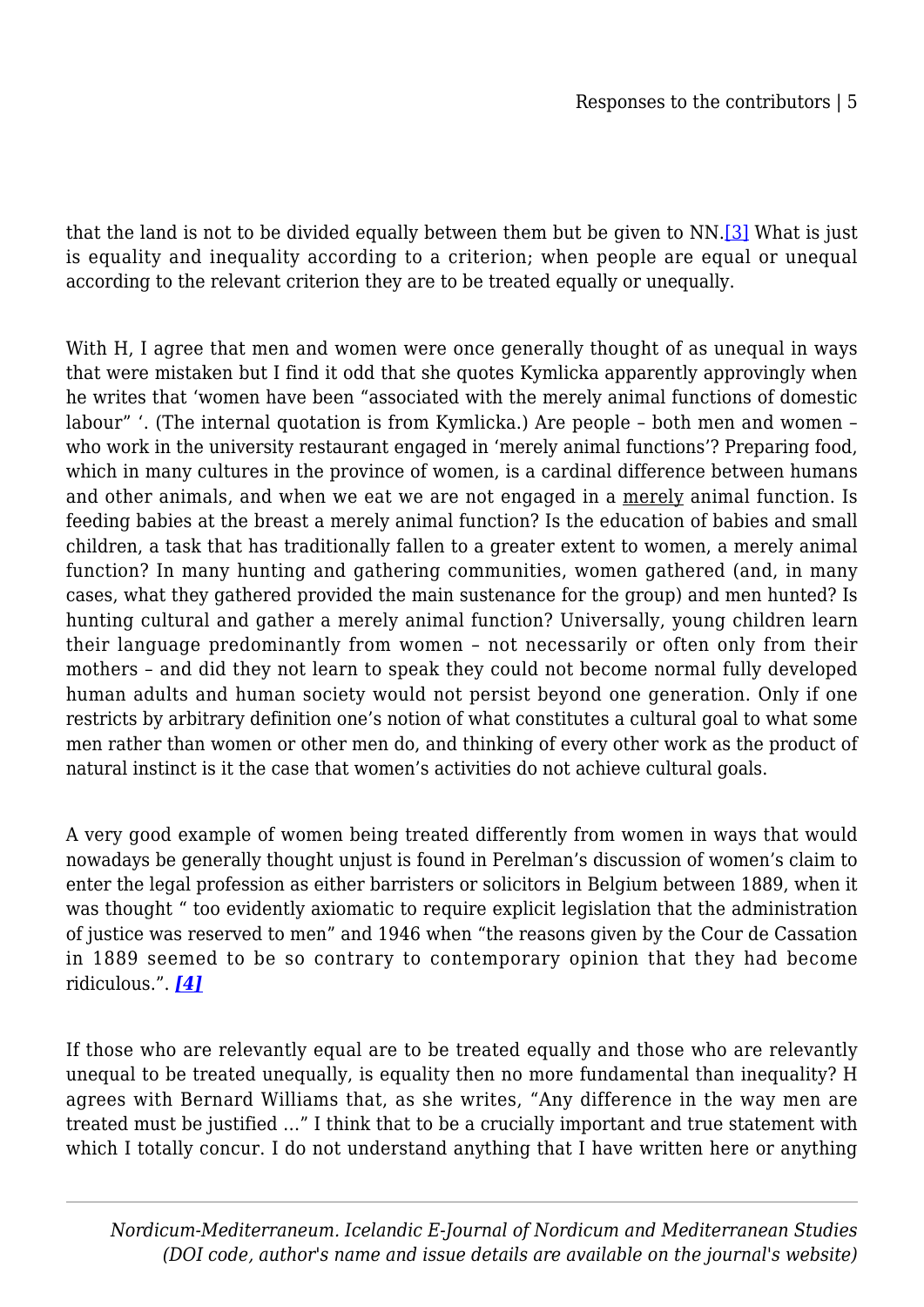found in *LJC* goes against it. But equality too needs to be justified, for the moral question always is either the particular "What am I to do now?" or the general "What is to be done in this kind of situation?" In the domain of justice those question become "What is now to be rendered to whom? And "In this kind of situation, what is to be rendered to what kind of person?

In our everyday dealings with one another inequalities may be more apparent and the temptation great to take them inappropriately into account when it is to one's profit to do so, as when another's interest clashes with my own and I am tempted in bad faith and unquestioningly to prefer mine. The virtue of justice demands more of us; the other is a demand to go beyond ourselves. The admonition that the judge must not treat the poor and the rich differently is necessary, not simply because it is good which it is, but because the temptation to do otherwise may be great. The injunction to treat everyone with equality of concern and respect risks becoming vacuous precisely because it is apparently too exact and tends to evoke no further question. What does it mean to say that dictators guilty of genocide – of which in the last century there have been many – are to be treated with the same concern and respect as their victims or opponents? I cannot think of those who joined the Dutch Nazi Party, the NSB, and assisted the "Green Police" – German Police force that concentrated on rounding up Jews for deportation – with the same respect as I think of those Dutch non-Jews who tried to protect their Jewish compatriots; and I do not think that I should. Even when only thinking about other people, the question as to what is due to whom arises? Thus, the injunction to treat everyone justly at once evokes the question as to what in the particular circumstances is just? I do not for a moment think that Ronald Dworkin thinks otherwise; but the adage does not make that clear.

H contends that an entitlement to a fundamental right does not depend on its acceptance; she is, consequently, reluctant to accept the idea in *LJC* that a right exists only if it is acknowledged. Again, the disagreement is, I think, at least in part, a matter of how the words are used. The rules governing citizenship vary from state to state and, within the same state, may vary from time to time. In Ireland, by the Constitution of 1937 it was established that a person born in Ireland was entitled to Irish citizenship irrespective of the citizenship of the parents. By the 27th amendment to the Irish Constitution in 2004, that right was abolished, and the right to citizenship now depends on the citizenship of one's parents – only if at least one parent is a citizen, is the child entitled to citizenship. Those who voted against the amendment – as I did – may think that it was a great and sad mistake to revoke the former right and that the state is the worse for it. The majority was not of that view. But, however one thinks of the matter, in Ireland to be a citizen because one has been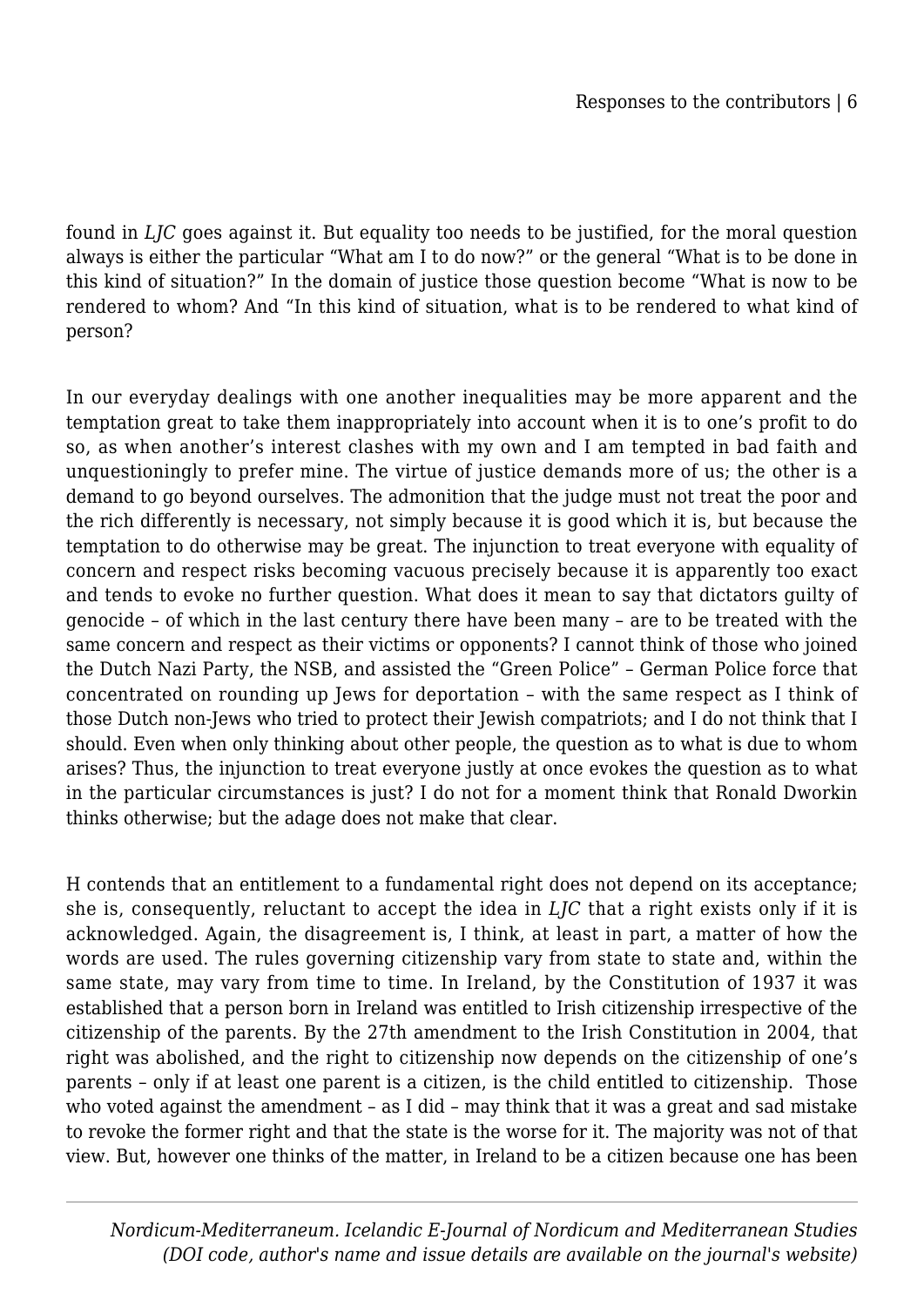born in Ireland is not a right. It once was, I think that it ought still to be, but it is not. The question as to whether or not something is or is not a right or entitlement is a question about present jural fact; a question about what rights actually exist, not about what rights ought or ought not exist.

If one writer uses the word "right" to mean "an entitlement that ought to exist whether or not it does" while another uses the same word to mean "an entitlement that actually exists in a given jurisdiction" they are only apparently contradicting each other and are in fact writing of different things. I think that when H writes of fundamental rights: "I have to doubt that an entitlement to a fundamental right depends on its acceptance…" she is using the word to mean "an entitlement that ought to b". She gives as examples of "natural" or "human" rights those set down in the *Universal Declaration of Human Rights.* It is true that the rights in that document are set down as they might have been enacted in particular states; for examples, in Article 9 it is asserted that " "No one shall be subjected to arbitrary arrest, detention or exile"; in Article 21 (1) that "Everyone has the right to take part in the government of his country, directly, or through freely chosen representatives."; in Article 26 (1) "That everyone has the right to education. Education shall be free, at least in the elementary and fundamental stages. …"; and in Article 19 (1) "Everyone has the right to freedom of movement and residence within the borders of each state."

It is also true that René Cassin and others involved in the composition of the Declaration hoped that it would become law in all states. The status of the Declaration and of the rights set down in it have been discussed at length, and the emergence of a Court of Human Rights and other international courts has established rights that were not until then rights. I shall ask only in what senses and to what extent did the rights in the Declaration exist at the time of its composition in 1948.

It is clear that those who composed the Declaration thought that the rights set down in it ought to exist in the kind of state or communities they had in mind. They were not thinking of those hunting and gathering or nomadic-pastoral societies that still existed in which some of the rights in the Declaration would make little or no sense. It does not make good sense to say that in a small hunting and gathering community education shall be free at least in the elementary stages, when what is meant in the Declaration is that the financial cost of a child's education will not fall directly upon the parents but upon the state that will pay for it through its power of raising taxes or that (Article 24) "Everyone has the right to rest and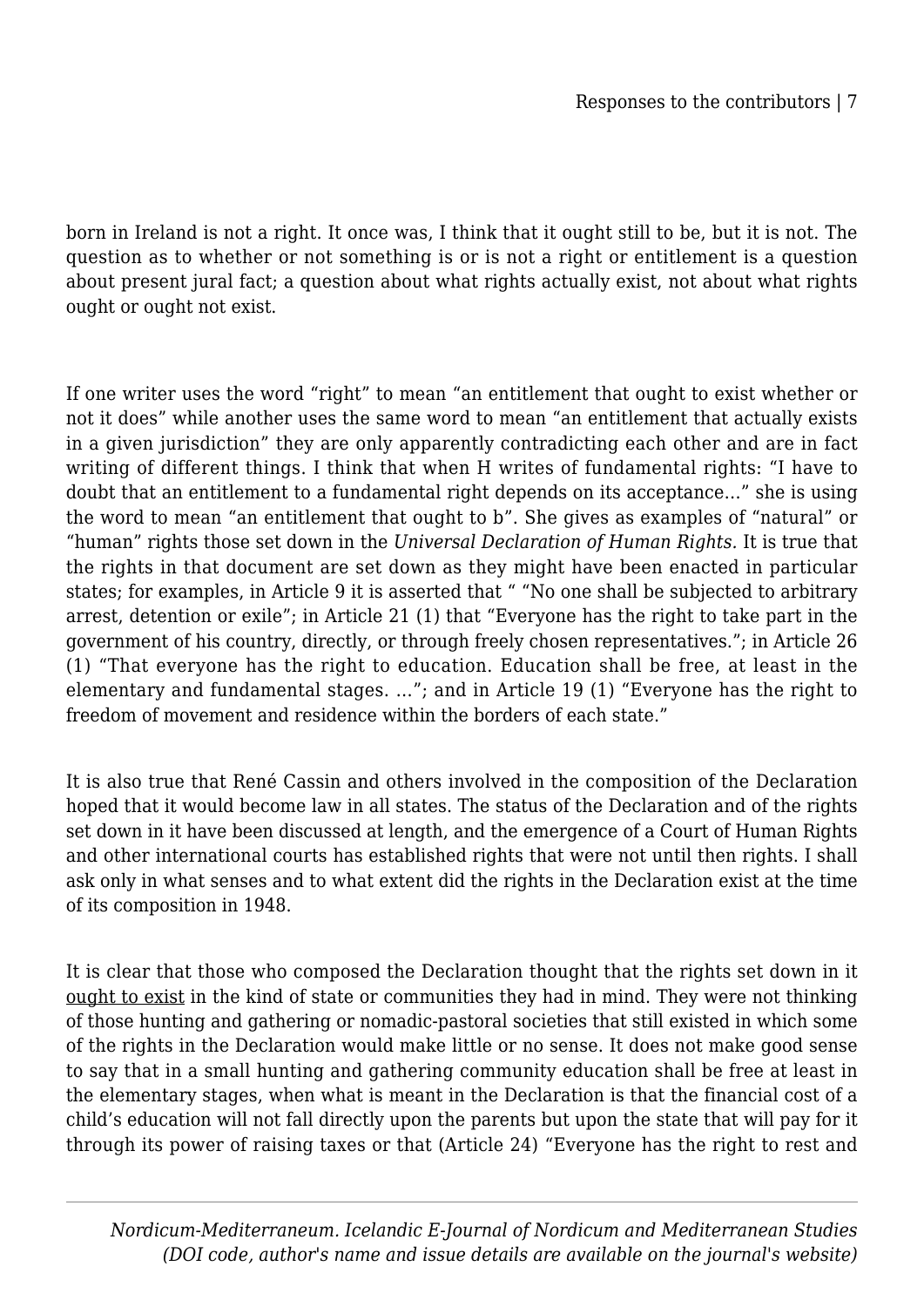leisure and periodic holidays with pay." Such rights not alone do not, but cannot, exist in a hunting and gathering society. The Ngatatjara of Western Australia are not a state but, thinking of them as a society, the right to freedom of movement set out in Article 13(1) quite explicitly does not exist since parts of the land that they think of as theirs are forbidden to men and other parts to women. Such rights are simply not applicable to humans as humans but only to humans living in a certain kind of state and, in some cases, (eg Article 24) only to certain kinds of people, namely, paid employees.

The framers of the Declaration were trying to work out a set of rights that would enable the recovery of societies from the experienced but still hardly imaginable collapse of European civilization. The Second World War the European theatre was of two kinds: an imperial war similar to the First World War and other wars with which Europe had for centuries been familiar but it was also the extraordinary, horrifying and scarcely believable Nazi disease that had revealed, to the European self-satisfied moral sense of itself, an unsuspected or not clearly acknowledged evil at the heart of European civilization. Had that disease not been sufficiently widespread in the prevailing communal morality (the living law) of Germany and the countries that it occupied, Naziism would not have succeeded. The rights expressed in the Declaration had not in fact existed in Nazi Germany or in the states that it had overrun. Consider again Articles 9 and 13 (1): "No one shall be subjected to arbitrary arrest, detention or exile." and "Everyone has the right to freedom of movement and residence within the borders of each state." H's doubt has led me to clarify my thinking. A right may be absent in several ways not only one. It may not exist in a community because it has never occurred to anyone to introduce it – I suspect it has never occurred seriously to anyone to give the right to vote to three year old children or to visitors who happened to be present on election day. It may not exist because, although it has been considered, it has been rejected, as the right to citizenship by birth in the state has been rejected in Ireland. It may not effectively exist because, although it is formally established, it is not honoured, as it is alleged that, during the war in Irak, the right of prisoners not to be tortured (Article 5) was not honoured by the UK, the US, the other states that allowed their aeroplanes carrying prisoners to land on their territory, and, obviously, the states, such as Libya, on whose territory and by whose servants the alleged torture occurred.

 What was the status of the right set down in Article 9 "No one shall be subjected to arbitrary arrest, detention or exile"? It may once have been, but in 1948 was not, a new and surprising thought. There had no doubt been in the past, and still were, states where arbitrary arrest, detention and exile at the whim of the ruler were commonplace and at least acquiesced in by those who could do little about them, but, for centuries, that the ruler's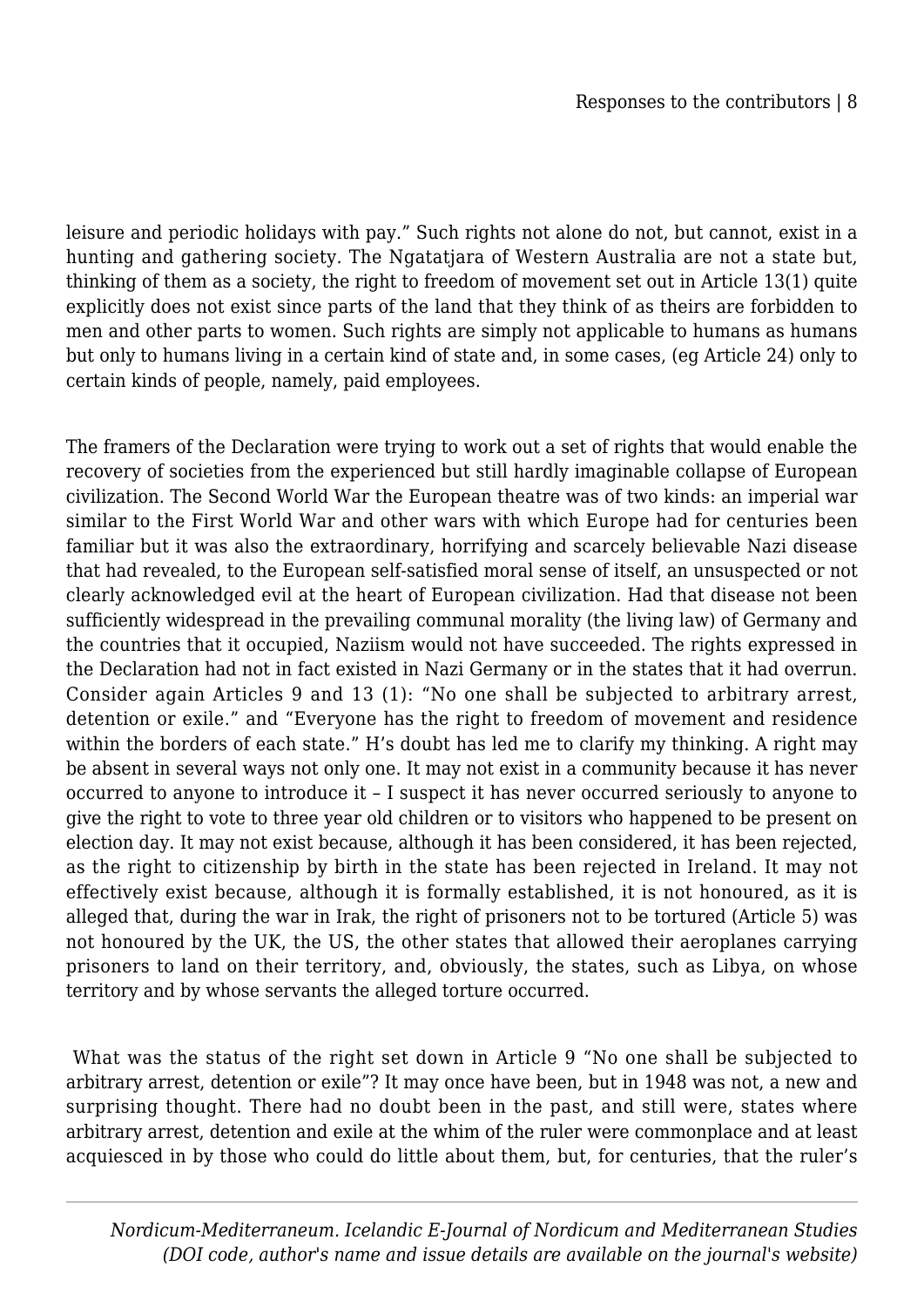authority was limited had been accepted in theory in Europe. Europeans had begun to assume, more or less confidently, that they enjoyed that right – it was part of the rule of law. Until Naziism and Stalinist Communism. There had been times when people had not the right to freedom or thought or religion [see Articles 18 and 19 of the Declaration] and to an extent that situation remained as in Francoist Spain. It had at times been forbidden to be Catholic or Protestant or Jewish or Islamic or Atheist … but never, until Naziism, had it been the case that some people were forbidden not only not to be themselves but, quite simply, not to be. There had been massacres and various kinds of killing had been legal but never before had it been law that a particular race was to be eliminated. The Nazi state had removed, from a kind person, not because of what that person thought but because of what that person unchangeably was, the right to exist. Here, perhaps, is the core of the ambiguity. Dutch Jews that were sent to the transit camp at Westerbork and thence to Auschwitz or other extermination camp were not treated with a concern and respect to which other Dutch citizens had a right; under Dutch law they had the right not to be exterminated; under Nazi law they ought to have had that right but had not. The verbal ambiguity arises because we can, somewhat confusingly, describe that situation in the sentence: "It was not right that the Jews had not that right". Where Dworkin writes of "a natural right of all men and women to equality of concern and respect …simply as human beings…" I should write that when I deal with human beings simply as human beings I ought to treat them with equal concern and respect – although it is yet to be discovered what that concern and respect requires – and that at that level everyone ought to be so treated and to have that right acknowledged in the law, but when I think of Hitler, Goering, other dictators and their followers I think of them not "simply as human beings" but a men and women who did things for which I cannot respect them. Men and women arraigned before a war crimes tribunal are not simply human beings but are accused of crimes and ought, as accused not simply as human beings, to have the right to be properly judged and to be convicted only if the available evidence is sufficient. But once convicted they are no longer treated as accused; and the rights of the accused and the convicted are different. They remain human beings and what rights they have simply as human beings remain. Two people thought of simply as human beings are equal – just as Q and Z considered simply as letters are equal – and cannot be treated unequally for to treat them unequally is inevitably to introduce a distinguishing criterion.

This question remains: did Jews in Nazi Germany and in the occupied countries have the right to live? That they ought to have had that right is to me and, I suspect, to all readers, correct. But that is not the question. The question is one of fact: did they in fact have that right? The answer to that question is that they did not. They had had it; they no longer had.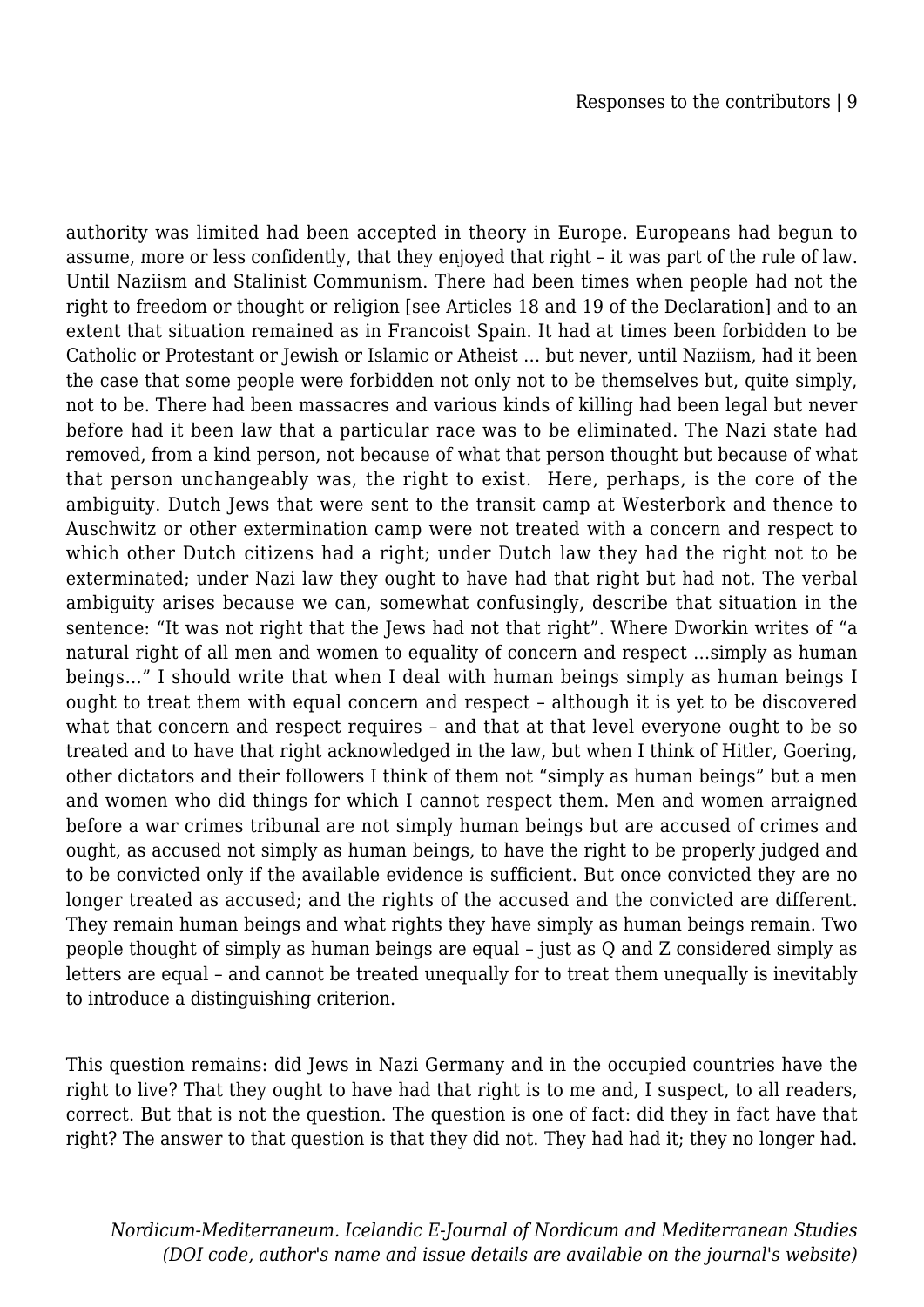There is a further question: did many know that Jews ought to have retained that right? Certainly some did and for them a practical question – sometimes called a question of conscience – arose as to what they were to do about it. It was to a situation of that latter kind that Chaim Perelman referred when he wrote in the passage quoted in *LJC* (fn 53, p.158): "When clearly iniquitous legislation prevents him, for whatever reason, from carrying out his task in accord with his conscience, the judge is morally obliged to resign. He is not merely a calculating machine; and if by his participation he contributes to the functioning of an iniquitous order, he cannot hope to evade his personal responsibility." That crux applied and applies to each one of us. Suppose another possibility. Suppose, which was not the case, that everyone – other than Jews – had been convinced that it was right to eliminate Jews and that the very idea that Jews might have the same right to live as others simply did not occur to anyone; what then is to be said of a Jew's right? Not alone do they not then in fact have the right but now it occurs to no-one – except themselves – that they ought to have it. When, because of what they believed, Catholics were killed by Protestants, Protestants by Catholics, Cathars by Christians , Jews by Christians … it seems that few thought those actions wrong; people were thought not to have the right to "freedom of thought, conscience and religion …" (Declaration Article 18 and see Article 10 of the *Déclaration des droits de l'homme et du citoyen"*). Those who thought that people ought not to have the right to freedom of thought … were wrong to think so but they did think so, and the right did not exist. Similarly, and this we all too easily forget, convinced Nazis thought that Jews did not have the right to live; they were wrong to think so, but they did think so. The great horror of the Shoah is not only that so many Jews (and others) were exterminated but also that many thought it was good (right) to exterminate them.

Unlike the physical, chemical, biological or zoological world in which we humans live, and the laws of which apply to us for we are animals, the properly human world is jural. It is the product of human feeling, thought and decision emergent on that animal base. It is in principle but never wholly in practice what it ought to be. Not alone are we fallible so that any time some of those things that we think ought to be we later discover ought not to be and, perhaps too, ought not to have been but we are also weakwilled – in an older and outmoded terminology "sinful". We do what we ought not to do, and fail to do what we ought to do. Perelman's judge may be "morally obliged to resign" – that is what he thinks that he ought to do – but he may fail, for whatever reason, to do so. A right that ought to exist and that people think ought to exist may not, and one that ought not to exist may prevail. A right that it is thought ought to be but is not, does not exist in practice, but it does nonetheless exist as what is thought ought to exist. It exists as an aspiration or a demand. Whenever anyone is convinced that they ought to do something, that conviction is present in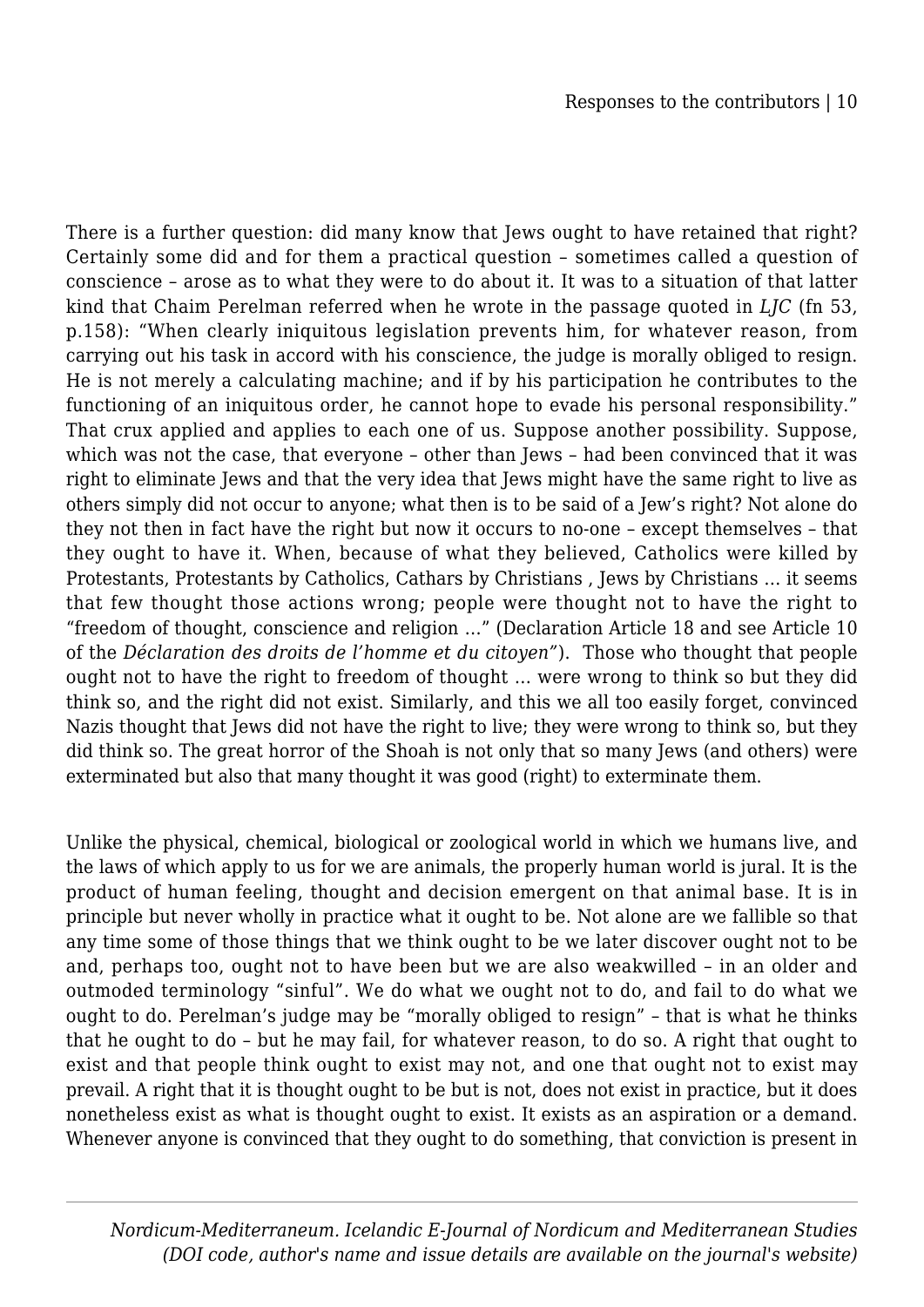the human world but what ought to be done but is not yet done does not in practice yet exist. There is a critical gap between the judgment that one ought to do something and the decision to do it. In that way, a right that ought to exist does not exist until it is acknowledged. What is demanded but not yet acknowledged is a claim. The seventeen articles in the French Declaration of 1789 were expressed in the indicative mood as rights; they were not yet rights but demands. The rights described in the Universal Declaration of 1948 were rights that its authors thought ought to exist in every state although they knew very well that in many states some at least they did not; it was perfectly evident then, as it still is, that the right expressed in Article 21 (1) "Everyone has the right to take part in the government of his country, directly or through freely chosen representatives", did not, and still does not, exist in many of the member states of the United Nations Organisation. The rebels in the present civil war in Libya intend to establish rights that do not yet exist.

One who holds that a particular arrangement ought to be the case may be mistaken, just as one who holds that a particular factual statement is true may be mistaken. And so, about what ought to be the case there will inevitably be both disagreement, agreement and dispute and in coming to their different conclusions humans may be not alone honestly mistaken, but corrupt.

H early in her paper makes what I found to be an extremely important point about the "living law" which seems to her not to "*suffice* to promote 'a context in which …we can lives our lives together in peace and justice. ' " (The internal quotation is from *LJC*, xv). She is completely correct and completely at one with what is put forward throughout *LJC.* Neither any living law nor any legislation will produce a perfect human social order because, to paraphrase what she writes, the darker elements at work in humans will influence the order that will always in part be the production of those in power and will almost inevitably illegitimately and to a greater or lesser extent serve their sectional interests: "…the living law is not necessarily right and not necessarily universally shared. No human institution is utterly without bias [that is, without disordered sectional interest] and the living law is not an exception. It is not an unbiased, unchangeable, infallible supervening law but it does express what is, or has been, generally accepted to be good." (*LCJ,* 53-4) "No moral tradition will be in all respects good; it will inevitably be corrupted by individual and group bias. Some powerful individuals or groups of individuals will, given time and opportunity, favour traditions that enhance their power over others…" (*LJC*, 63 ) The "communal law is not necessarily in all respects good, for in every society there are the relatively more or less powerful, and the more powerful can, and do, to a greater or lesser extent impose their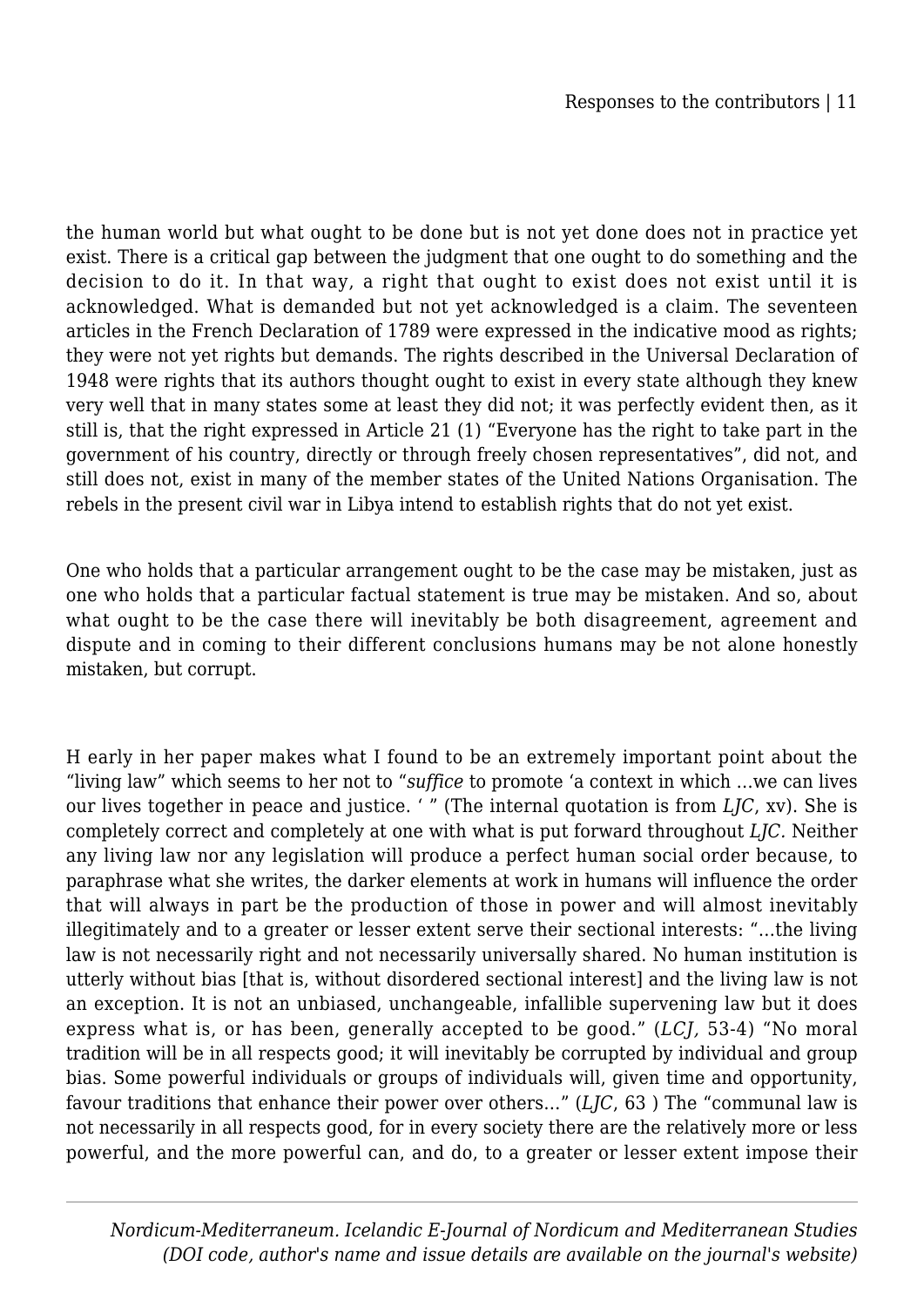biased and selfish interests upon the less powerful. Societies are at all times and inevitably dialectical" (*LJC*, 261) I should add that development, as distinct from mere alteration, is possible only if the present is imperfect; decline is possible only if it possible to fall away from present true discoveries and present good decisions. If one opinion, one decision, or one state of affairs is a good as any other, neither development nor decline, but only alteration, is possible.

What is crucial is that the living law and customs of a society are not the product initially of legislation, although they may later be taken up in legislation; they are simply the way in which over time and interaction people in a community think that they ought to live; its contents are "those ancient customs that, having being accepted by those who use them resemble written law" (Justinian: Institutes, I.II.9 and cf. Digest 1.3.32 ff) But, as H correctly insists, "it does *not*, …*suffice* to promote "a context in which ….we can lead our lives together in peace and justice." The entire page in which the internal quotation is the final paragraph (*LJC*, p.xv) is dedicated to the proposition that human societies are intrinsically corruptible and will always be to a greater or lesser extent corrupt. The proper function and goal of law is to promote peace and justice but that goal will never be completely attained; humans remain prone to stupidity, pride, covetousness, anger, gluttony, envy and sloth.

With the proper function of the social order, which is to allow humans to live together in harmony and justice, slavery does not sit well. Slave owners commonly knew that the role of slave was not one that slaves could be expected to enjoy or in which they could fully and freely achieve the human good. And yet slavery existed, by some defended, by others attacked. Already in Aristotle's time the institution of slavery was controversial. Aristotle notoriously defended it and seems to have thought that at least some men and women were naturally slaves whereas others were naturally masters. (The discussion is more subtle than headline condemnation allows.) The Sophists , Thrasymachus, Antiphon, and Lychophron among others argued against it and are said to be those to whom Aristotle refers when he wrote (*Pol.* 1253b20ff) that some "consider that the power of the master over the slave is against nature because it is only by convention that one is a slave and another a master, and that by nature there is no difference between them; and so, because it rests on power, the institution of slavery is unjust." In Justinian's *Institutes* (I.III.2 *Digest* 1.5.4.1) slavery is said to be "an institution of the law of nations (*contitutio juris gentium*) by which one is out under the dominion of another contrary to nature." That is one of the very few passage in Roman Law where the *ius gentium* is distinguished from what is natural. [\[5\]](#page--1-0)(Ulpian's definition of the *ius naturale* (*Inst.* I.II.Preamble) is rarely used and the term is several times identified with the *ius gentium.*). In the book on friendship in the NE Aristotle wrote that the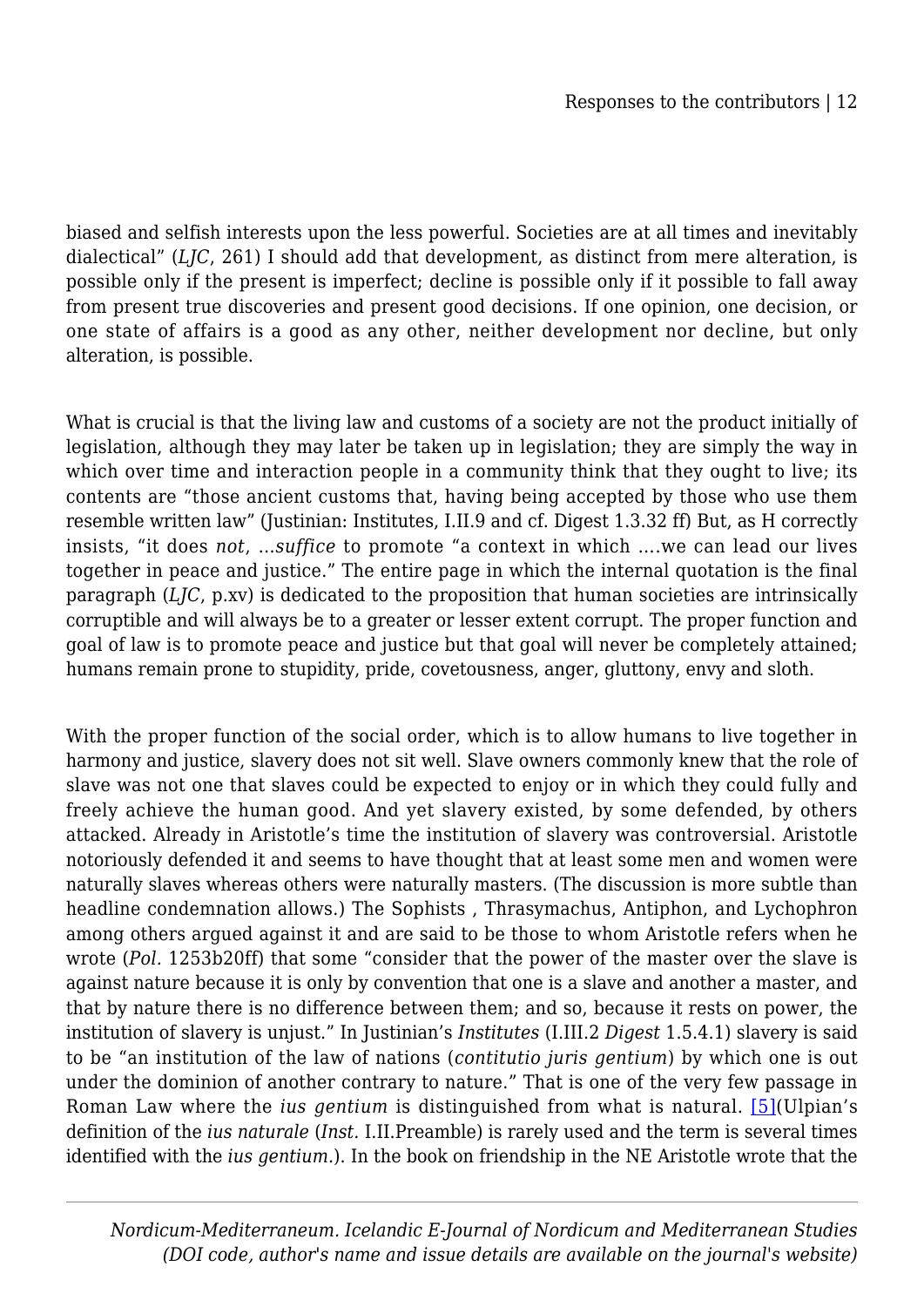master cannot be friends with the slave *qua* slave but *qua* man he can. [\[6\]](#page--1-0)

That is an appropriate place to end, for the discussion of slavery shows, I hope, how H's insistence of the natural equality of humans as humans has urged me to clarify some aspects of the idea of relevant equality and inequality. For that urging I am most grateful.

#### **Hafsteinn Thór Haukasson: A few words on authority**

Hafsteinn Thór's (HTh) paper discusses Hart and Raz and raises a matter that is central to their work and is discussed but perhaps not concentrated upon in *LJC*: the distinction between moral and legal obligation. In response to HTh I shall discuss this question: how are the propositions "NN is morally obliged to do X." and "NN is legally obliged to do X." related? It is one of the matters in Oran Doyle's paper and I continue the discussion in the response to that paper.

Here, without argument, I take "law" to mean the command of one entitled to command another who is reciprocally obliged to obey. "Law" is not used exclusively in that way in *LJC.*

 If NN is commanded by a thief to hand over his money, he is not legally obliged to do so because, by hypothesis, the thief is not entitled to command NN to do so. If NN decides to hand over his money he may later say that he was obliged to do so because he believed that had he not done so he would have be attacked. The thief had threatened him and he had believed the thief. His reason for yielding to the thief's demand was that he preferred to hand over his money than to endure the pain that the thief had threatened. Was he morally obliged to act in that way? The proper answer is that he was if he thought that, in the circumstances, it was the good thing to do, and was not if he thought that, in the circumstances, it was not the good thing to do. Most fundamentally, one obliges oneself; one is obliged by one's moral judgment that X is the good thing for one to do in the present circumstances. A general moral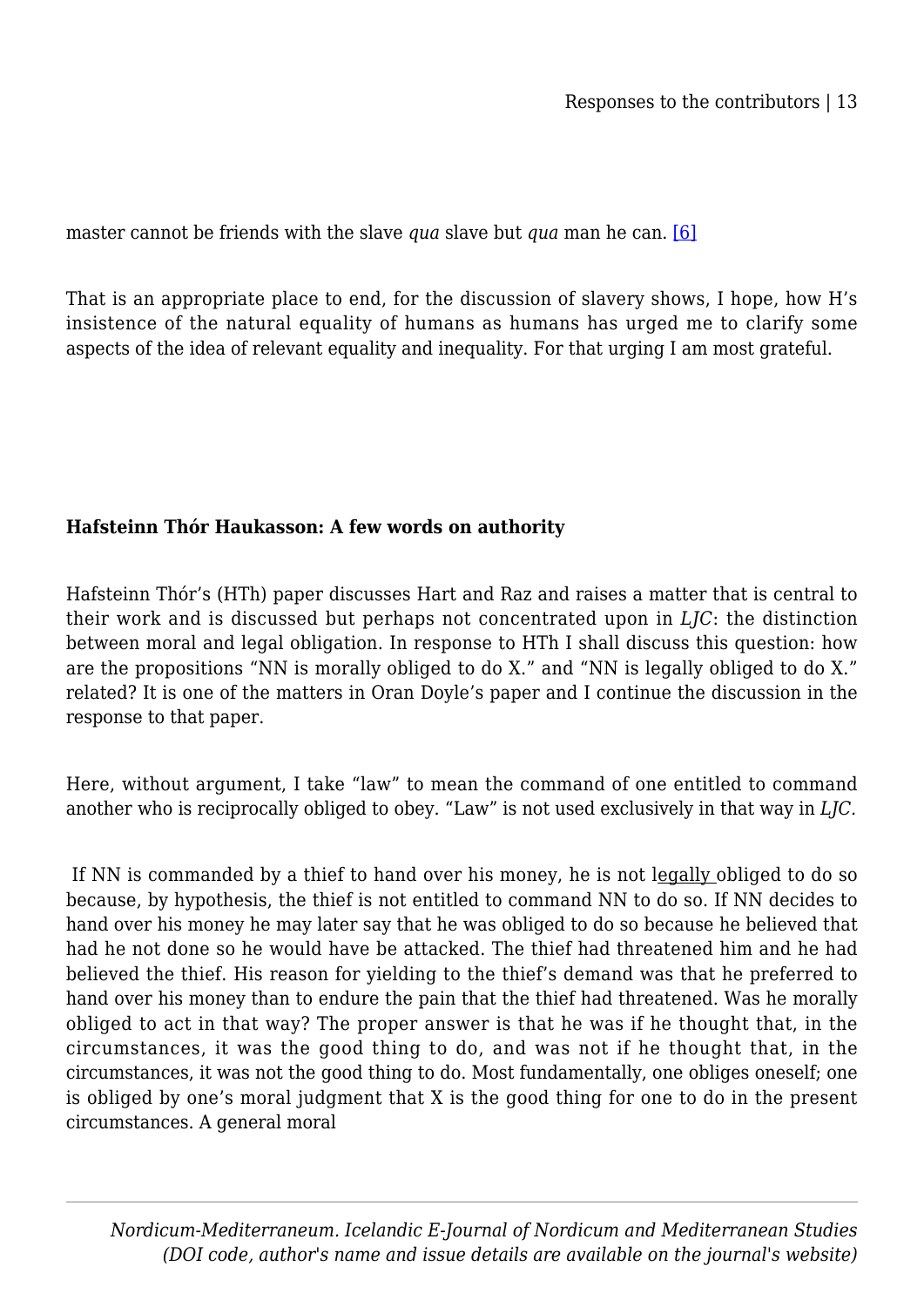norm that a particular person accepts expresses what that person thinks that it is good to do either always or for the most part in a kind of circumstance, e.g. it is never good to rape someone; for the most part it is good not to deprive someone of his property.

## [\[7\]](#page--1-0)

Hart's example of the bank robber and my slightly different example of the thief (My example gets over the complication that the bank teller may have instructions to hand over money if threatened.) both make the assumptions that the person demanding money is not alone not entitled to do so but also doing what is wrong. In both cases, the person asked to give the money is asked to give it to someone who is not entitled to have it, and by someone who is not entitled to demand it. The difference between the bank robber who wishes to withdraw money from the bank , and the account holder who wishes to do physically the same thing is that the robber is not entitled to withdraw money whereas the account holder, depending on the state of his account, is.

In the effort to eliminate confusion four cases are worth considering:

 [1] AA is not entitled to command NN but, nonetheless, commands NN to do something that NN ought to do whether or not AA commands him to do it.

[2] AA is in general entitled to command NN but commands NN to do what NN ought not to do.

 [3] AA is in general entitled to command NN, and commands him to do what NN, absent the command, ought nonetheless to do.

[4] AA is in general entitled to command NN and commands him to do what NN, absent the command from AA, is entitled to do or not do.

The question as to why AA is or is not entitled to command NN is set aside for the moment. If it is assumed that if AA is entitled to command NN, then NN is legally and/or morally obliged to obey and that if AA is not entitled to command NN, then NN is not in principle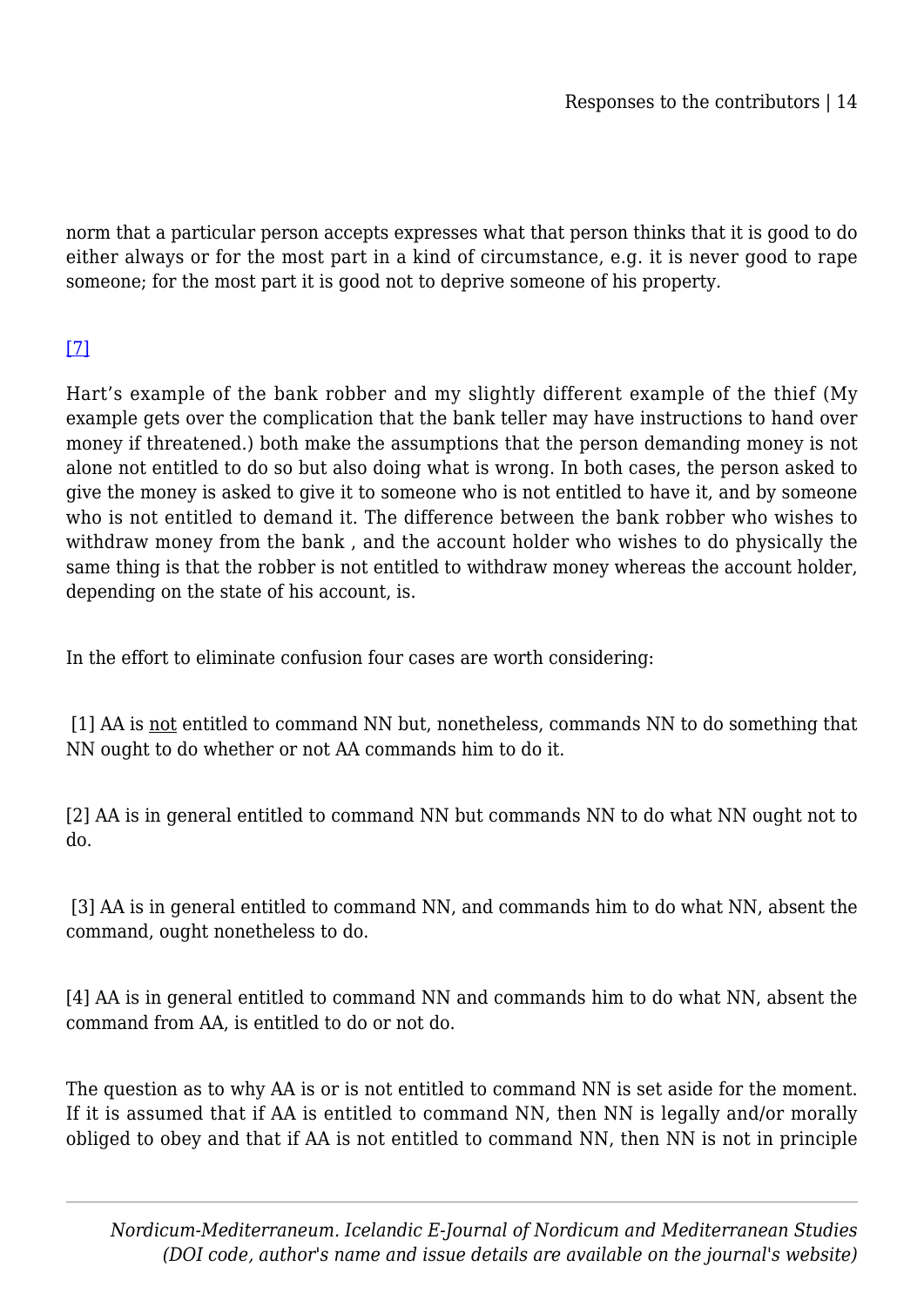and in the general case obliged to obey. A command as, for example, in [1] below to return a stolen wallet may relate to a specific case or may be the general command that stolen property is to be returned to its owner.

I shall consider each case briefly.

[1] AA is not entitled to command NN but, nonetheless, commands NN to do something that NN ought to do whether or not AA commands him to do it.

AA commands NN return the wallet that NN has stolen from MM. NN ought to return the stolen wallet irrespective of AA's command. AA is not entitled to command NN. NN returns or does not return the wallet. If he does not return it, he will have failed to do what he ought to have done, what, as the term is used in *LJC*, "he was morally obliged to do." If NN thinks that he ought to return the wallet and yet fails to do so, then he has failed to do what he thinks he ought to have done – what he thinks he was morally obliged to do. If he does return the wallet he does what he ought to do; if he returns the wallet and thinks that is what he ought to do, then he does what he thinks he ought – is morally obliged – to do. If NN does return the wallet, we may yet ask why he did so. He may have done so simply because he regretted having stolen it, had become convinced that to have stolen it was wrong, and that now the right thing to do – what he ought now to do, what he is now morally obliged to do – is to return it. He may return the wallet for a very different reason. Although he knows that AA is not entitled to command him, NN may nonetheless return the wallet simply because AA has commanded him and he is afraid of what AA will do if he disobeys. In this case, NN ought to do what AA commands but it is not because AA commands it that he ought to do it, and yet it is because AA commands him that he does it. Although he is "morally obliged" to return the wallet he is not "legally obliged" by AA's command simply because the relation of commander to commanded (ruler to subject) does not exist between AA and NN.

[2] AA is in general entitled to command NN but he commands him to do what NN ought not to do.

 AA is entitled to command NN, that is, the relation of ruler to subject exists between AA and NN. As I have said above, I do not ask here why that relation exists or whether or not it ought to exist. I prescind from those questions and consider only the case where it does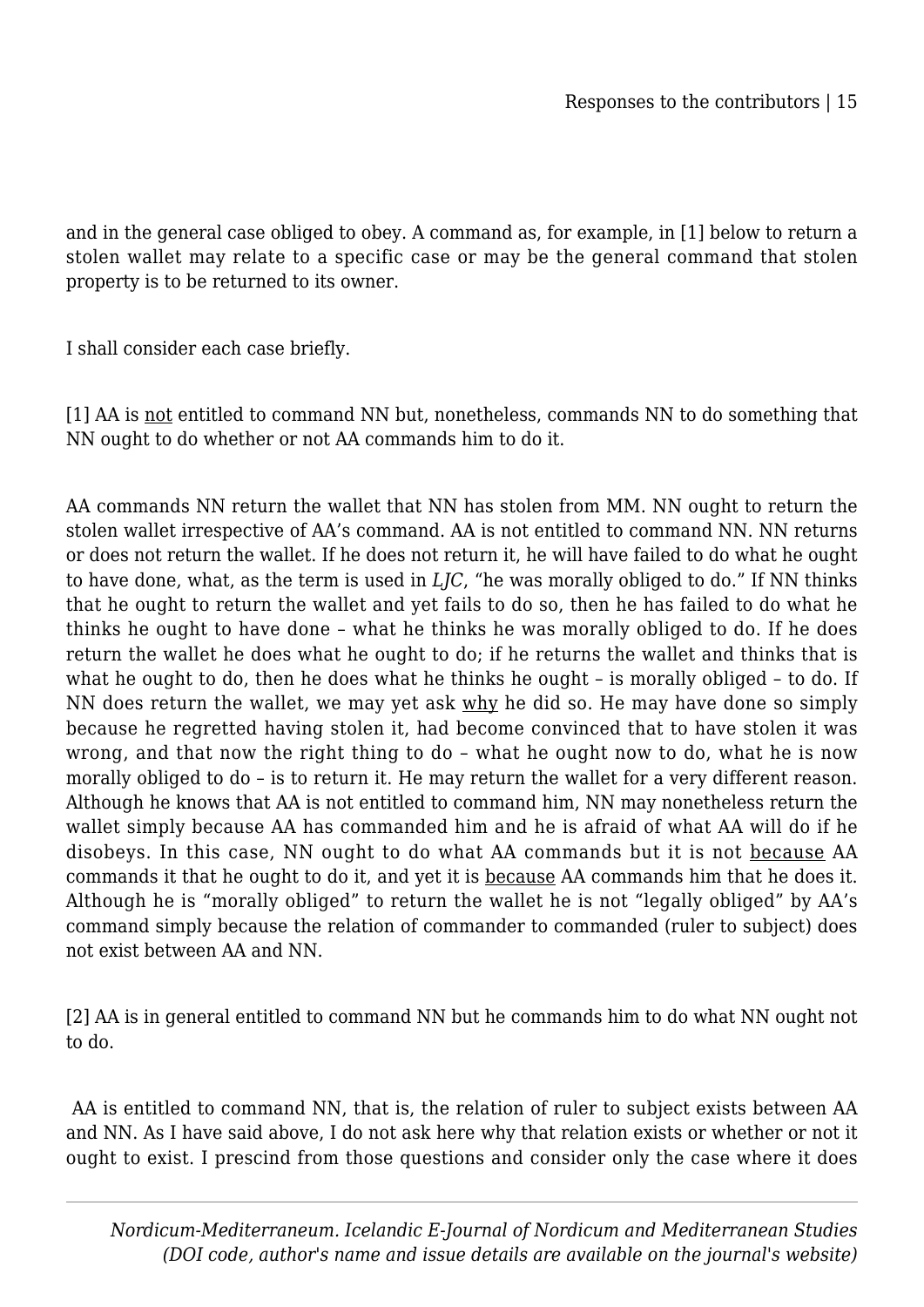exist, and when both AA and NN accept that it does.

In general, AA is entitled to command NN. NN is, therefore, legally obliged to obey AA. The legal character of the obligation is based on the reciprocal entitlement of ruler and subject. To be legally obliged to do what another commands is simply a way of saying that the person commanding is entitled to command the person to whom the command is given. If AA is entitled to command NN but not entitled to command MM, NN is legally obliged to obey AA's commands, whereas MM is not. That is what the terms "legally obliged" and "legal obligation" mean.

The question raised in [2] is whether or not AA who is in general entitled to command NN is entitled to command him to do what he ought not do. A presupposition of the question is that it would be possible for AA to command NN to do what he ought not do. Another version of that presupposition is to say that what NN ought to do or not do is not defined by what AA may command him to do. Yet another version is that what NN is morally obliged to do is not defined by what he is legally obliged to do. Legal obligation has nothing to do with the moral character of the action commanded. Unless that is presupposed it will evidently be impossible for AA to command NN to do what NN ought not to do because, by hypothesis, NN ought to do whatsoever AA commands.

The matter, already discussed by Plato in *Eutyphro* and in *Protagoras*, became acute in the later middle ages in the dispute between Aquininans and Occamites when it was asked if what God commanded was commanded because good or good because commanded by Him. (*LJC,* pp. 194-5) On both sides of the debate, it was agreed that God was entitled to command whatever He willed. If a divinely commanded act was good only because commanded then what the person commanded ought to do was defined by what was commanded. The good, that which ought to be done, was identified with what was commanded by God, and could not be known otherwise than in the command. If that is translated from divine to human ruler, then what the ruler commands defines what is good. But even some who thought that God commanded an act because it was good were not wholly free of the sense that, even so, what was good could be known only because God's command had been revealed; certainly, not to steal was commanded because not to steal was good, but was known to be good because God had commanded it to Moses on Sinai. One knew that one was obliged not to steal because God had revealed it in the Decalogue. The rhetoric of the five books of laws, the Torah, is a rhetoric of command: "These are the commandments that the Lord gave to Moses for the people of Israel on Sinai.["\[8\]](#page--1-0) Implicit in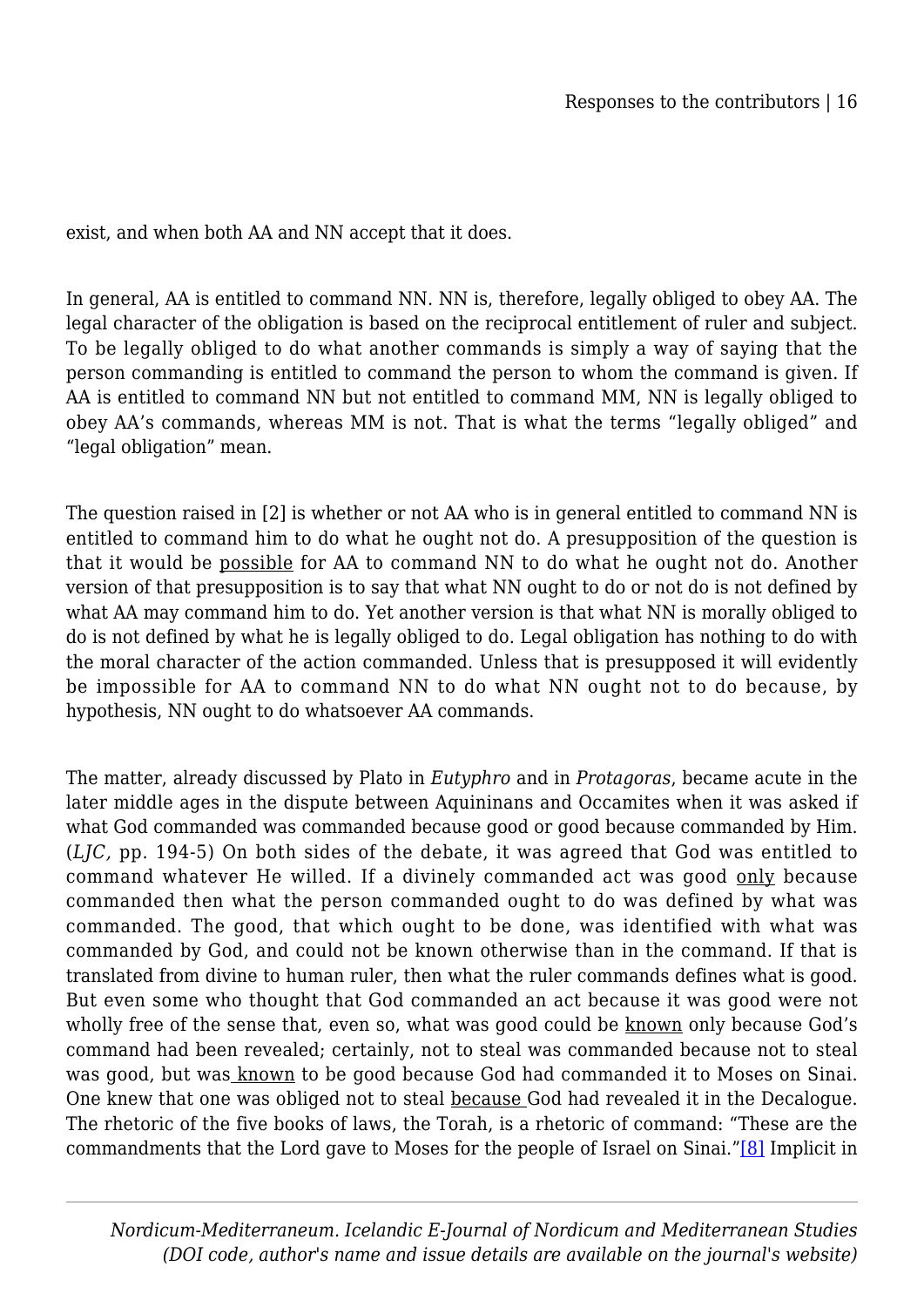the Torah is that their Lord's command obliges the people and is sufficient reason to obey. The Israelites are legally obliged; there is no further question; either there is no other kind of obligation or legal and moral obligation fuse into one. The story of Abraham who was commanded to sacrifice Isaac, his son, provided powerful support for one side of the debate, and an awkward difficulty for the other. The authority of the Lord, their God is absolute; there are no exceptions. The rhetoric of command in the Torah – with the specific statutes removed – is the rhetoric of a pure legal and moral positivism[.\[9\]](#page--1-0)

God, as all the mediaeval theologians, although for different reasons, agreed, could not command evil. But in the entire history of European reflection – my ignorance confines me to the European tradition – few have suggested that the human ruler could not command evil. Few have unequivocally suggested that there is no difference between good and evil or that what the ruler commands is by definition, and so necessarily, good. St Augustine is thought to have held that a law that commanded evil was not a law, that a command that enjoined the person commanded to do evil was simply not a command. (I am not convinced that Augustine thought so, but it is a question in interpretation that I am incompetent to answer.) Cicero, Aquinas and others held that an unjust law – one that commanded evildoing – was a corruption of law but still a law: AA who is in general entitled to command NN is not entitled to command him to do evil. AA is not so entitled precisely because NN is, irrespective of the command, obliged not to do evil. When AA commands NN to do evil the more original obligation not to do so over-rides the command.

How, when a command conflicts with that original obligation, are we to speak of obligation? I think it is clearest to say that when AA commands NN to do evil, NN is legally obliged because the command is addressed to him by AA who is in general entitled to command him but not morally obliged to obey. If AA is entitled to command NN, NN is legally obliged to obey – that means simply , that AA and NN are in the relation sovereign and subject. When AA commands NN to perform an act that is either now morally required independently of the command (viz. not to steal) or is now morally neutral independent of the command (viz. drive on the right rather than on the left side of the road) NN is not only legally but morally obliged to perform that act. When the act commanded is morally repugnant, then NN remains legally obliged but either not morally obliged to perform it simply because it is commanded (he may be morally obliged for some other reason as the bank clerk might well be) or morally obliged not to perform it. To say that NN is legally obliged to do X is to say that the injunction to do X is issued by one entitled to issue it and that it applies to him. To say that NN is morally obliged to do X is simply to say that NN is convinced that X is what he ought to do.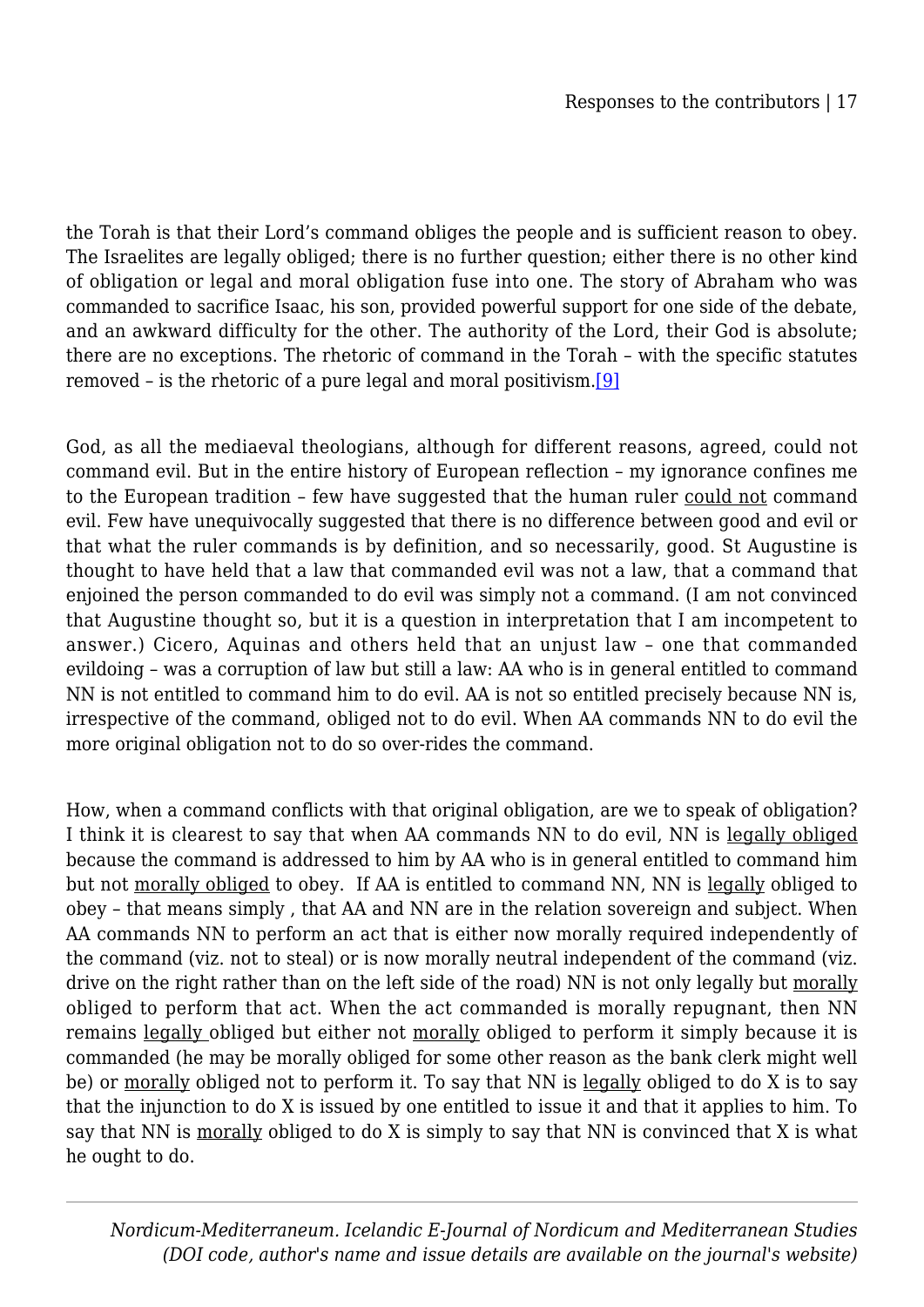[3] AA is in general entitled to command NN and commands him to do what NN, absent the command, ought nonetheless to do.

If no-one in a particular society thought that, absent any command, X ought to be done, or not done, in Y circumstances, then there would be no obligation on anyone to do or not do X in those circumstances, for no-one is obliged to do what he does not think he ought to do or to refrain from what he does not think ought he ought not to do. If, on the other hand, NN is convinced that he ought to do or not do X, he is obliged to do or not do X, whether or not he is commanded by another, or whether or not it is generally accepted in his community that X ought or ought not be done. That is the meaning of "moral obligation" or "the primacy of conscience".

Whether or not a particular proposition is true is independent of NN's judgment - in other words, NN can be mistaken and hold that the proposition, P, is true when it is in fact false, or false when it is in fact true. But if NN is convinced that a proposition is true, then, whether or not it is true, he cannot fail to hold that it is true. Judgments about what ought or not be done – moral judgments or judgments within the moral domain – may be true or false (*LJC, passim &* esp. pp 175-6). Accordingly, when NN judges that he ought to do X he may be mistaken – in other words, that he is convinced of the truth of his judgment does not make the judgment true – but it is, nonetheless, his present judgment about what he ought to do or not do that binds.

Judgments about what ought to be done are of two kinds: judgments about what ought to be done now in these circumstances, and judgments about what ought to be done in kinds of circumstances. Laws, whether customary or legislated, state what ought to be done in kinds of circumstances; the law being, as Aristotle wrote in his discussion of equity "… universal …[and] takes the general case." (NE, 1137b10 cf. *LJC*, p.138). For it to be generally accepted in a particular society that X ought to be done or not done in a particular case, it must be communally known and so becomes the law, customary or legislated, written or unwritten, natural or conventional, of the society. If there are actions that ought to be or ought not to be performed whether or not they are required or forbidden in the prevailing law, there seems to be no reason why at least some of them would not be found in that law. For example, the universal or general norm that promises are to be kept in principle obliges each one of us but that is not a reason for it not to be made explicit in a society's laws. So, if AA commands NN to keep his promises, NN is legally obliged to do what he is already in principle morally obliged to do; on the other hand, if AA simply does not issue that command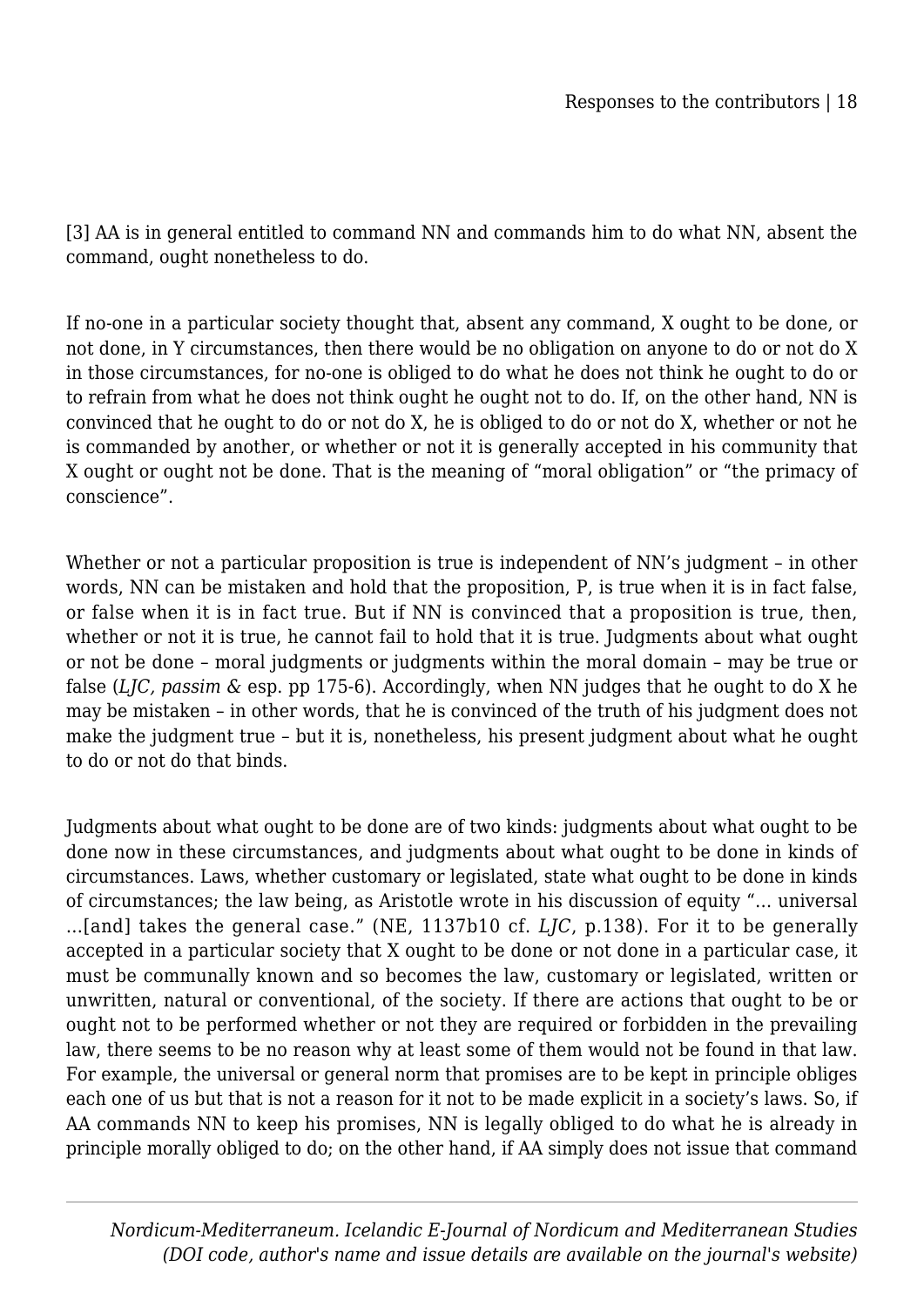to NN, then NN remains in principle morally obliged but is not legally obliged by AA. Still, when we consider that the communally accepted moral norms are communally known moral norms and hence form the communal moral law, it will be possible, and almost inevitable in a complex modern society, that a particular person or set of persons will accept additional other laws. When more formal legislation emerges to complement the then prevailing communal law, it will often both include many of the provisions already present in that law, and add further detailed ordinances at least some of which may well be in tension with the prevailing communal law and practice. With the emergence of an increasing formal jural practice and legislation, the term "law" is often used to refer exclusively to that practice and the term "custom" increasingly used to refer to the prior law, as appears in Justinian's *Institutes* and *Digest* (*Inst.* I.II.9; *Dig.*I.3.32). In those passages from Justinian the reference to the role of popular consent – *Ex non scripto jus venit, quod usus comprobavit. Nam diuturni mores consensus utentium comprobati legum imitantur* (Right that usage has settled comes from what is unwritten. For ancient customs approved by those who have used them are like laws.) – is significant and is fundamental to the account of both unwritten law – custom or living law – and legislation in *LJC*. That law is accepted is one of the pillars upon which the actual authority of law depends. Hobbes was mistaken to think, if in fact he did so think, that there had been an historical original agreement but he was right to suspect that in the longer period no authority can survive too much disagreement.

[4] The fourth case is when AA is in general entitled to command NN and commands him to do what NN, absent the command, is entitled to do or not do.

Many customs and state legislated ordinances require or forbid actions or establish rights that would otherwise be left to the choice of those to whom the set of customs or ordinances apply. These are often referred to as "conventional laws" and, by Aristotle in *NE*. 1134b19, as "*tò ?è nomikón* (variously translated as "conventional", or "legal"), and roughly correspond to Gaius' *iura gentium.* There is no suggestion in Aristotle or Gaius that such laws are randomly made or unintelligent; they are solutions established as reasonable answers to problems peculiar to the particular society at that time. It is utterly crucial to remember that the division into natural and conventional is a *post-hoc* theoretical distinction. Still, by whatever words one chooses to make a distinction between levels of laws, it is obvious that the detailed maritime rules governing the carrying of lights at night which, equally obviously, could have differed somewhat from what has been settled, are at a different level from the underlying rule that collisions are to be avoided.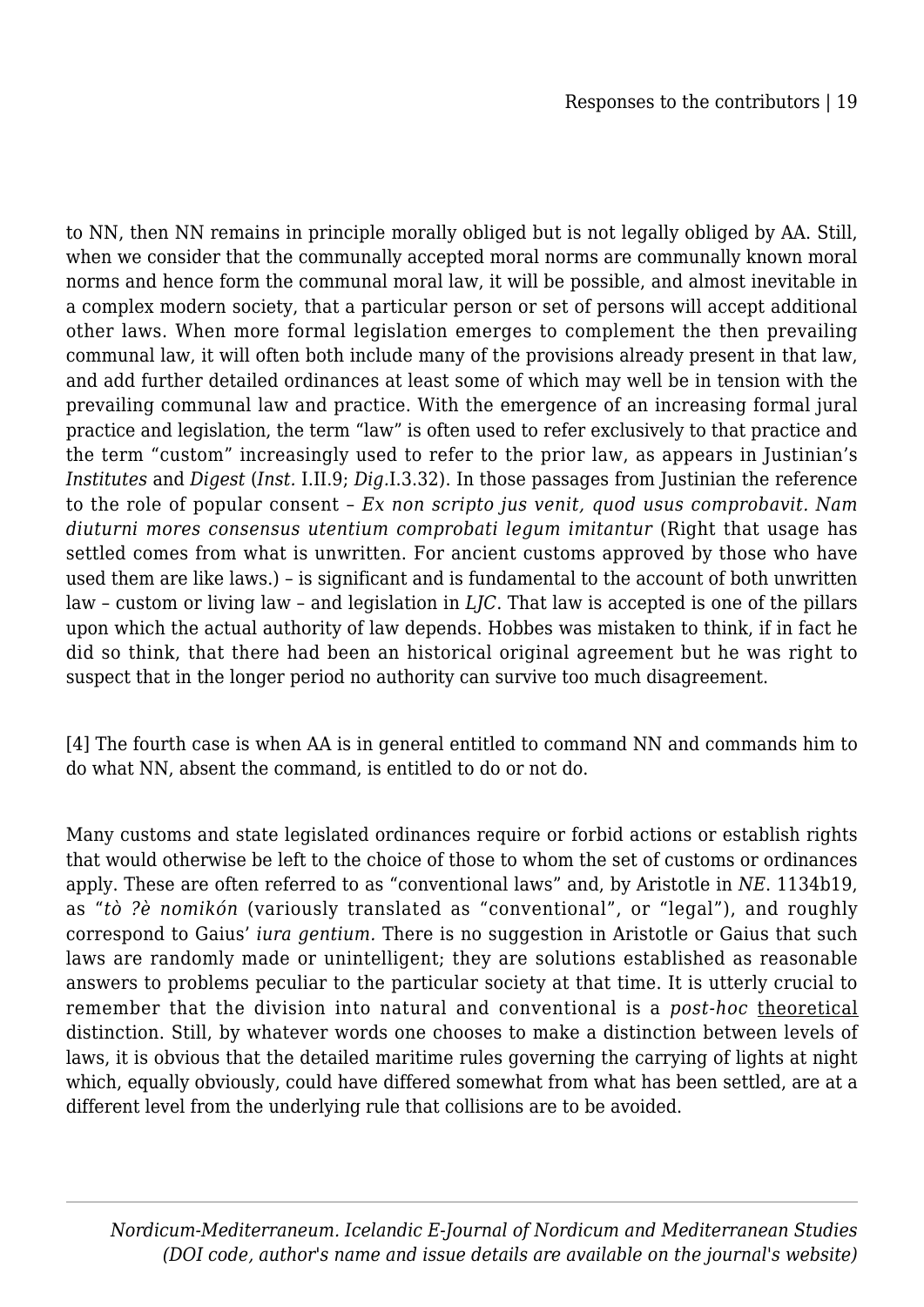The underlying rule that collisions are to be avoided – which I think of as a natural law of the sea so obvious to sailors that it is rarely expressly stated – is supported by the "practice of seafarers" and, in the United Kingdom since the Steam Navigation Act of 1846, by the detailed collision regulations including those concerning Lights to be shown by night and Shapes by day. One regulation requires the carrying of a sternlight: a white light showing at night between sunset and sunrise over an arc of 135° astern.[\[10\]](#page--1-0) Before either the practice of seafarers or the Navigation Acts had introduced a rule, it was not a rule, and so no-one was legally obliged; it is an intelligent but detailed solution to a recognized problem. The purpose of the light is to show vessels whether another vessel is coming towards or going away from them. Perhaps, it would have been equally good to require the light to be carried on the bow, but what would not have served equally well would have been to permit a vessel to carry the light either on the bow or astern. If it be assumed that the 1846 Act is in the position of AA and masters of vessels in UK waters are in the position of NN, then NN is legally obliged to show a white light astern over the required arc at night. A master in such circumstances is morally obliged to do so because he is morally obliged to try to avoid collisions – thus taking the interest's of others into account rather than endangering their lives and livelihoods – and morally obliged to follow the rules because a communally known and accepted way of doing so is needed and the rules state what that way is (the informational character of the law) and that it is to be followed (the command character of the law). Associated with the command is a sanction for breach of the rule (the coercive character of the law).

But if, as in the regulation about the carrying and position of lights, AA is entitled to command NN to do what, absent the command, NN would be legally entitled to do or not do, there might seem to be no limit to what AA is entitled to command except that AA is not entitled to command what is evil. HTh deals with this problem in the final pages of his paper when he discusses Himma's criticism of Raz. That there are, and ought to be, other limits and what those limits are or ought to be, is the matter of the liberal tradition. (*LJC*, esp. Ch.7.5, pp. 183-8 & fn.29 on p.186) HTh in his footnote 30 remarks that "The value and extent of personal autonomy lies at the heart of the differences between competing political theories." I agree and would add that it lies also at the heart of political practice; the setting of the limits is an argument within politics understood neither as an academic discipline, nor as a task to be left to politicians but as the responsibility of each of us in our different ways. On one end of the spectrum there are those who tend to the view that the law should prescribe all virtues and prohibit all vices, (which in practice cannot but mean to prescribe everything that is that the influential findvi rtuous and to prohibit all that the influential find vicious) and at the other end of the spectrum are those who hold that freedom or liberty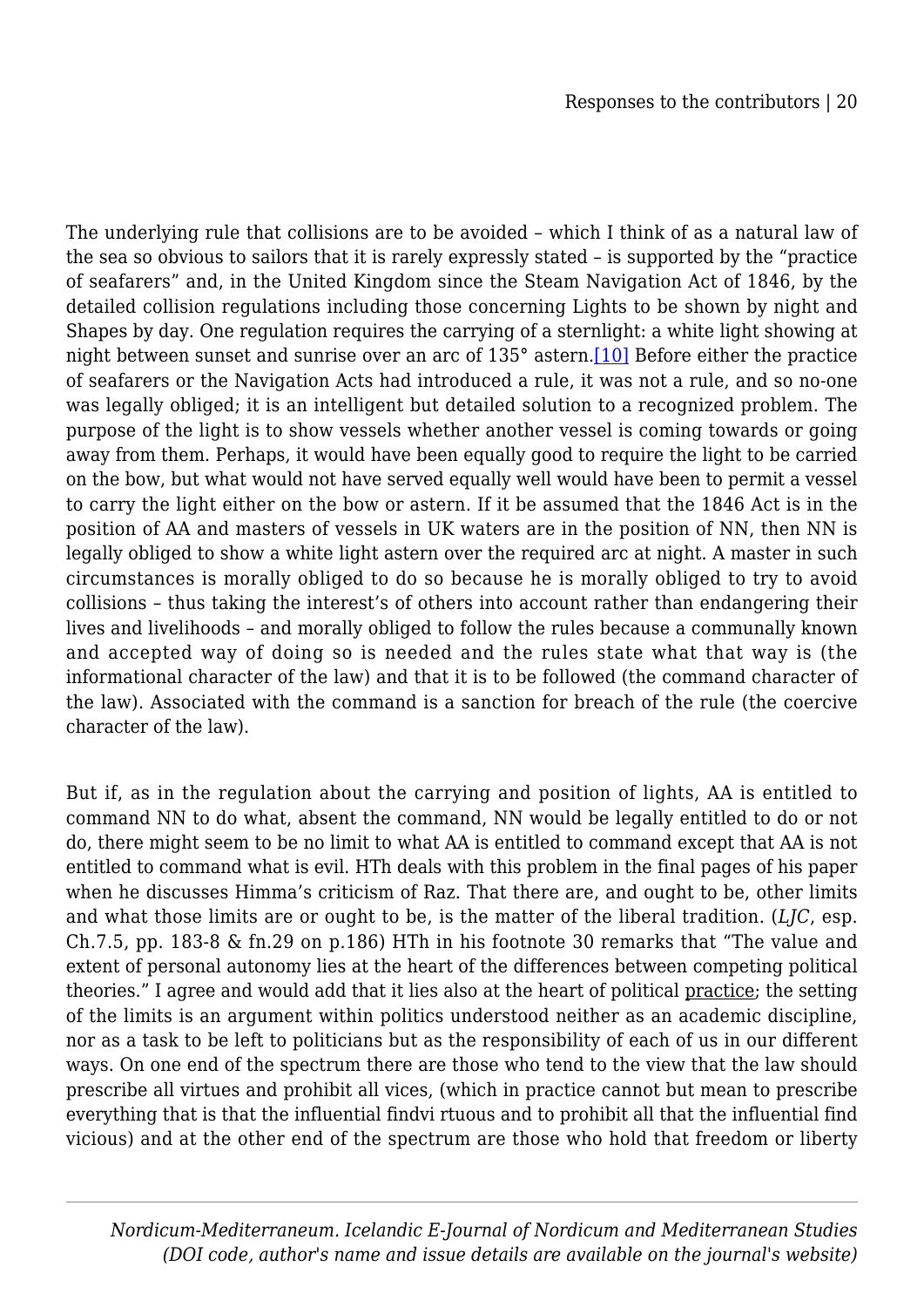ought to be the basic (or, in the technical language familiar from computing, the default) position from which to begin the argument so that the limitation of liberty not its extension is to be argued for. In *LJC* the focus is on the common good, that is the order in which people can live together in peace, but what that in its detail and in particular circumstances is must be the topic of perennial argument, or, as Isaiah Berlin wrote, the topic of perennial haggling. I should add only that the common good demands that argument be permitted, and that it occur[.\[11\]](#page--1-0)

I have set down here some reflection occasioned by my reading of HTh's paper. I am very grateful to him for his presentation in Reykjavík and for the paper published here.

### **Oran Doyle: The Significance of the Living Law.**

Oran Doyle [O] in his reading of *LJC* asks several related and very important questions. I shall respond only to two, and leave others, no less important, to another day. The two questions are these: first, are the provisions of the communal or living law – O points out correctly that several terms are used interchangeably: "communal moral law", "custom", "moral tradition" – "merely obligations from the perspective of the community or true obligations, *ie* moral obligations that do truly apply to us?" and, secondly, does the set of customs, the prevailing living communal law, of a society have secondary rules in Hart's sense of that term?

I

First, then, are the rules of the living law, the communal moral law, obligations only from the perspective of the community or obligations that do truly apply to us. O stresses that it is "At this point in the book " that the answer is unclear; I want to address the question itself because of its great importance. Later in the book it does I think become clear – as O accepts – that the provisions of a society's living law will not be in all respects good and, therefore, do not impose true moral obligations: "This communal law is not necessarily in all respects good, for in every society there are the relatively more and less powerful and the more powerful can, and do, to a greater or lesser extent, impose their biased and selfish interests upon the less powerful. Societies are at all times, and inevitably dialectical." (*LJC,*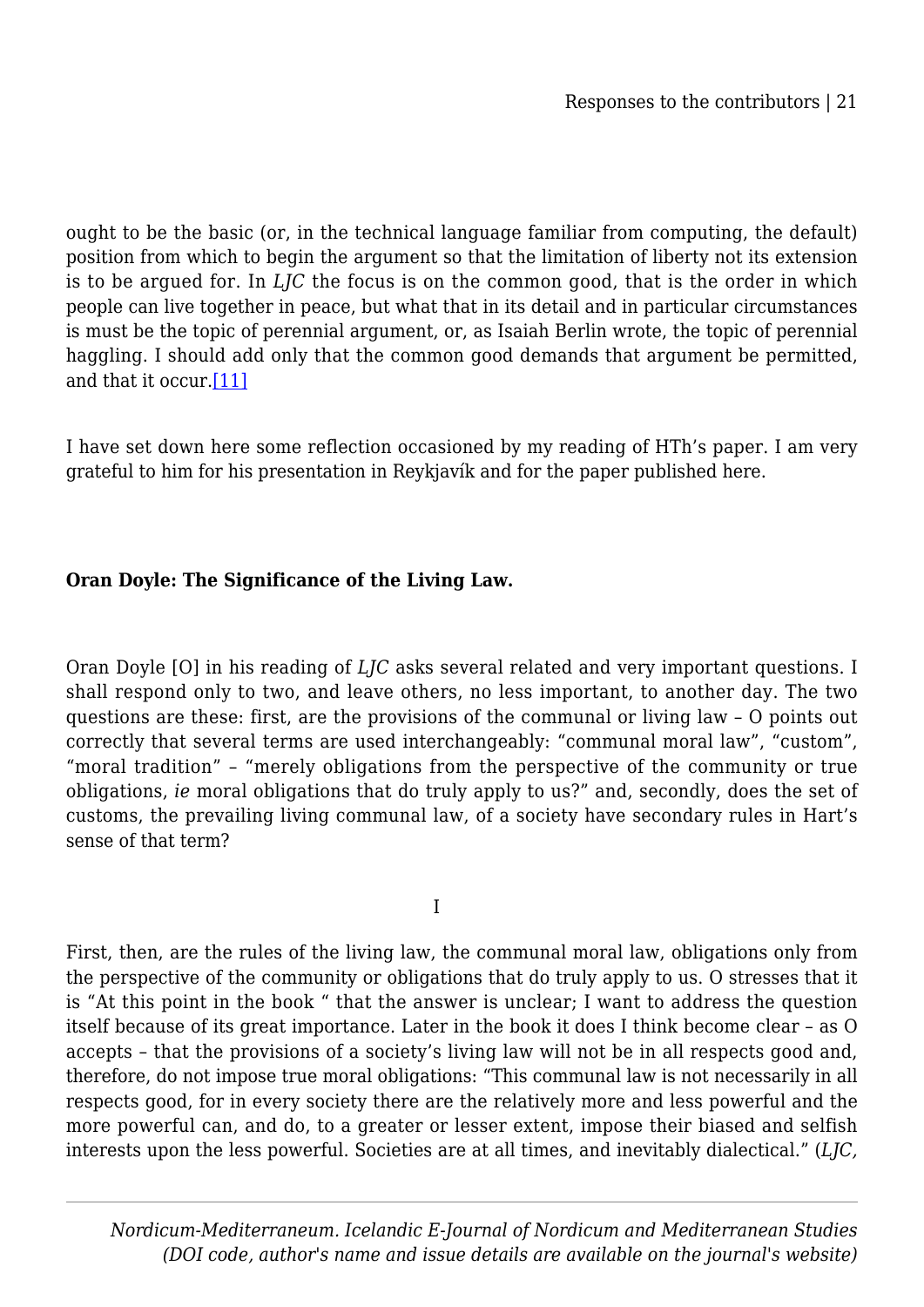Conclusion, p. 260) My answer now, and the answer we gave in the book is, therefore, unequivocal: the living law imposes legal obligations on the members of the community but not all those obligations are in O's sense true moral obligations, and some may be legal obligations that one may be morally obliged not to respect. It is, however, imperative to recognize that obligations that at any time and in any society that are taken to be true cannot but be obligations that are thought to be true, just as factual propositions that are taken to be true are propositions that are thought on the best available evidence to be true. Infallibility is not granted to humans and " 'Nothing is more unfair,' as an English historian has well said, 'than to judge the men of the past by the ideas of the present.' "[\[12\]](#page--1-0) That there are true and false judgments in a recurrent theme in *LJC*; that space was thought to be absolute in Newtonian physics was an historically understandable, almost inevitable, mistake but a mistake nonetheless; that slavery was once thought to be good, did not make it good.

A presupposition of O's question is that there are true moral obligations. I, too, make that presupposition and it is one that runs through the book, but, as well as being a presupposition, it is a proposition in support of which some arguments are adduced. Of these the most fundamental is that for humans to live is a value; that they cannot live otherwise than socially,;that they cannot live socially otherwise than in a jural world in which the rules governing how to live in that world are known to them, and, if followed, allow them, more or less well, to live and realize their individual values in communal peace and harmony. Human societies are dialectical; some people – and all at least sometimes – will choose to realize individual values that cannot be realized without overriding the interests of others – the thief who chooses to steal another's money realizes his individual value to have the money but does so only by overriding the owner's value to keep what belongs to him. To say that one value is better than another, that, for instance, the owner's value is better than, and ought to prevail over, the thief's and that the thief ought to respect it is to say in O's words, if I understand them correctly, that the law which forbids theft expresses a true moral value and requires behaviour that is a true moral obligation. One who would claim that there are in principle no true moral obligations is committed to the assertion that in principle no value is better or more worthwhile than any other. Because individuals and groups of individuals are biased they become morally myopic and, at some level of bad faith, see their own interests as paramount and to be realized irrespective of others; they will tend, if they are powerful enough to do so, to introduce customs and laws that favour the realization of those interests. They may even manage to convince themselves, at least for a time, and try to convince their subjects that they are "morally right". The laws that they introduce and defend are imposed upon those that the laws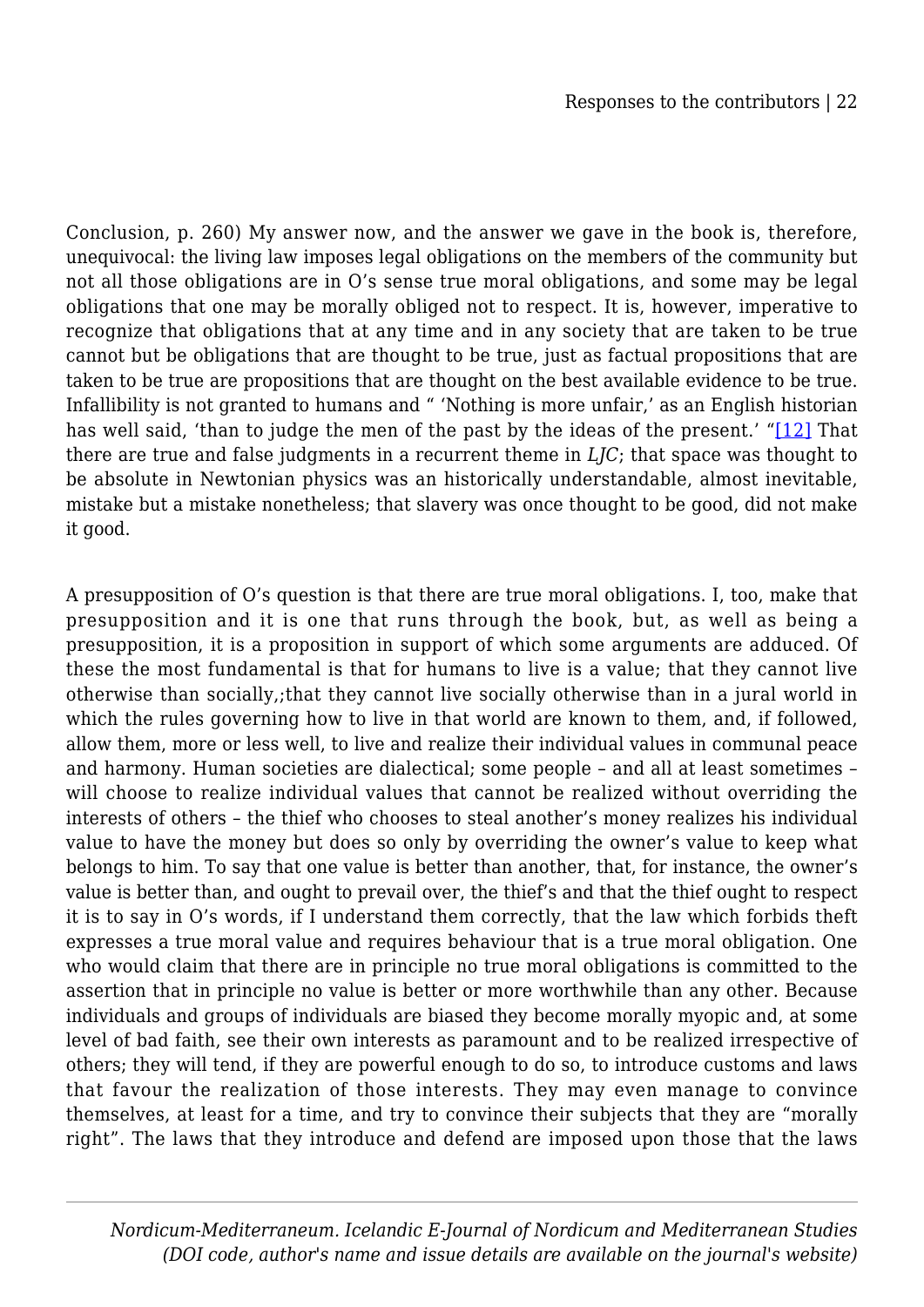oppress, and a rhetoric is devised to justify the laws. [\[13\]](#page--1-0) Those to whom the laws apply are legally bound by those laws but not morally bound by them and whether or not to obey them is a different question from the question as to whether or not to obey laws that bind both legally and morally as I argued in the response to HTh's paper.

For true values actually to exist in a society they must be known, just as for true factual propositions actually to exist in a society they must be known. For true values effectively to exist in communal life they must not only be known but be, sufficiently often, chosen. Thus, if in a society in which no-one knows that it is wrong to steal the true value that theft is wrong does not actually exist in that society; if in a society people know that it is wrong to steal but nonetheless steal whenever it suits them to do so, the true value that theft is wrong does not there effectively exist.

If, on the other hand, there are in principle no true values, no true moral obligations, or if, in one's analysis, one prescinds from any discussion of true value, then the question that remains concerning a purported law or set of laws is whether or not it is a law or set of laws and, accordingly, legally binding. The question as to whether or not it is morally binding simply does not arise. However, even if there are neither true not false values, a law necessarily includes a value for to enact that X is to be done is to be done is to say that it is valuable to do X. The extermination of Jews was a Nazi value. If there are no true or false values, then that it was a value is all that is to be said about it.

<u>II amin'ny fivondronan-kaominin'i T</u>

In about half an hour the untidy girl, not yet dressed for her evening labours, brought him his chop and potatoes, and Mr Harding begged for a pint of sherry. He was impressed with an idea, which was generally present a few years since, and is not yet generally removed from the minds of men, that to order a dinner at any kind of inn, without also ordering a pint of wine for the benefit of the landlord was a kind of fraud; not punishable, indeed, by law, but not the less abominable on that account.

Anthony Trollope, *The Warden*, (1855) Ch. XVI.partially

Whatever one's position on the matter of true moral value, the question as to whether what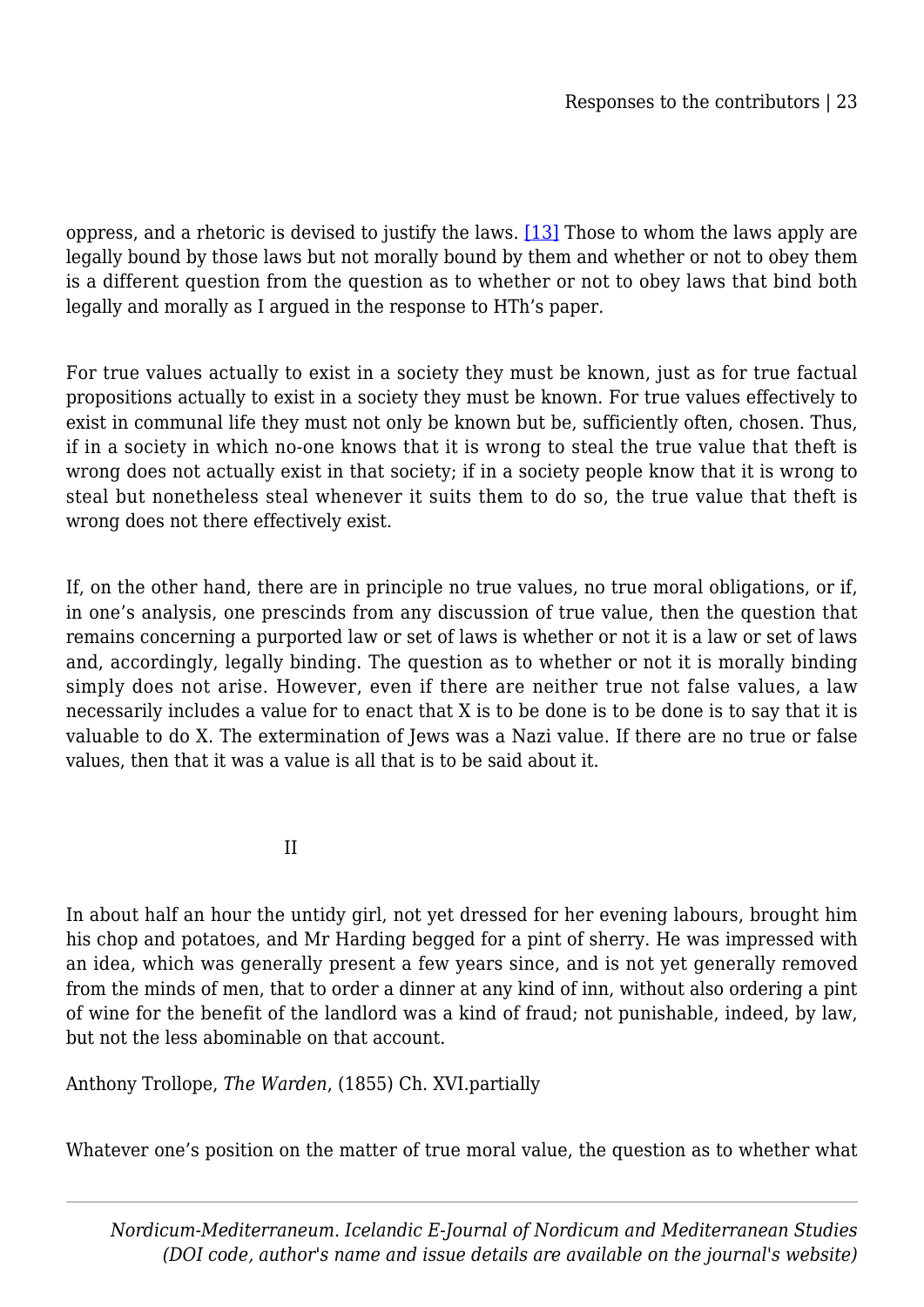purports to be a law is in fact a law properly arises. That I take to be the matter of Hart's distinction between primary and secondary rules. I shall try to develop an answer in the light of what seems to me to be either explicit or implict in *LJC.*

The clearest discussion of the matter is in footnote 43 on page 257: "A bank clerk illegitimately commanded under threat of serious injury is not morally obliged, that is, not obligted , by the illegitimate command but he may well be morally obligated to hand over the money because he judges that the value of his staying alive or unharmed outweighs the value of giving the money. The crucial point is that he is not *obligated by the command.* Similarly, one living under a regime *de facto* in power but illegitimate may for his own reasons consider himself to be obligated to act in accord with, but not obligated by, its illegitimate commands."

Whenever AA tells NN to do something, that is, whenever AA commands NN, the question as to whether or not AA is entitled to do so arises. And for the command to be recognized by NN as authoritative – that is, as a command properly addressed to NN and issued by one who is recognized by him as entitled to issue it – NN must recognize AA as entitled to command him. The difference, as Lichtenberg's aphorism has it, between a prince and a lunatic is that other people recognize the prince. (There is an ambiguity there that I hope to go some way towards resolving but what seems clear is that NN must be able to distinguish between a command from an entitled or authoritative source and one from a non-entitled source. The crucial feature of the bank robber is not that he can support his command by threat of force but that, whether he can or not, he is not entitled to command the clerk. If NN does not accept that AA is in principle entitled to command him, then he thinks of AA as the bank clerk thinks of the robber.)

As children grow up they are told to do things by adults who, by giving their instructions, present themselves as entitled to do so. As they grow older the children may begin to distinguish between those adults (for example, their parents), whom they recognize as entitled to command them, and those whom they do not. My grandson when he was about four years of age once said to me when I had instructed him to do something: "You're not the boss of me. My mum is the boss of me." I took his response as a perfect example of a rule of recognition. The rule that his mother was entitled to give him instructions was a secondary rule in the light of which her specific instructions were primary rules. Between him and his mother a legal system had been established in which she was lawgiver and he the person to whom the laws were properly addressed. Within that small familial legal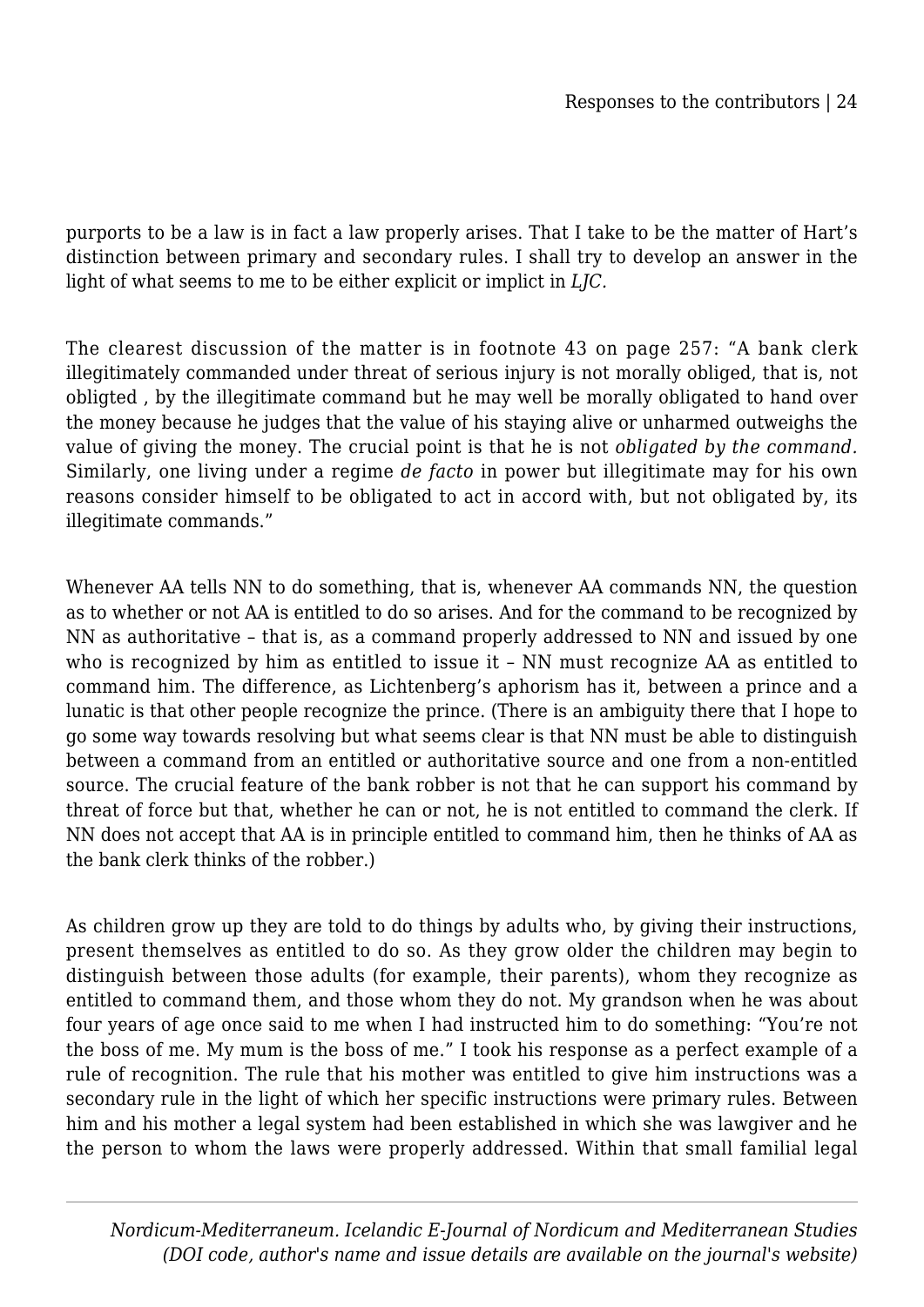system as he understood it, there were no other legitimate lawgivers; within that familial system others, as Aquinas wrote in answer to the question as to whether or not anyone whomsoever could make law, were advisors whose advice did not have the force that law properly should have (*non habet vim coactivam; quam debet habere lex, …*Sum.Theol. I.II.90.3 ad 2). [\[14\]](#page--1-0)

Hart sometimes contrasts the secondary rules of recognition, change and adjudication with the primary rules of obligation, which may give the impression that the secondary rules are not rules of obligation, which, in fact, they are. When I am told that parliament is entitled to make provisions that I am legally obliged to accept, what I am told, in effect, is that I am legally obliged to accept the terms of whatever provisions are made by that body and that apply to me. Similarly, if I am told that the law courts are entitled to determine what is just in case of dispute, I am in effect told that I must, in certain circumstances, submit to that institution and accept its determinations. Both primary and secondary rules of a given society may be communicated to someone who is merely enquiring about the society, as might an anthropologist, and to whom neither set of rules applies. If I correctly understand Hart, it seems that with his distinction he has shed considerable light on what a significant part of jurisprudence had for centuries been about. To state that custom is like law, or that the decision of the Emperor has the force of law, is to state a secondary rule, but, before the secondary rule that custom is like law is formally articulated, it is known in intelligent practice that custom is law.

Understood in that way, it would be impossible for there to be a law without secondary rules.

Without secondary rules the bank clerk would have been unable to distinguish between the command of the robber and any other command. If it is true that there must be secondary rules, it is true that they must be more or less explicitly known. To the extent that a command binds because it is a command, it must be that the person bound knows and accepts that the commander is entitled to command and that this particular injunction comes from the source, and for people in any society to know and accept that they are bound whether by the laws of Hammurabi, or the Torah, or Solon …they must know not only the detailed rules of, say, Hammurabi's code, but also know and accept that they are bound by them. The many detailed statutes and ordinances in Leviticus are primary rules; they are recurrently prefaced by the refrain: "The Lord spoke to Moses saying: speak to the congregation of the people of Israel and say to them: (then follows a statute or set of statutes)" and conclude with the refrain "I am the Lord, your God." (Lev. 19.1-2 & 4 but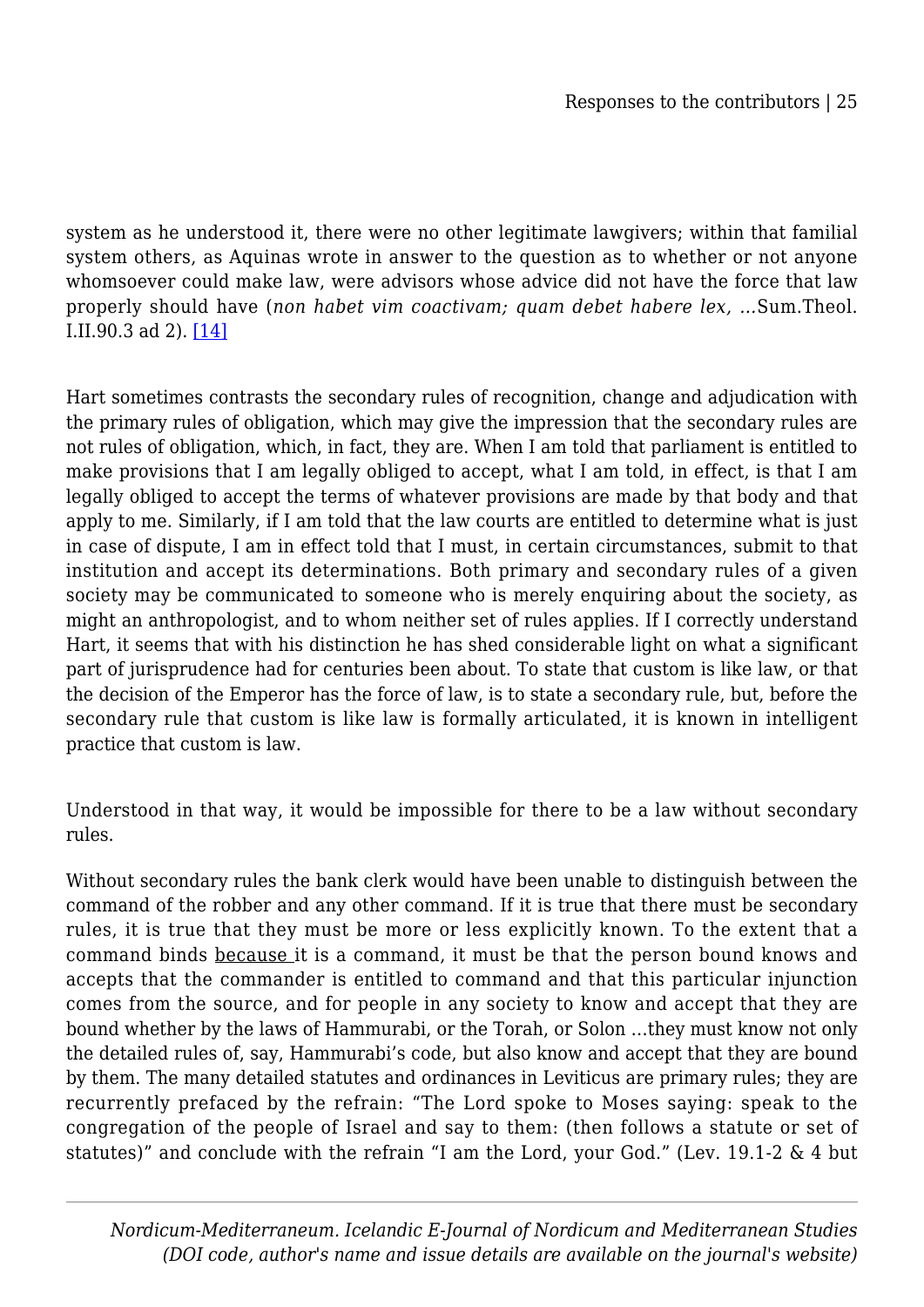found *passim*). The refrains are secondary rules stating why the statutes and ordinances bind. One of the functions of the secondary rules is to distinguish between commands that are simply sentences in the imperative mood addressed by one person to another and grammatically similar sentences in the category established by the secondary rules.

All societies are, and must be, governed by primary rules that have both an informative and a compelling function. The rule informs in as much as it tells what in a kind of situation is to be done, and compels in as much as the commander or those whose task it is to ensure that the rule is observed will compel those to whom it is addressed to act in that way in that kind of situation or mete out punishment if a person is found guilty of breach. All societies have secondary rules that tell both how the secondary rules are to be distinguished from commands that are no more than sentences in the imperative mood or commands given by parents to children, and why it is that the primary rules bind.

O writes that in *LJC* it is held that "…the living law is just at much at work" in what Hart thinks of as "[a system] that does not count as law at all". O is correct. The question arises as to whether the difference between the position in *LJC* and the position in Hart's *The Concept of Law* is more than verbal. O writes that Hart "imagines a society without a legislature, courts or officials of any kind" and "refers (without citation) to studies of primitive communities which depict in detail 'the life of a society where the only means of social control is that general attitude of the group towards its own standards of behaviour in terms of which we have characterized rules of obligation.' (CL.91)

I do not think that such communities exist but what is true is that in all communities there are expected standards of behaviour that are controlled to a large extent by "the general attitude of the group" that is, by the group that as a matter of social fact exerts some influence on the person tempted to act otherwise than in the approved manner. The rules of polite behaviour are enforced in that way. The example of the teenager who would in other circumstances prefer to pay his bus fare but decides not to in order to avoid his companions' 'scorn and derision' is not quite the same. (*LJC*, p. 222) In that story, the teenager had a private preference for paying the bus fare and would in other circumstances have done so but knows that, in the group to which he wants to belong, to do so is disapproved on pain of a sanction that he would avoid. If he decides not to pay the fare, he is acting in accord with the prevailing law of the group, but reluctantly from fear of punishment which might be not only scorn but expulsion from the group – the ancient punishment of exile. What Aquinas wrote applies to him: "just as some are not interiorly disposed to do spontaneously and of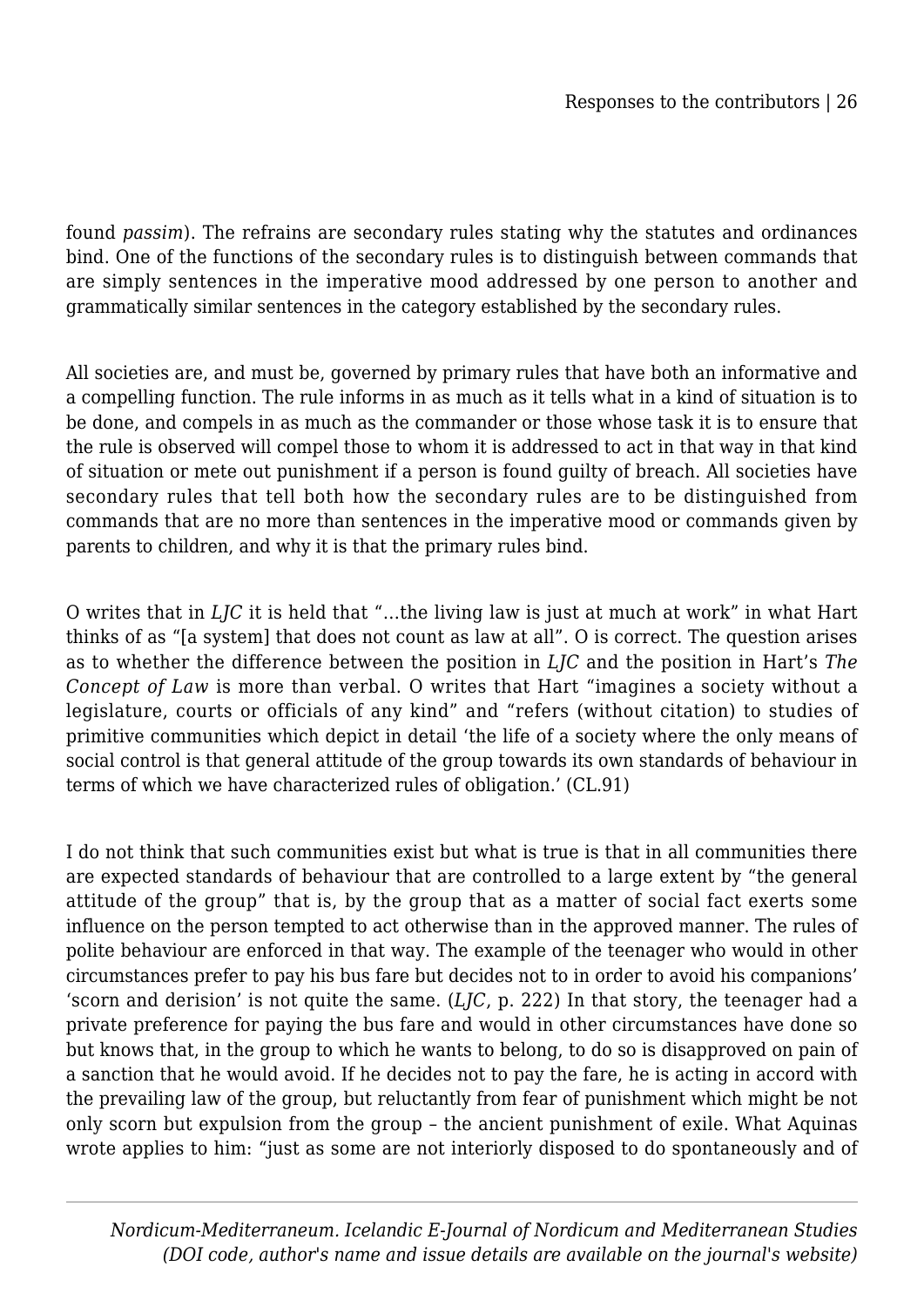their own accord what the law commands, they must be exteriorly constrained to bring about the just result that the law intends. That is what happens when the fear of punishment makes them act in accord with the law, in a servile manner not freely. " (Sum.Con.Gent. III.128.7) It is likely that many readers will be inclined to say that the teenager would have been right to pay, and was wrong not to pay, the fare. The example is chosen in the hope of that response; the story is intended to show that a purely structural examination of law, sanction, and action is possible. The teenager is a member of a community which has, as do all communities, laws that express the values approved in the community – were the values not expressed they would not be known. A law that commands an action (Bus fares are not to be paid.) expresses a communally held value (It is good that bus fares not be paid.). Obedience to the law brings about that value (The bus fare is not paid.). Within the teenager's community, that law is a primary rule. But he must know that it is a communal rule; he must be able to distinguish it from other expressions in the imperative mood that are not rules of his community and may, indeed, command precisely the opposite action (Bus fares are to be paid.) The rules that show him how to recognize the rules that apply to him as a member of the community are secondary rules; they may be more or less formally expressed but they must exist, they must be known, and to be known, they must be promulgated. Because over time, within the "same" community – there is no-one now living in Iceland who lived there 170 years ago and yet we talk of the Iceland community changing and not simply of one set of people being replaced by another entirely different set of people – and even when at least some members of the community at the later time were members at an earlier time, communal values change, the laws that express them change and so there is in every community some way, more or less formal, of bringing change about. $[15]$ Disputes arise between people within the community. Someone accuses the teenager of having paid the fare. He claims that did not pay and is not guilty of the offense. In response to this problem there will at once arise a way of trying to ascertain the truth, for if he did not pay his fare it is unjust to sneer at him or to expel for having done so. "And therefore it is of the Law of Nature, *That they that are at controversie, submit their Right to the judgement of an Arbitrator*." (Hobbes, *Leviathan*, 15, 213 [78]; *LJC,* 145, & fn. 27 ). As are Hobbes' other "natural laws", that one is simply the intelligent solution to a problem that is likely to arise. "for there may …arise questions concerning a man's action; First, whether it were done or not done; Secondly, (if done) whether against the Law, or not against the Law." (*ibid., loc.cit.*) Finally, there is the cardinal rule: The values of the community are to be realized and are expressed in The Law and the specific laws that intend their realization are to be obeyed.

The cardinal rule is both ambiguous and contestable: ambiguous because what in any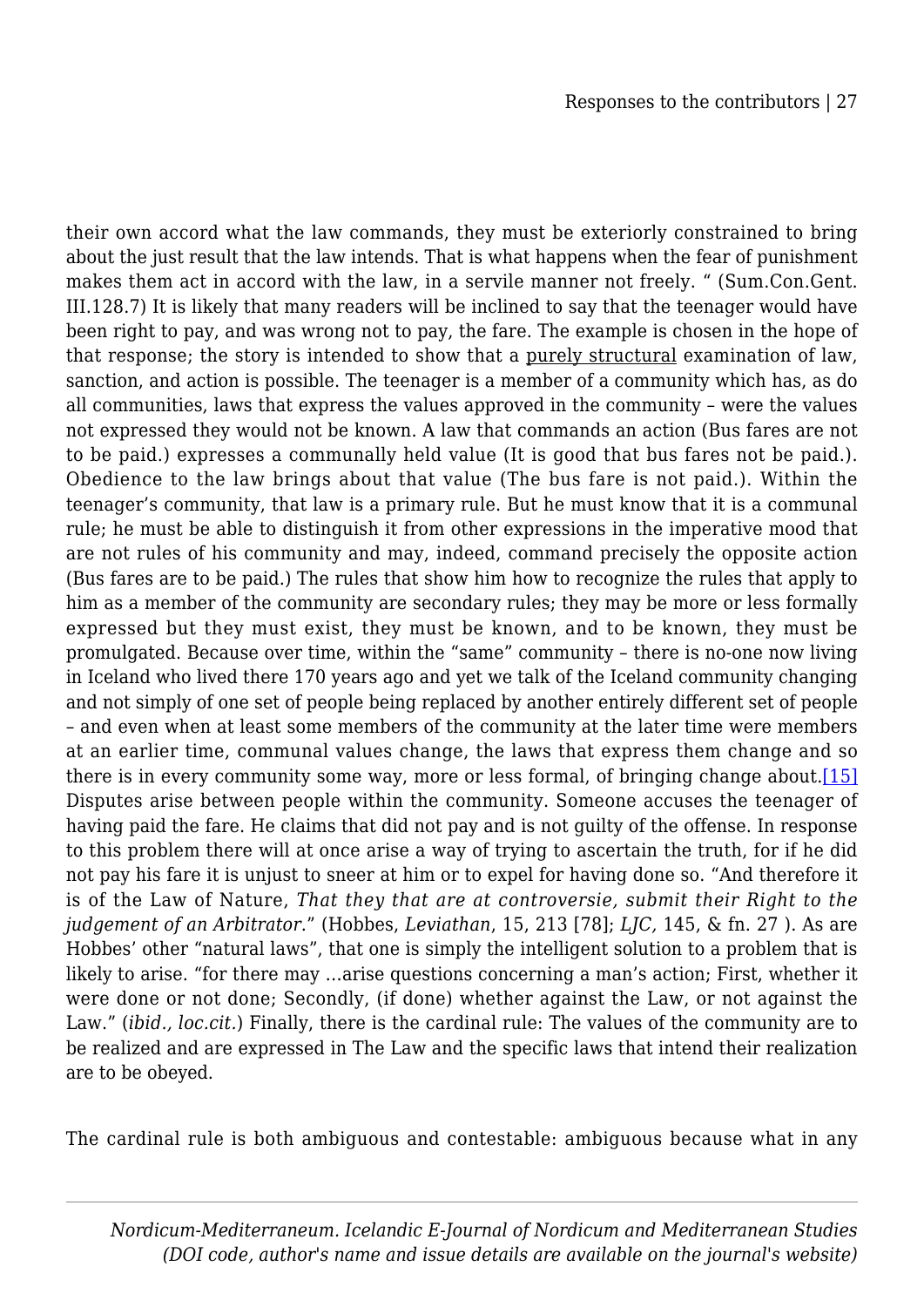specific case the community is, or can be, uncertain; contestable because there is always at least the possibility, and commonly the reality, of tension between some of the values expressed in the laws and some other values in the community. (Commonly flouted regulations are examples.) And so, the cardinal rule, Kelsen's *Grundnorm*, becomes rather this: the values expressed in The Law is to be realized and the specific laws that intend their realization are to be obeyed. Values are always expressed by people, and so two questions arise; first, as to their goodness or badness; secondly, as to the legitimacy of the legislator. Those are not Hart's question and I shall leave them aside; they are discussed in the eleventh chapter of *LJC.*

Hart discovered the important distinction between primary rules, that authoritatively guide the actions of those to whom they are addressed, and secondary rules that enable people to distinguish between those primary rules and other commands that may be addressed to them, that inform of them how disputes are to be settled, of the sanctions that may be imposed in case they break the rules, how rules are changed and who is entitled to change them. O suggests that Hart suppose that the existence of secondary rules in a particular social order distinguishes that order, from one from one that lacks secondary rules. What I have suggested here is that both kinds of rule are found in every society, for in every society it will be possible for AA to give a command to NN without being entitled to do so and correspondingly possible for both to know that.

 Hart distinguishes between legal systems on the criterion of the presence or absence of secondary rules; I incline to distinguish them according to the comparative complexity, explicitness and clarity of the prevailing secondary rules, and according to the importance and character of the distinction between relatively insignificant and significant rules. Everyday rules of polite behaviour exist in every society and breach of them incurs often only an everyday sanction such as disapproval but murder and theft, for example, are never dealt with only in that way. It can and does happen that actions that were once dealt with in a formal way no longer are but fall into the category of actions dealt with by more everyday sanctions; few Europeans now remember a time when adultery was a crime in most European jurisdictions, and many find it most odd that it in some non-European jurisdictions it remains one.[\[16\]](#page--1-0)

A secondary rule that specifies who, or what institution, is entitled to make primary rules, is critical. From the secondary rule that the decision of the Emperor has the force of law follows that a particular decree of the Emperor legally binds those who are in principle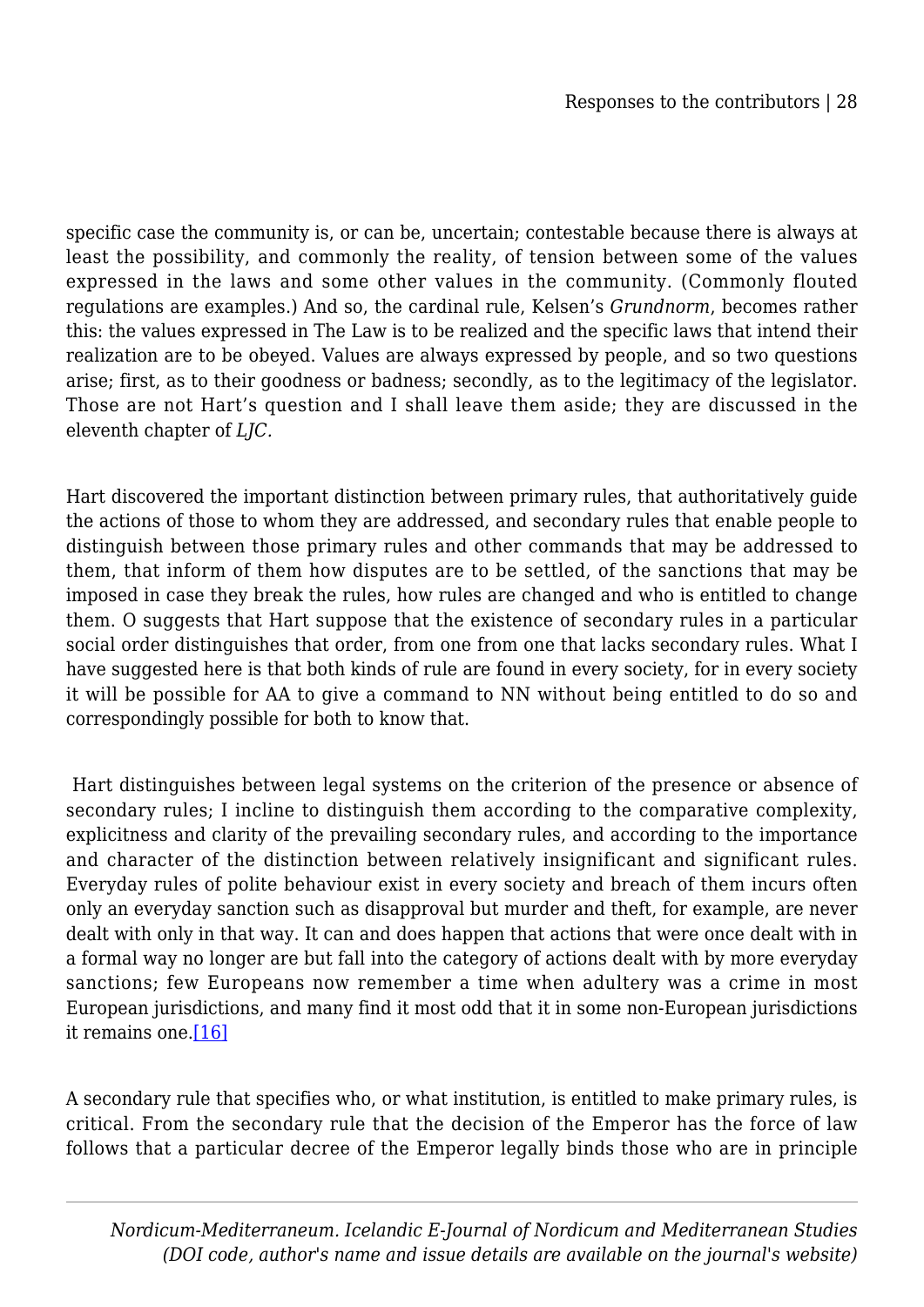legally bound by Roman law. But secondary rules need not be so formally expressed and, indeed, the formal expression of the secondary rule that the Emperor's enactment was law followed already established and accepted practice. Similarly, the secondary rules that informs the members of a society that primary rules of a particular living law bind them is present in intelligent practice before it is formally expressed. A particular custom is customary law because the members of the community accept it as such even if they have only a hazy idea or none at all as to why some customs oblige and others, more transient, have some social influence but are perhaps merely fashion. Before Hart's discovery the distinction and its importance was theoretically unnoticed.

So far, so good. As far as the analysis has gone the effort has been to distinguish law from not-law, and there has been no need to distinguish between good and bad law or to distinguish between laws that bind independently of the command and laws that bind only because properly commanded. Nor has there been any need to raise the question as to why someone or some institution who claims to be the legislator is entitled to be. Hart's analysis is, as he said, sociological, a description of jural fact.

There are two questions: first, is AA the legitimate ruler? Secondly, does AA remain the legitimate ruler if he becomes a tyrant and enacts evil laws? In *LJC* (257) it is suggested that "The entitlement of legislators to legislate and the entitlement of judges to adjudicate are *for the most part* accepted, and in that acceptance they are established. That is 'the social contract'. Legitimacy in the end rests on its being accepted." In many – but not all – modern states, the legislator is parliament to which actual legislators are elected and adjudication of disputes whether civil or criminal is undertaken by a corps of judges, either elected or appointed, in a system of hierarchically ordered courts. That system is in fact either accepted or acquiesced in, by the vast majority of citizens, and it is on that acceptance or acquiescence that the legitimacy of the parliament and judiciary rests. When acceptance and acquiescence sufficiently diminish, the state tends towards collapse. There are and have been other systems of government and they too may be legitimate: a president for life to be succeeded by the nominated heir is not necessarily illegitimate. In the period of kingship in Europe the reigning king or queen was accepted as the legitimate ruler and there were rules governing the succession, sometimes more or less quietly accepted by those who had much interest in, and were affected by, the matter although many, often the majority, as Machiavelli knew, had often little interest in the storms on Olympus provided that they were left to carry on their lives in relative security. Nowadays the influence of rulers, of whatever kind, on the lives of all members of the society is much greater and correspondingly greater is the interest of the ruled.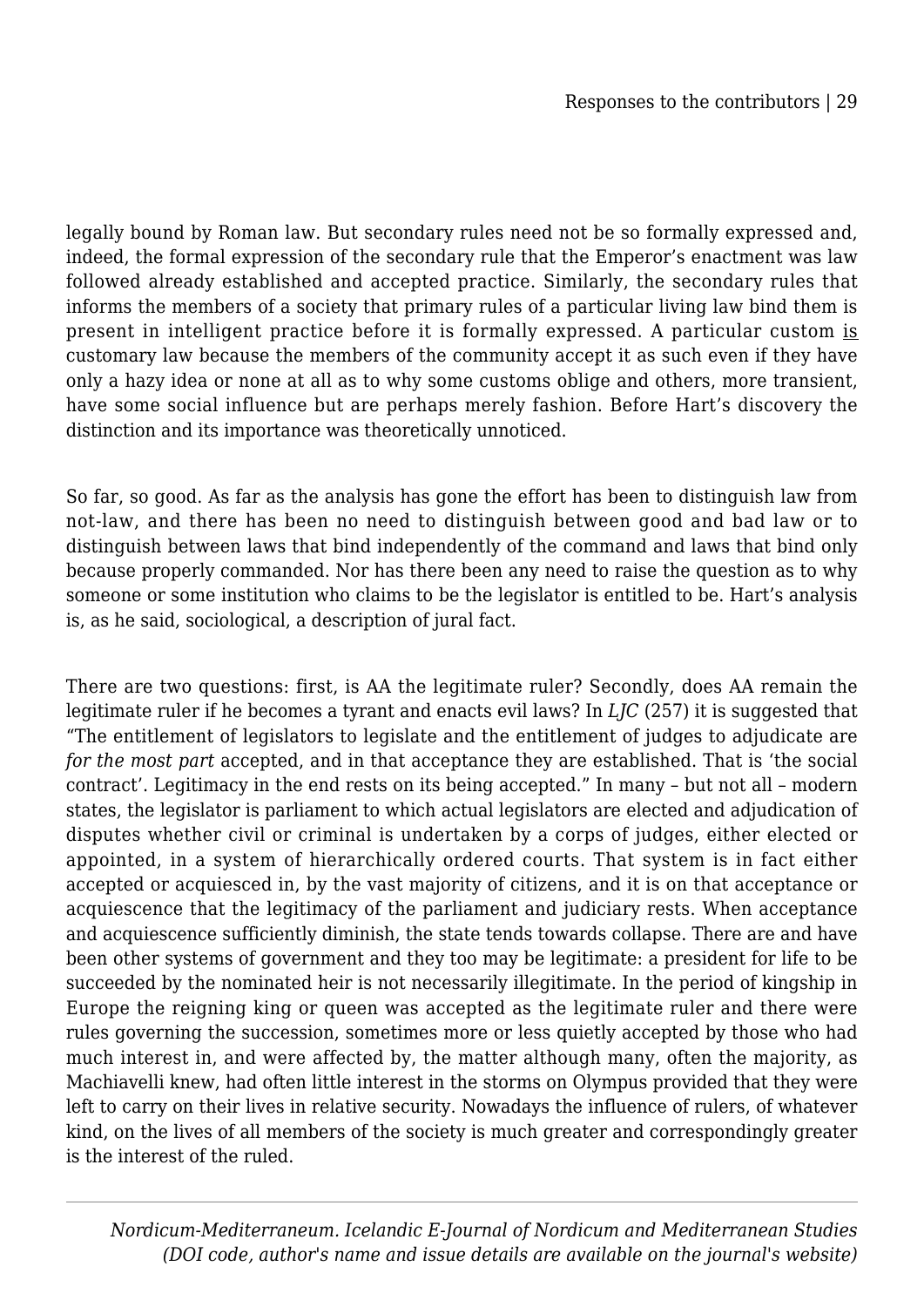Successful invaders, from Europe, North Africa and Asia sought, often very dubious, legitimating reasons that they hoped would sometimes genuinely, more often conveniently, convince those upon whom, in the longer term, the success of their invasion depended. William, Prince of Orange, could not have defeated James to become ruler of the three kingdoms of England, Scotland and Ireland had not he been supported by a sufficiently powerful alliance of domestic nobles. In the end, the right of conquest, or the attainment of power, more or less admittedly, commonly and everywhere, underlay the claim to legitimacy. Castile and Aragon became the legitimate rulers of Andalus when, having defeated the equally legitimate Visigoth rulers who preceded them, they found sufficiently acceptance. The same is true of the Celtic, Roman, Anglo-Saxon, Danish and Norman invasions of England and Wales, the Norse invasions of Western France and the later Norman invasion of Southern Italy and Sicily, the Ottoman Empire, the Manchu invasion of China … But, as civilizations became more advanced, rarely, and more rarely still as different ideas about legitimacy developed, was success given as the sole legitimating reason. Most present states have their origins in force and fraud.

In the tradition of practical politics the question of legitimacy in Europe increasingly concentrated on the legitimacy of the present incumbent often against the claims of a pretender supported by the incumbent's opponents. Usually the pretender and supporters, who, to succeed, had to rely on force, provided reasons to show that the pretender, rather than the incumbent was the legitimate ruler. Might may well make right but tends to be accompanied by more or less good, more or less spurious, legitimating reasons; *ragion di stato*. Machiavelli and Giorgione are the great theorists – not necessarily the defenders – of this tradition

The practical dispute was between claimants: which one was the legitimate ruler? Theoretical discussion, as in Plato's *Statesman*, was largely about what type of person the ruler ought to be, what knowledge and virtues the ruler ought to have. That there ought to be a ruler was for the most part taken for granted. Aquinas, in a set of questions that one might expect to have little to do with jurisprudence, asks in the first part of the Sum.Theol. (I.96.4) whether or not in the state of innocence – the state in which humans would have lived had not their first ancestors been expelled from the garden of Eden – there would have been one who ruled over others.[\[17\]](#page--1-0) His answer is the in Eden humans would have been social animals; that social life is impossible unless one person who intends the common good presides, for many intend many things but one intends one thing. In that place he refers to Aristotle who "in the Politics says that when many are ordered to a single goal, one is always found who is principal and governs." Aquinas' background context is his own society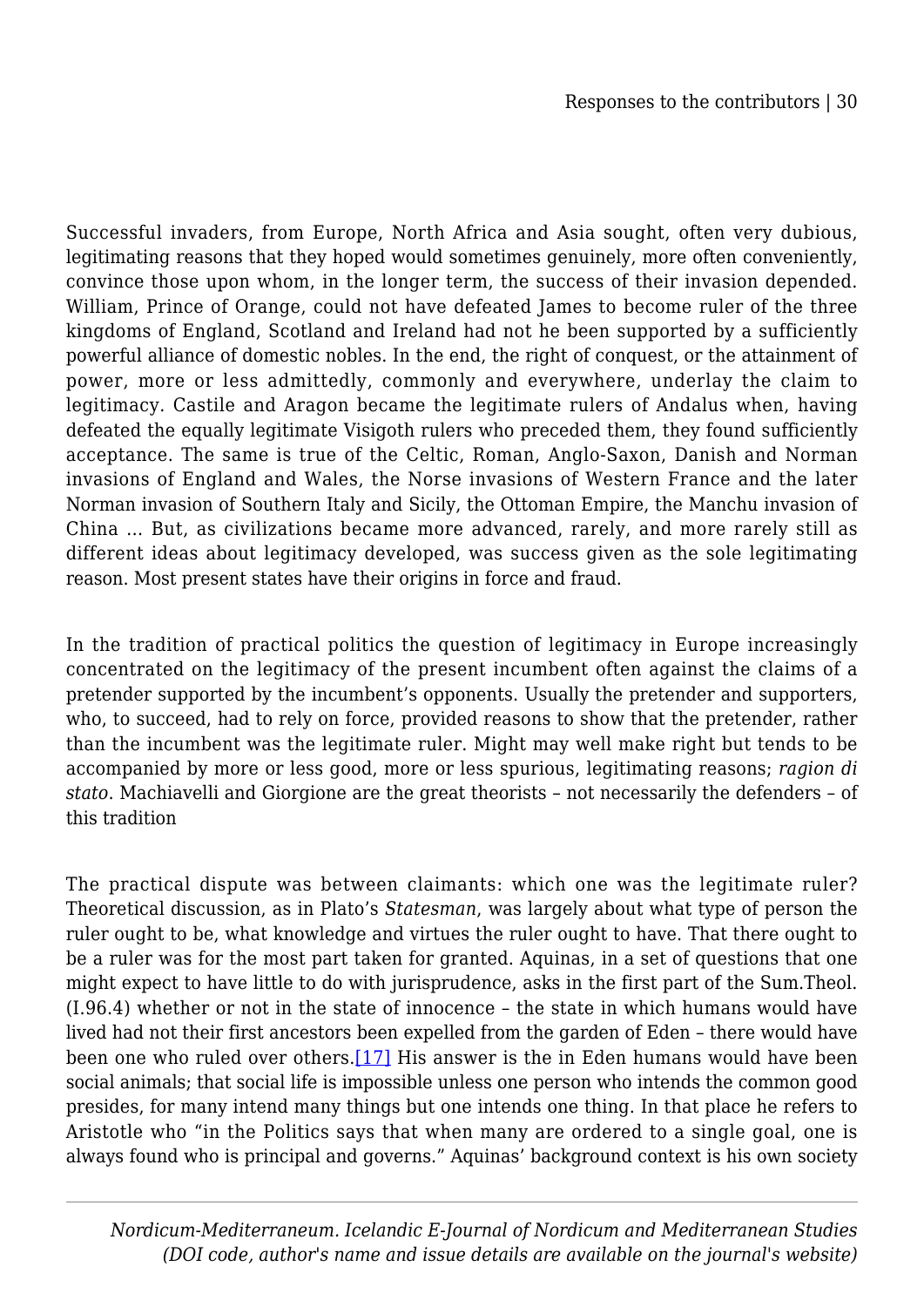and so he has in mind a single person as ruler, as, indeed, has Plato in *Statesman* whereas Aristotle writes of different types of rule (*Pol.* I.I.1252a10) but all three think of some type of governance as necessary for the wellbeing of the community "for every community is constituted with a view to some good" (*Pol.*I.I.1252a1). In *LJC* the good is the communal order in which everyone, each pursuing their own ends can live in peace and harmony and of which the sustaining virtue is justice. It is not a particular end to be achieved as the end to be achieved by group of walkers coming down a mountain in a fog might be to reach home safely or, to take Aquinas' own example, as the end to be achieved by an army is victory. Those examples do not illustrate the common good of a society; a society is not an organisation with that kind of goal in view, although in extreme cases and temporarily, as when a city is attacked, the defeat of the enemy can become to an extent a goal of that kind. As I write, in August 2011, there is civil war in Libya; the "common good" of Colonel Gadhaffi's state – that is, the good shared by its supporters – is its survival; the "common good" of its opponents – the good shared by the rebels – is its overthrow. But the common good of whatever society survives the war is an order within which each person, while caring for the good of others, freely pursues his own goals. A society is an order that ideally is the just interaction between its members; its common good is the order in which that interaction can take place. To have confused and to continue to confuse, both theoretically and practically, these two very different senses of the single term, remains the bugbear of jurisprudence and political philosophy generally.

That order is in part given, and in part continually chosen. It is given in as much as we are animals and live in a given order as chimpanzees, gorillas and other animals do. That order is what Ulpian in his immensely illuminating and sadly neglected insight called the *ius naturale.* Human social orders are continually chosen by people living in a way that allows others to live; that is how I understand Hjördís' insistence on the importance of equality. Human social orders will be in part common and in part peculiar to the particular order; the attempt to work out and communicate what is common resembles Gaius' *ius gentium*; what is peculiar to a particular order is his *ius civile.* Because, and to the extent that, the human order is subject to deliberation and choice, humans ask questions, share answers and make both individual and communal decisions and so continually choose the order within which they live. But they do so in two distinct ways. First, each single person and each smaller group, chooses how to live in the order in which they finds themselves. To the extent that it is an object of choice the human social order is a moral order. Secondly, each knows that order only by being educated into it; we learn our order as we learn our language. We learn the rules of the order before we learn that some are thought "conventional" and some "natural". The Icelandic child does not learn that "takk fyrir" means "thanks" but how and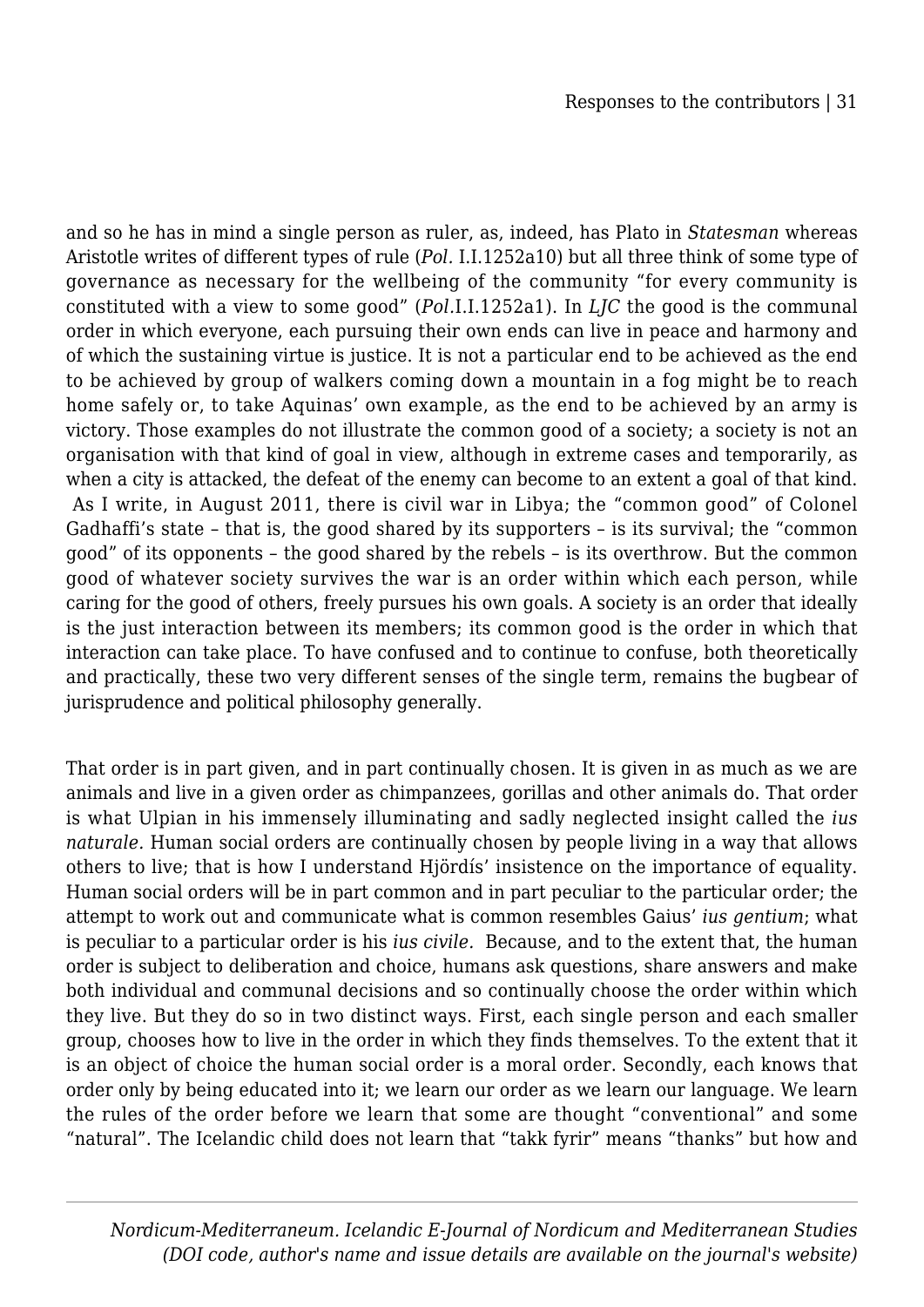when to use "takk fyrir" and only later that others make a different sound or word, and say "thanks","go raibh maith agat" or "grazie" in the same circumstances. Every language is rule governed and speakers follow those rules but they do not theoretically know them; somewhat similarly every human society is rule governed and its members follow or fail to follow them without necessarily knowing them abstractly and theoretically. A language and a society are orders that allow humans to become fully human.

It is evident that in a non-literate society none of the rules governing the prevailing order are written. It is equally evident that the specifically human rules – i.e. rules at the level of deliberation and choice and not those 'natural practices' of which Ulpian wrote – must be communicated whether or not they are properly of the *ius gentium* or of the *ius civile.* Certainly a child learns how to behave in part through language: "Give Etty back her toy; it is hers and you may not take it home " but usually not by being told "Thou shalt not steal". Thus, a child learns what property is, what it means to own something, how to use such words as "mine", "yours", 'hers", "his", "ours", "theirs", and that it is wrong to steal. The child learns, sometimes in words, sometimes as a result of a parent's response, that breach of the rule not to steal, if discovered, brings about disapproval and perhaps some further punishment.

The injuction against theft is only one of the many primary rules that the child learns. The secondary rule is the authoritative context within which the child learns them. That authoritative context is the relation between child and parents or other significant adults and which, in part, is the human transformation of the similar relation between parent and infant chimpanzee or gorilla. As the child grows that authoritative context is further transformed as the child learns how to think of the relation between him and his parents. He learns to feel about himself as one bound to obey parents and some other adults. He learns that and other primary rules as authoritative commands and gradually takes himself to be subject and the adult to be sovereign. As the child grows up he discovers in his practical intelligent everyday living that adults, too, are subject to a law that is sovereign. Only later, if ever, does he learn, and think explicitly think of, the rule as requiring reasonable behaviour. That the law binds, what the law enjoins, how it is known, how breaches are dealt with are secondary rules that are necessarily present and part of the law of every human society.

There is in some societies an explicitly identified lawgiver – not one who is thought only to tell the laws; a lawspeaker – but one from whom the laws are imagined to emanate. That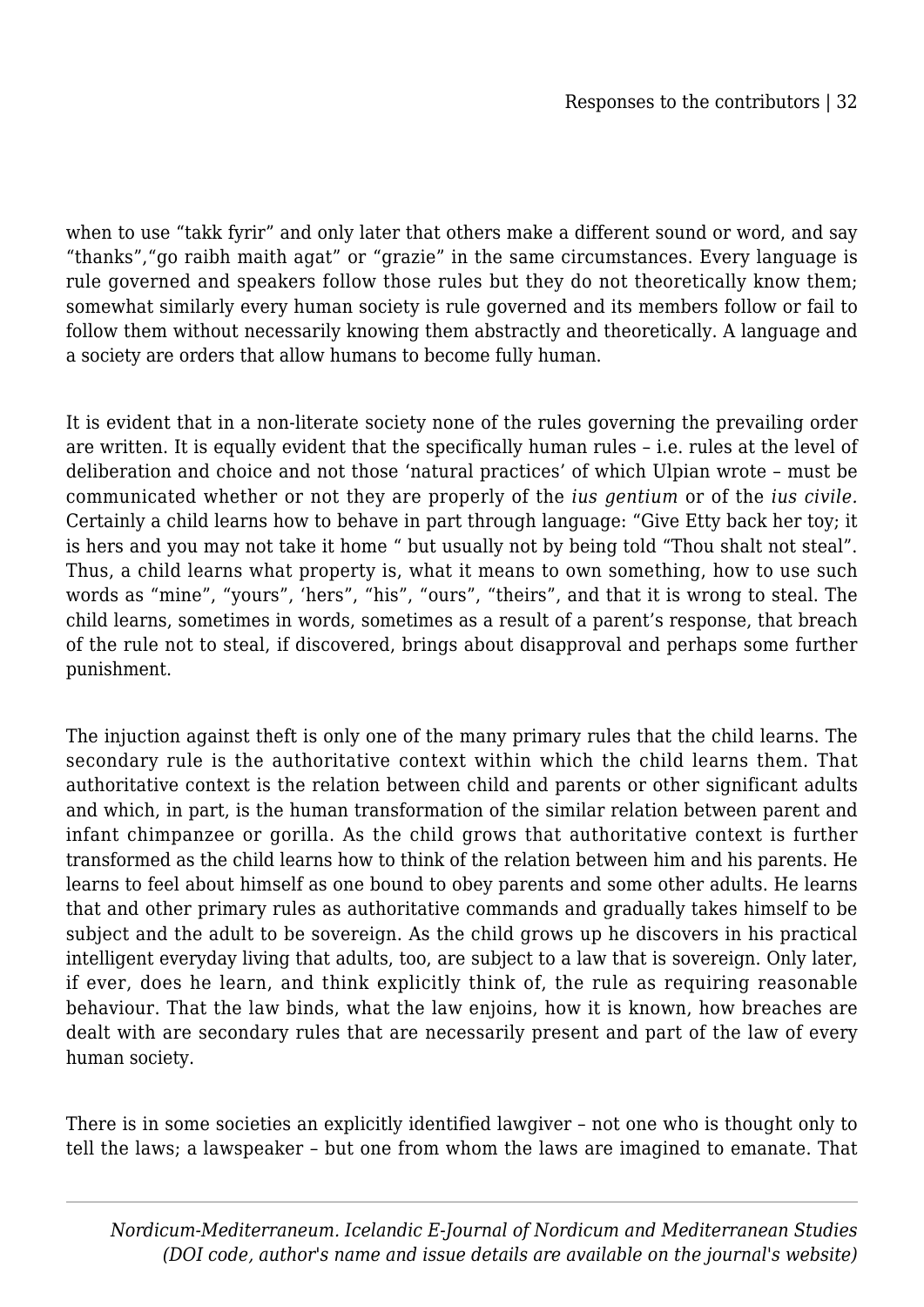image of the lawgiver dominates the European jurisprudential imagination from at least Plato's *Statesman.* In societies where there is no clearly identifiable lawgiver from whom the laws emanate, and in which the prevailing laws are simply unquestionably present and binding, the laws, particularly those thought to be most imortant, are often imagined as mysteriously sovereign and often from a mysterious and superhuman source, as Antigone says in Sophocles: "For neither to-day nor yesterday, but from all eternity, these statutes live and no man knoweth whence they came." (*Antigone* I.XIII.2) In Hammurabi and in the Torah, the laws emanate from God. Hávamál, although a compilation of wise sayings rather than laws, is from the high Norse god, Odin. In aboriginal Australia "the law" is from the ancestor human/animals in the original time when animals and humans were one, as they originally had been before the present fractured time; to keep the law is to bring to the present the sustaining power of the origin.

The idea of a legislator and the practice of legislation was already developed when Plato wrote. The tension in *Antigone* is between the laws that live "from all eternity …and no man knoweth whence they came" and the laws of the Creon, the legitimate lawgiver. In *Leviticus* the tension is between the laws given by Yahweh to the people of Israel through Moses – who in the Torah is a lawspeaker only – and the abominable practices of their enemies: "Defile not ye yourselves in any of these things: for in all these the nations are defiled which I cast out before you. … Ye shall therefore keep my statutes and my judgements. " (Lev. 18. 24 & 26) The tensions are different but in both the idea of an authoritative lawgiver is present.

Plato in *Statesman* takes the presence of an identifiable lawgiver or legislator for granted but raises explicitly the question of the truth of the laws. Laws expressed as commands are neither true nor false. "A dead man shall not be buried or burned within the city" (Twelve Tables, X,1), understood as an imperative, is neither true nor false but underlying it is the unexpressed proposition: "It is good that a dead man be not buried or burned within the city". That proposition is either true or false. One possibility is that its truth or falsity cannot be known or can be believed only in authoritative revelation. Plato thought that underlying commands were true or false propositions that could in principle, but with difficulty, be discovered to be true or false. If that is accepted, a new explicit criterion of legitimacy arises: a law based on a true proposition is good; one based on a false proposition is bad. The case of a law that commands what is, absent the command, more or less indifferent – a 'conventional law' in one of the senses of the adjective – is correctly understood differently; a conventional law in that sense is one that is a law only because it is enacted. (Aristotle, NE,1134b,18 & Rhet. 1373b, 2ff.)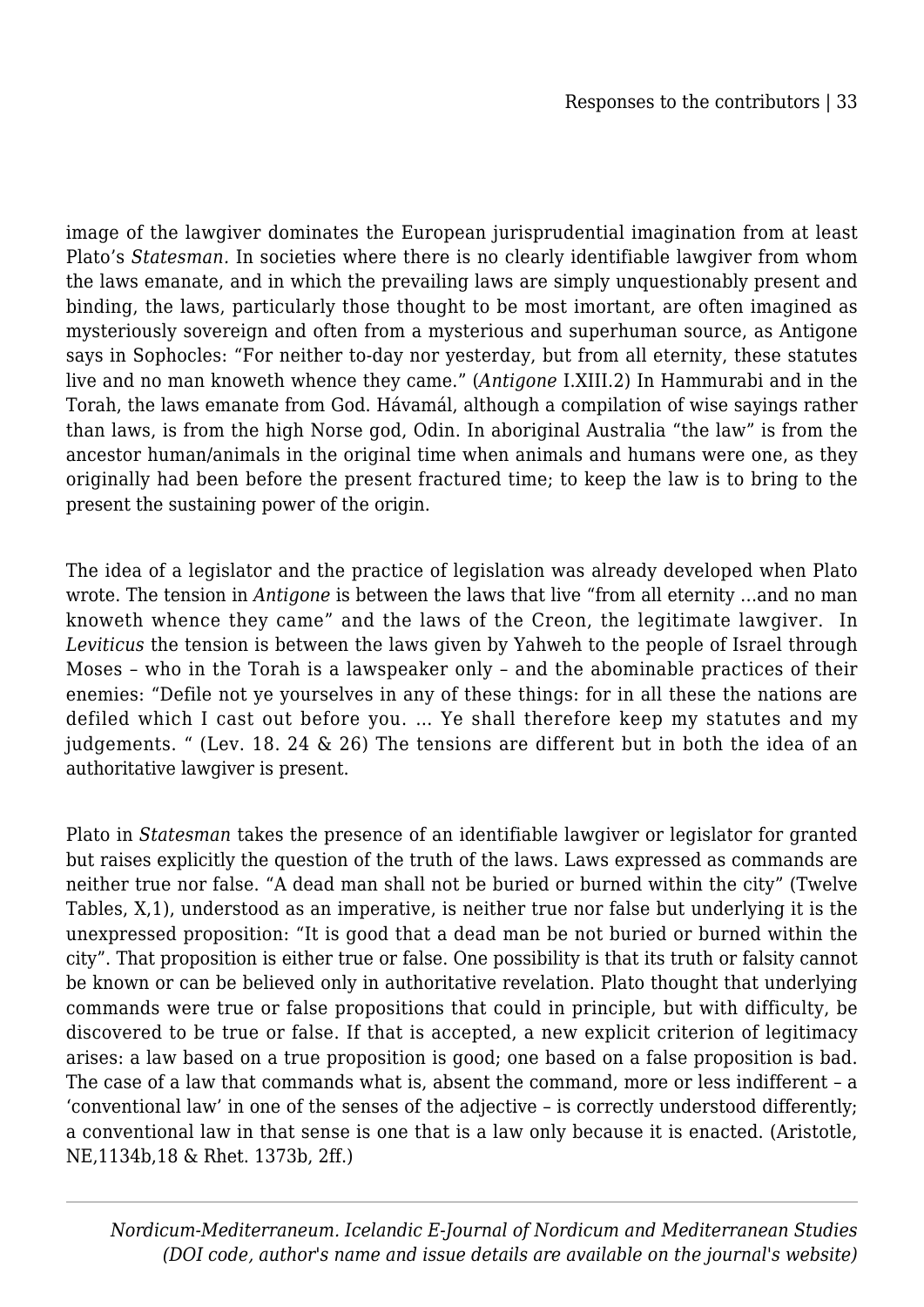It is important to notice that a true proposition upon which an expressed law rests is not yet a law for the assertion that "P is true" has this difficulty: if I assert that Archimedes' law of the lever is true, I do not mean that it became true when I asserted it. But that is ambiguous. Was it true before anyone knew that it was? I think the clearest solution to what may seem to be an aporia is this: before anyone knew that Archimedes' law was true, it was neither true nor false simply because the law expressed in a mathematical proposition did not yet exist; but it is true that the world was such that it was governed by the law that Archimedes later discovered. Levers were widespread and in common use before their principle or law was discovered.

A "conventional" law, as Aristotle used the term in both the *Rhetoric* and the *Nicomachean Ethics*, is one that rests upon a proposition that it would be good to enact that X be done or that Y be done and to do both together would be unwise or, in the limit, impossible. What Aristotle, in those places, calls a "natural" law is one that rests upon the proposition that X is the nature or character of the case, as that in most circumstances contracts are to be honoured.

A good law or set of laws, whether communal or legislated, describes and establishes the good communal order. The presence of the legislator, whether supernatural or human, and the corresponding presence of the person ruled, pervades the European jurisprudential imagination as it pervaded its Middle Eastern influences. So, in Aquinas' in the third article of his question, "Of the Essence of Law" (ST.Ia.IIae.90.3) thinks of legislation and the issuing of commands given by one entitled to command and backed by force – the *vis coactiva*; and Hobbes defines law as "…Command …of him, whose Command is addressed to one formerly obliged to obey him. And as for Civill Law, it addeth only the name of the person Commanding, which is *Persona Civitas*, the Person of the Commonwealth." (*Leviathan,* XXVI, 312 [137]) Bentham and Austin retain that image although they tend to omit the idea of the legislator's entitlement and so, as HTh remarks, "were unable to explain the difference between *the law* and the orders of a gunman…". Part of Hart's task is precisely to explain that difference and so to recover and develop what was at best and inchoate and ill worked out aspect of the tradition.

That image and idea of sovereign and subject is not absent from *LJC* but concentration on the living law and on the similarity between learning our language and our morals brings another image into sharper focus. Humans live in a physical, chemical, biological, zoological and jural world. To conclude this discussion of the authority of law I want to leave aside the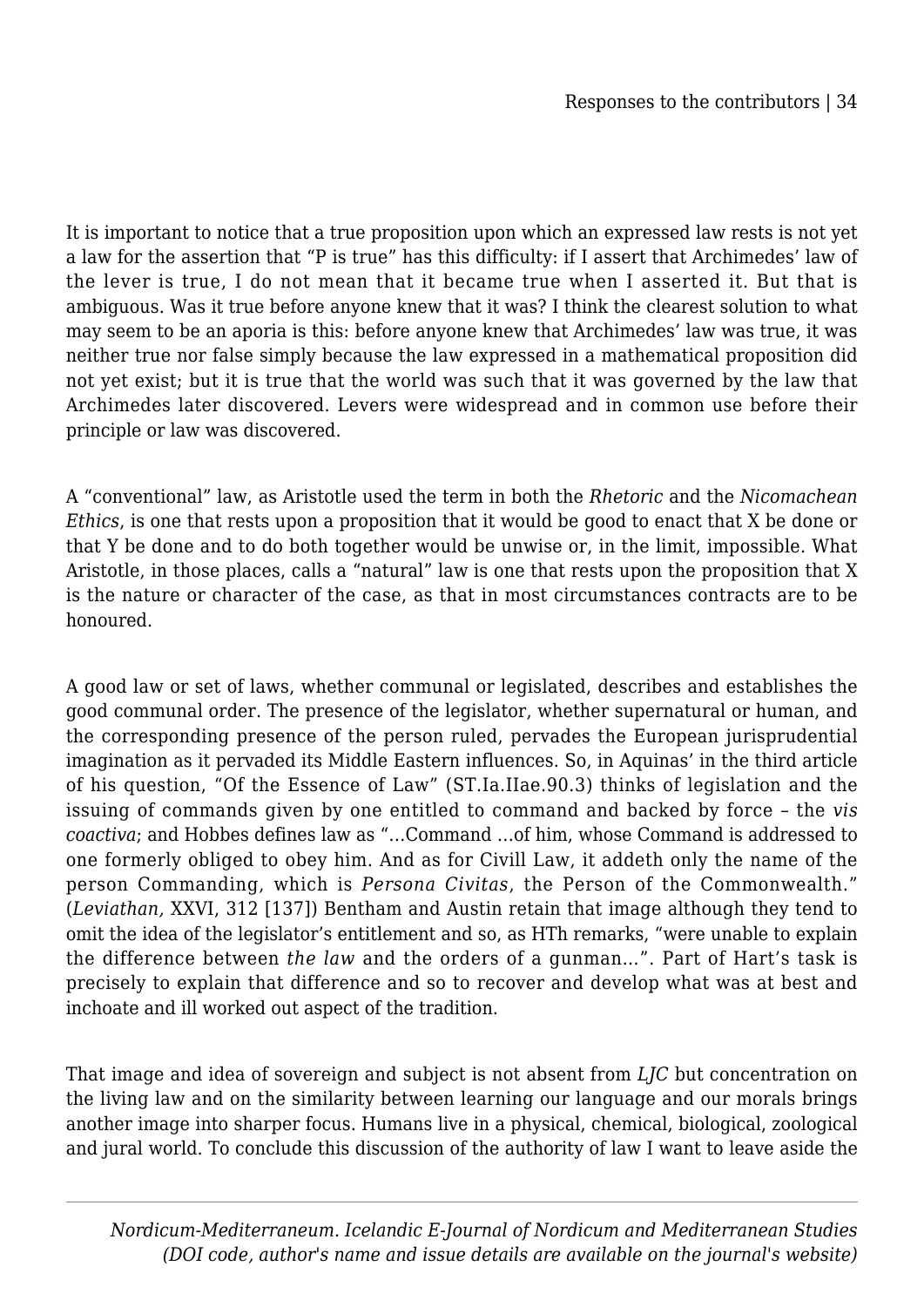question of the particular legislator's authority to concentrate on the authority of the jural world.

When we learn our mother tongue we learn a rule governed communication system that allows us speak to one another, to understand ourselves and the non-human world, to become humanly responsible for ourselves, and to develop into the adults that, at the end of our lives, we eventually become. The rules of our language we take for granted. The rules govern but by what authority? In English, for example, the interrogative "Were you here yesterday? and the indicative "You were here yesterday" are formed by inverting pronoun and verb but the indicative "I saw the boat yesterday" and interrogative "Did you see the boat yesterday" are formed the by the addition of the interrogative form of the past tense of the verb "to do" and a version of the infinitive of the verb "to see". Only with great difficulty can the historical linguist trace the rise of that locution; the child who learns it is uninterested in that history and is content to know that that is what is done, for the child wants to learn how to speak. The proximate teaching authorities are the parents and other speakers, the remote authority is the language itself. Similarly, the jural world is learnt from those who already live within it; the proximate authorities are those who teach it, the remote authority is the jural world itself. The child, whose mother tongue is Icelandic or Italian and who later learns other languages discovers that the rules of other languages differ from those of his mother tongue while still remaining languages. Similarly, the child may learn in everyday experience, that human jural worlds differ from one another while still remaining jural worlds, Languages differ in many ways but there are, and must be, fundamental rules. No language can fail to distinguish between questions and answers, between affirmative and negative assertions …; similarly, as was argued throughout *LJC*, no human jural order can survive the lack of some fundamental rules "…dictating Peace, for a means of the conservation of men in multitudes…" (*Leviathan*, XV,214 [78]). A language allows those who speak it to communicate humanly with one another; a jural order allows those who live within it to do so in peace. The cardinal differences between a language and a jural order, are that no-one in a linguistic community wants to be unable to communicate (the bank robber demanding money wants the clerk to understand the command) whereas in a jural order some are uninterested in whether others live well or badly (the thief or embezzler is uninterested in the plight of the victim) and will either refuse to act in accord with its rules or, if they can, will try tyrannically to impose rules that favour themselves to others' detriment. When the dominant image of law is legislation enacted by the sovereign to bind the subject, inevitably the question of the sovereign's authority and so the authority of law itself arises. If that image is replaced by the image of a jural order which, as expressed in rules, describes the order in which people actually live, then the focus of the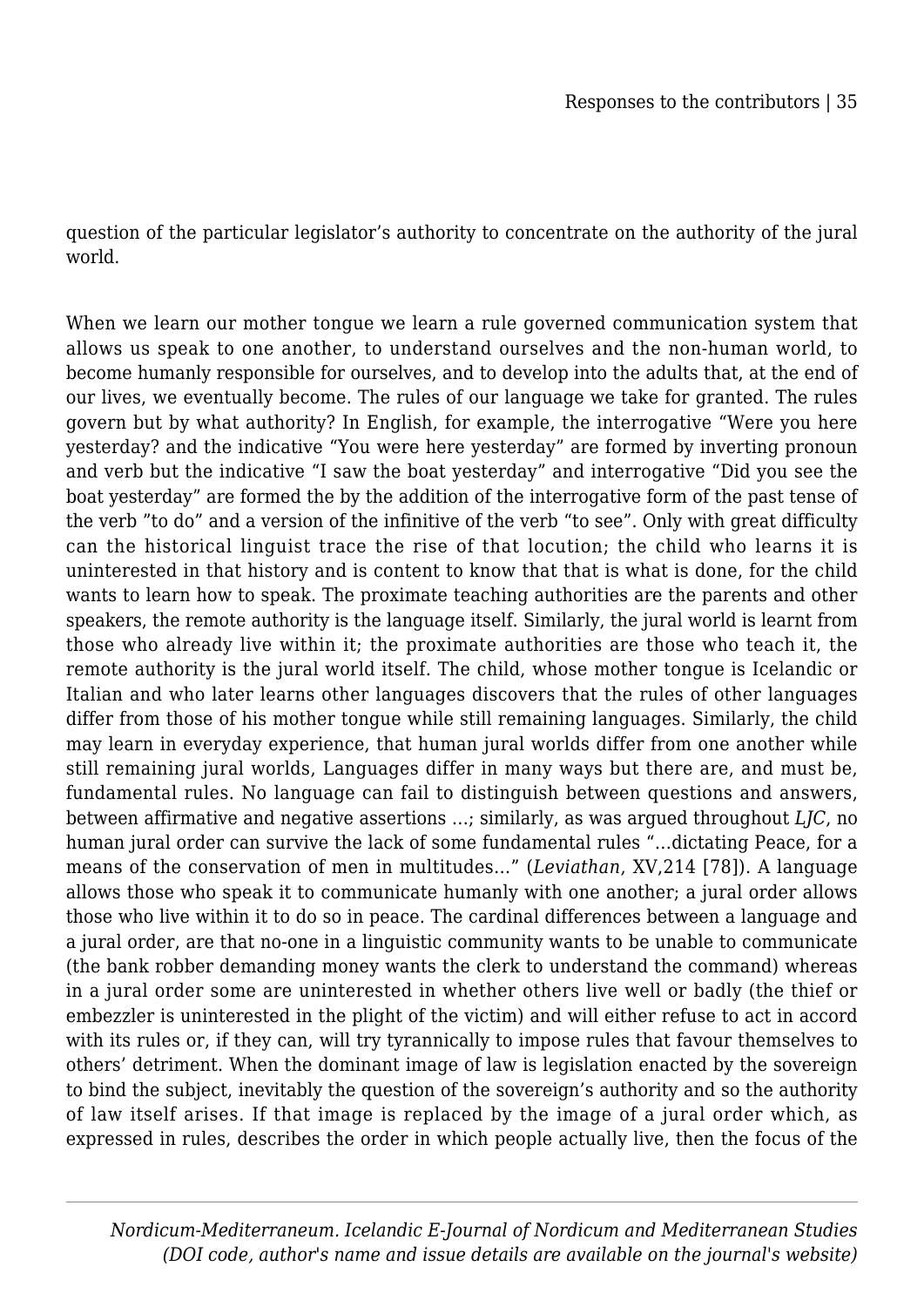question of the authority of law changes. When a parent tells the child who asks why that is how to say something ("I have made a cake" not "I have maked a cake") that that is how we speak, or when a child asks why a toy is to be given back to its owner or why it is wrong to suck soup directly from the plate answers "Because it is his toy and that is what we do" or "that is how we eat" the parent is saying something quite profound. A language is authoritative because people speak it; a jural order is authoritative because people live within it.

As societies increase in size and complexity, as their jural orders becomes increasingly complicated, as legislation becomes increasingly formal and a distinction between actions within and without an adjudicative structure with attendant penalties becomes more institutionalized, as enacted laws become the dominant image of law, as the number of laws enacted increases almost exponentially to rule ordinary living in increasing detail, as laws are thought of almost exclusively as expressions of the commands of sovereign to subject, the question of legitimacy tends to be restricted to a question of the sovereign's entitlement to issue commands to subjects bound to obey. Law begins to be felt and imagined by those who live within the jural order that it partially describes more as an external imposition than as the expression of an order outside which humans cannot live. Still, the idea that the law expresses or should express "ourselves" remains and becomes critical when a practice accepted and even required in one group offends the ideals of another, as has happened recently in France in the dispute over the wearing of the Muslim veil, or when a liberty is demanded by one section of the community and rejected by another as now in Poland concerning procured abortion or when an action is legally permitted that previously was not as in the recent Maltese decision to allow divorce. Below statute are communal attitudes that delay or hasten change whether that change is development or decline. In *LJC* the "living law" is, as O rightly says, is largely conterminous with "the moral tradition". That can mislead in two ways. First, the impression can be given that the moral tradition is static, which it is not. Very many changes in state law over the past two centuries in many countries have been successfully urged by great changes in the moral tradition. Secondly, and this I think is insufficiently clear in *LJC,* in large and heterogeneous states there is no single moral tradition and so changes in state law have been brought about not by a homogeneous living law or moral tradition but by the one that is for the moment dominant.

[\[1\]](#page--1-0) If one must choose between what one holds to be equal, and so indistinguishable,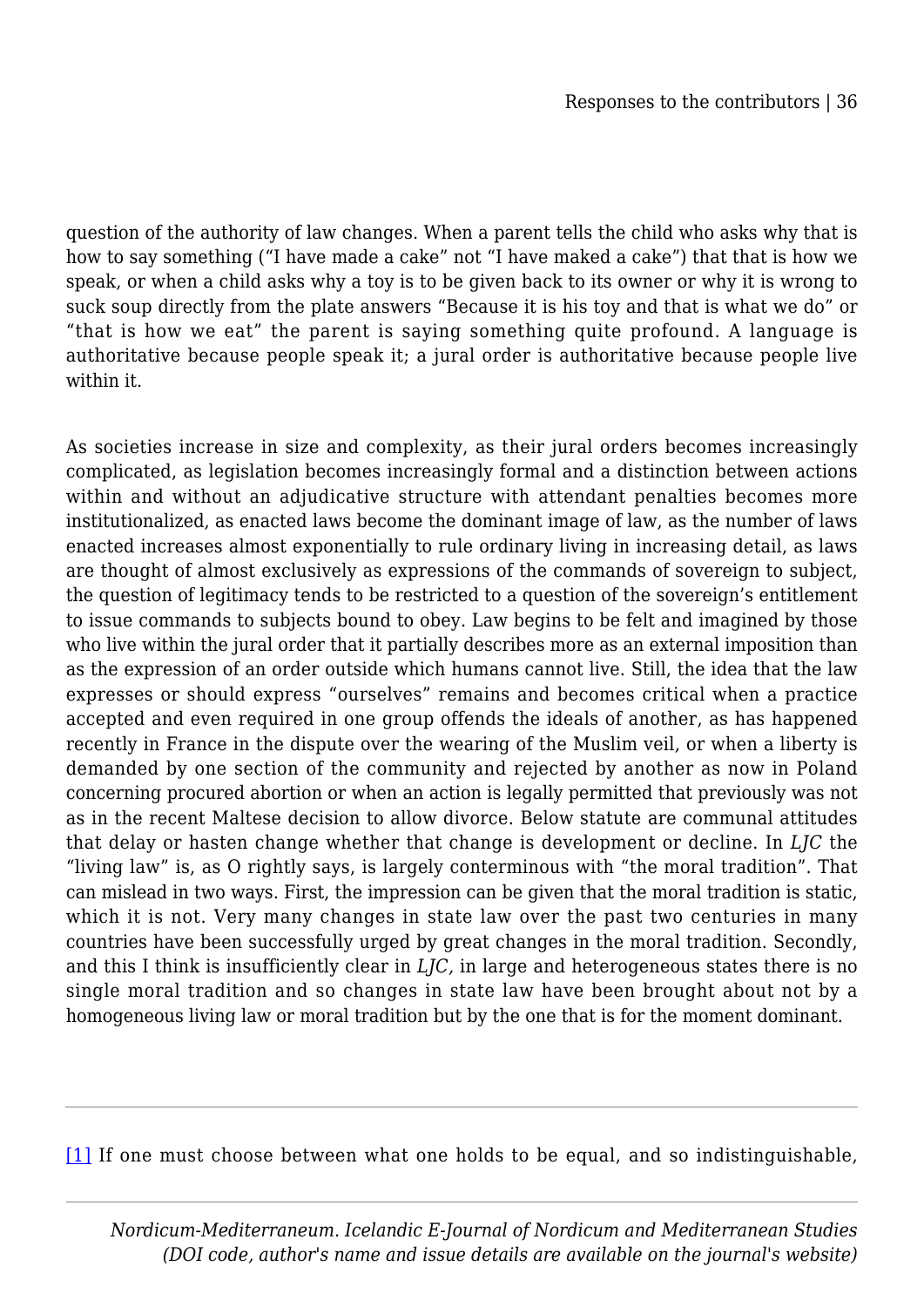alternatives one must resort to an aleatoric method like tossing a coin or drawing a straw.

[\[2\]](#page--1-0) H quotes (see at her fn 13) Christensen: "…there can be no natural differences between Greek and Barbarian, man and woman, noble and commoner, free man and slave." In two cases the differences are institutional (noble and commoner, free man and slave) in one (Greek and Barbarian) the differences are in part cultural and historical and in part natural – the dark brown people of southern India naturally differ from the lighter brown people of the north in that one group is a darker colour than the other; in one (man and woman) the differences are natural, as, in some accounts, the difference between free-man and slave was wrongly thought to be. The problem, not solved by denying them, is how to deal with the differences between man and woman. What is meant by claims that there are no natural differences between the letters A and R is that the differences between them are not differences as between letters and not-letters. A and R differ from each other but are equally letters within the Roman alphabet. Indian, African Plains and African Forest elephants naturally differ but are equally elephants.

[\[3\]](#page--1-0) Cf. Aristotle, *NE* 1131a10: " …the just is the equal as all men suppose it to be, even apart from argument." where he discusses some difficulties surrounding the interpretation of that aphorism. He does so at greater length in *Pol.* 1282b14 – 1283b 14 where he asks if the best player or the best looking or the tallest or the wealthiest is to be given the best flute;

[\[4\]](#page--1-0) Perelman, Chaim, "Le probleme des lacunes en droit Essai de synthese" in *Droit, Morale et Philosophe*, LGDF, Paris 1976, p. 129 – 131.

[\[5\]](#page--1-0) Strictly speaking , I.III.2 in the *Institutes* contrasts the *ius gentium* with *nature* rather than with the *ius naturale*: *Servitus autem est constitutio juris gentium, qua quis domino alieno contra naturam subicitur.* ("Slavery is an institution of the law of nations by which one m an is made the property of another, contrary to nature.") However, in I.II.2 it is said that "Wars arose and in their train followed captivity and then slavery which is contrary to the law of nature; for by that law everyone is originally born free." [*bella etenim orta sunt et captivitates secutæ et seervitutes, quæ sunt juri naturali contrariæ (jure enim naturali ab initio omnes homines liberi nascebantur*)] But, to know what is in accord with and what is contrary to nature is to know the *ius naturale*.

[\[6\]](#page--1-0) In the NE, VIII, 1161b5, Aristotle wrote that a master cannot be the friend of a slave *qua* slave but *qua* man he can. Cf. Pol.I.1255b,10-15.

[\[7\]](#page--1-0) In the NE, VIII, 1161b5, Aristotle wrote that a master cannot be the friend of a slave *qua*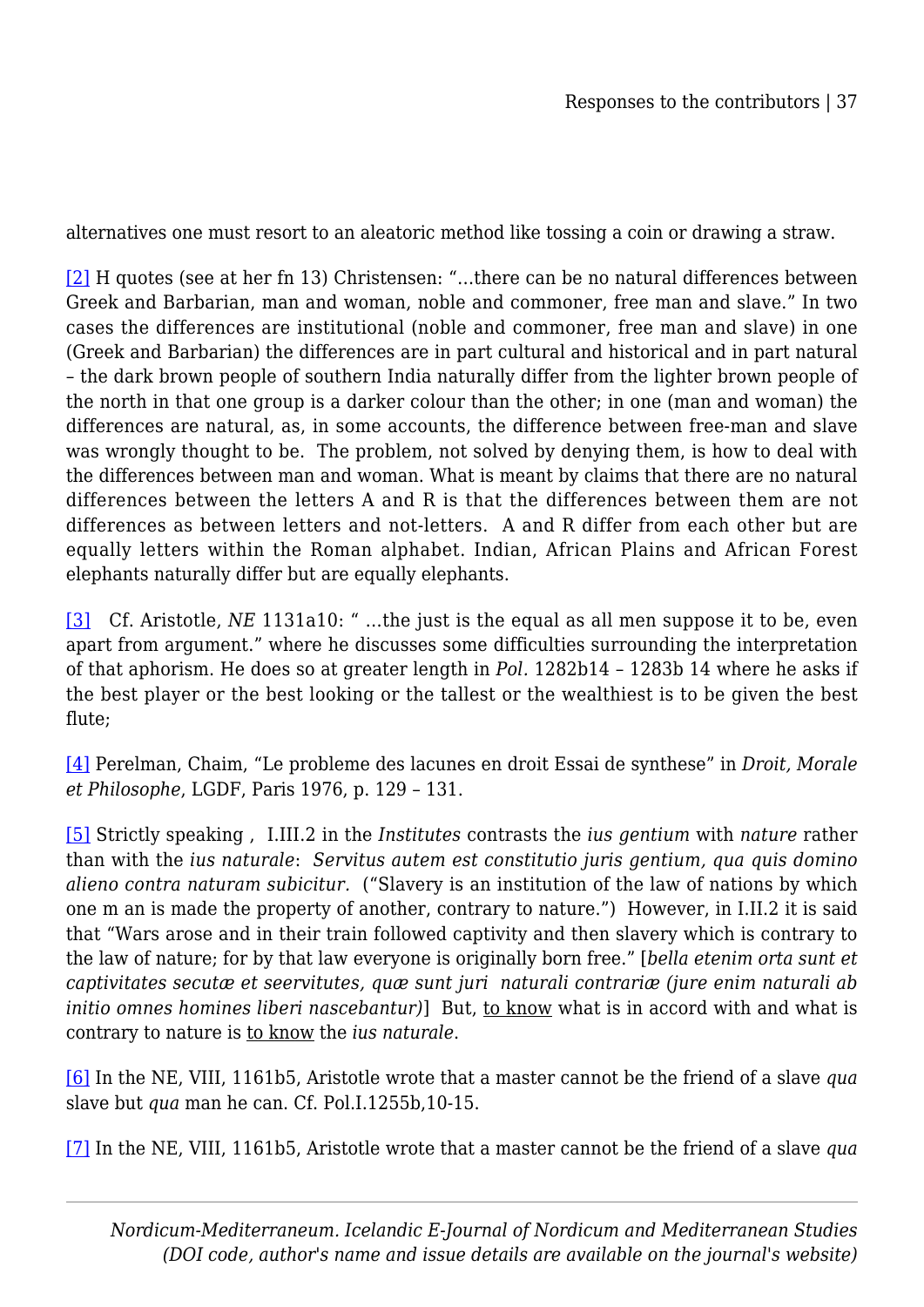slave but *qua* man he can. Cf. Pol.I.1255b,10-15.

[\[8\]](#page--1-0) It is also a rhetoric of covenant but I leave that aspect of the Torah aside.

[\[9\]](#page--1-0) See Ralph Weber/Garrett Barden: "Rhetorics of Authority: *Leviticus* and the *Analects* Compared", *Asiatische Studien/ Etudes Asiatiques,* LXVI.1.2010, Peter Lang, Bern, 173-240

[\[10\]](#page--1-0) cf. Grime, Robert: *Shipping Law*, Sweet & Maxwell, London, 1978, p.126

[\[11\]](#page--1-0) Articles 18 and 19 of the Universal Declaration (1948) and the *Déclaration* (1789) are related to this demand.

[\[12\]](#page--1-0) Tuchman, Barbara W.: *The March of Folly*, Abacus, London, 1985, (orig. 1984) ch.1, 4.

[\[13\]](#page--1-0) Cf. Garrett Barden, "Rhetorics of Legitimacy", in eds. Dreier, Faralli & Nersessiants, *Law and Politics between Nature and History*, CLUEB, Bologna, 1998, 47 – 55.

[\[14\]](#page--1-0) Aquinas in that place makes clear that when he writes of the legislator he has in mind one who is entitled to make law for the entire society.

[\[15\]](#page--1-0) The problem of the "same" is not merely one of usage. For example, a constitution established in a state by popular vote in 1900 is, unless amended, commonly held to govern the same state in 2011 when very few if any of the original electors are still living. That one set of people were held to bind another set was Hume's and Adam Smith's clear and fundamental objection to any kind of original contract. See G.N.Casey, 'Constitutions of No Authority' (2010) 14 *The Independent Review* 325.

[\[16\]](#page--1-0) As far as I know there remain no European jurisdictions in which adultery is a criminal offence but there are societies in which it is treated as such in a kind of parallel non-state system.

[\[17\]](#page--1-0) I am indebted to Jean Porter's valuable *Ministers of the Law*, Eerdmans, Grand Rapids, 2010 for this reference. Modern readers must remember that Aquinas wrote of the prelapsarian state described in Genesis 2.4-3.24 before "the Lord, God sent him forth from the garden of Eden, to till the ground from which he was taken. He drove out the man; and at the east of the garden of Eden he placed the cherubim, and a sword flaming and turning to guard the way to the tree of life." (3.23&24) as of an historical event. To us who no longer think that, the passage remains historically interesting in that it shows that Aquinas held the relation of ruler and ruled to be essential to human society in both the prelapsarian and lapsarian condition.